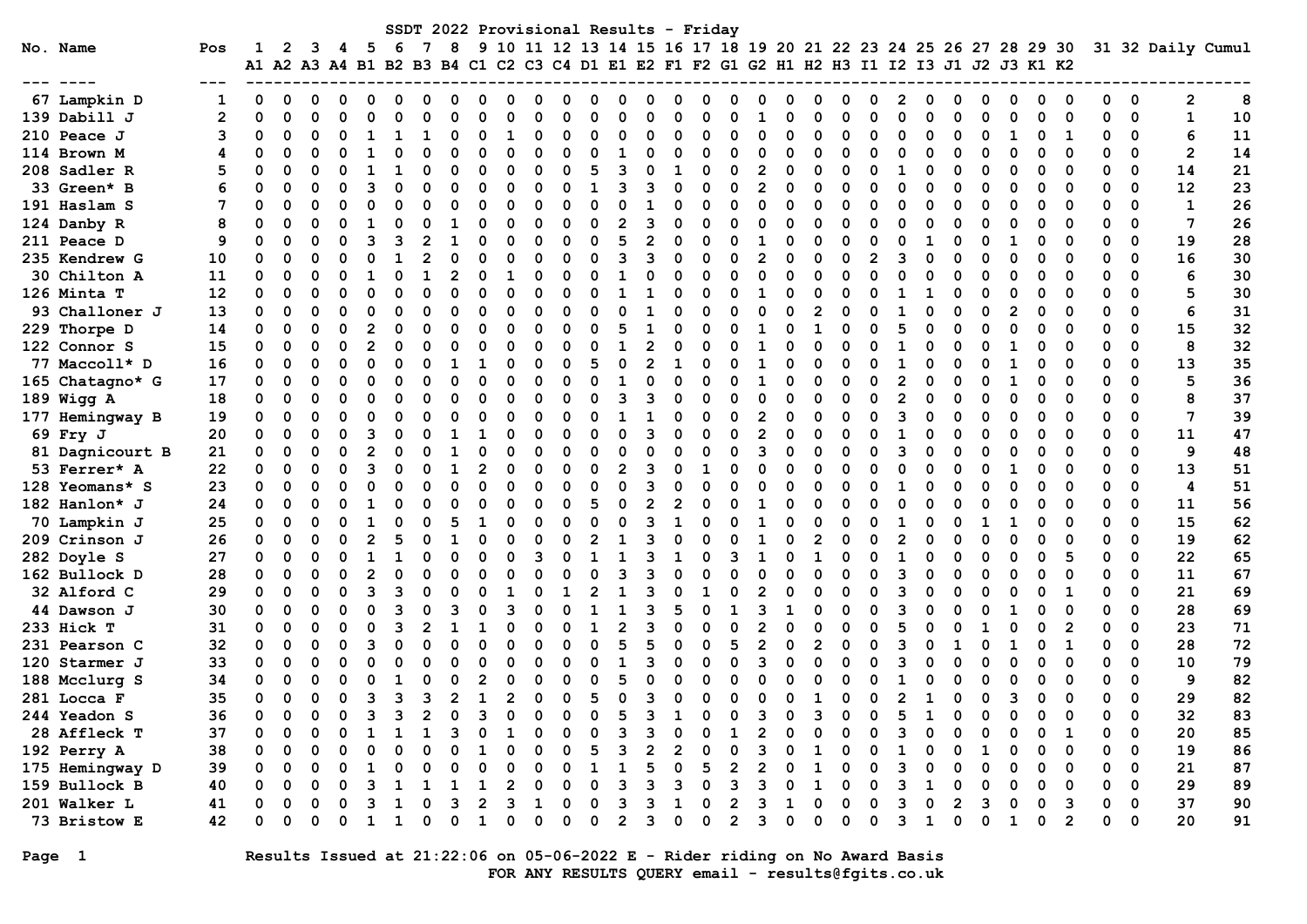| SSDT 2022 Provisional Results - Friday<br>9 10 11 12 13 14 15 16 17 18 19 20 21 22 23 24 25 26 27 28 29 30 |     |          |              |             |   |                |    |   |                |          |   |                |          |                |                |   |                |                |   |                |                                                                                           |              |             |   |                |                |                |   |   |                |             |             |                   |     |
|------------------------------------------------------------------------------------------------------------|-----|----------|--------------|-------------|---|----------------|----|---|----------------|----------|---|----------------|----------|----------------|----------------|---|----------------|----------------|---|----------------|-------------------------------------------------------------------------------------------|--------------|-------------|---|----------------|----------------|----------------|---|---|----------------|-------------|-------------|-------------------|-----|
| No. Name                                                                                                   | Pos | 1        | $\mathbf{2}$ | 3           | 4 | - 5            | 6  | 7 | 8              |          |   |                |          |                |                |   |                |                |   |                |                                                                                           |              |             |   |                |                |                |   |   |                |             |             | 31 32 Daily Cumul |     |
|                                                                                                            |     |          |              |             |   |                |    |   |                |          |   |                |          |                |                |   |                |                |   |                | A1 A2 A3 A4 B1 B2 B3 B4 C1 C2 C3 C4 D1 E1 E2 F1 F2 G1 G2 H1 H2 H3 I1 I2 I3 J1 J2 J3 K1 K2 |              |             |   |                |                |                |   |   |                |             |             |                   |     |
|                                                                                                            |     |          |              |             |   |                |    |   |                |          |   |                |          |                |                |   |                |                |   |                |                                                                                           |              |             |   |                |                |                |   |   |                |             |             |                   |     |
| 132 Smith O                                                                                                | 43  | 0        | O            | $\Omega$    |   |                |    |   | 1              | O        |   | 1              | O        | 5              | З              |   | ი              |                |   | 1              |                                                                                           |              |             |   |                |                | O              |   |   | O              | O           | 0           | 30                | 91  |
| 41 Dixon S                                                                                                 | 44  | $\Omega$ | $\Omega$     | $\Omega$    | O | २              |    |   | 1              |          |   | O              | $\Omega$ | 5              | ิจ             |   |                |                |   | $\mathfrak{p}$ |                                                                                           |              |             |   | 3              | O              | $\Omega$       | O | 0 | $\mathbf{1}$   | 0           | $\mathbf 0$ | 28                | 94  |
| 280 Coppi D                                                                                                | 45  | 0        | $\mathbf 0$  | $\mathbf 0$ |   | 3              | 3  |   | $\overline{2}$ | $\Omega$ |   | $\Omega$       | O        | 5              | 3              |   | $\mathbf{1}$   | C              | ∩ | 3              |                                                                                           |              | $\Omega$    |   | 3              | 1              | 0              | 0 | 0 | $\Omega$       | 0           | 0           | 34                | 98  |
| 212 Timperley R                                                                                            | 46  | 0        | $\Omega$     | 0           |   | 5              |    |   |                |          |   | $\Omega$       |          | 5              | В              |   | $\overline{2}$ | C              |   | 3              |                                                                                           |              | ∩           | O | 3              |                | 0              |   | 0 | 1              | 0           | $\mathbf 0$ | 38                | 98  |
| 49 Anderson A                                                                                              | 47  | $\Omega$ | $\Omega$     | $\Omega$    |   | ٩              |    |   | 1              |          |   | O              | n        | n              | ∩              |   | O              | C              |   | 1              |                                                                                           | ŋ            | ∩           |   | 5              | 5              | $\Omega$       |   | O | $\Omega$       | $\Omega$    | $\mathbf 0$ | 22                | 103 |
| 270 Knight J                                                                                               | 48  | 0        | $\Omega$     | 0           |   | ٩              | З  |   | $\overline{2}$ |          |   | $\Omega$       | O        | O              | 3              | ٩ | $\Omega$       | ∩              |   | 5              | O                                                                                         | З            | ∩           | O | $\mathbf{1}$   | ∩              | 0              | 3 | 0 | 3              | 0           | $\Omega$    | 32                | 103 |
| 214 Middleton T                                                                                            | 49  | 0        | 0            | $\Omega$    |   | 3              |    |   | 3              |          |   | O              | O        | 2              | 3              |   | 0              | 2              | 0 | 3              |                                                                                           | 3            | n           |   | 3              | 0              | 0              |   | 0 | 3              | 0           | $\Omega$    | 49                | 103 |
| 103 Stay* C                                                                                                | 50  | 0        | 0            | 0           |   |                | O  |   | $\Omega$       | O        |   | O              | O        | ŋ              | 5              | 5 | 0              | C              |   | 3              |                                                                                           | 0            | ∩           | O | $\overline{2}$ | 0              | 0              |   | ŋ | 0              | $\Omega$    | $\mathbf 0$ | 18                | 104 |
| 176 Rushton T                                                                                              | 51  | $\Omega$ | O            | $\Omega$    |   | ٩              |    |   | 2              |          |   | O              |          | $\overline{2}$ | 3              |   | $\overline{2}$ | O              |   | O              |                                                                                           |              | ∩           |   | २              |                | 1              |   | O | $\Omega$       | $\Omega$    | $\Omega$    | 28                | 104 |
| 238 Myers S                                                                                                | 52  | $\Omega$ | $\Omega$     | O           |   | 1              |    |   |                |          |   | $\Omega$       | O        | O              | 5              |   | $\Omega$       |                |   | $\overline{2}$ |                                                                                           | O            |             |   | 3              | O              | $\Omega$       |   | ი | O              | 0           | $\Omega$    | 25                | 108 |
| 180 Hanlon* J                                                                                              | 53  | 0        | 0            | $\Omega$    |   |                |    |   | O              |          |   | O              | O        | ŋ              | 3              |   | O              | n              | O | $\overline{2}$ | n                                                                                         | 2            | $\Omega$    |   | 5              |                | 0              |   | O | $\Omega$       | 0           | $\mathbf 0$ | 22                | 112 |
| 223 Drachenberg A                                                                                          | 54  | 0        | $\Omega$     | $\Omega$    |   | 5              |    |   | 3              |          |   | 1              |          | 2              | 3              |   | O              | ٢              |   | $\mathbf{1}$   |                                                                                           | O            | ∩           | O | 3              | 0              | 0              |   | 1 | $\Omega$       | 0           | $\Omega$    | 34                | 112 |
| 242 Housecroft T                                                                                           | 55  | 0        | $\Omega$     | $\mathbf 0$ |   | ٩              | З  |   | ٩              |          |   | $\Omega$       | ŋ        | 5              | 3              | ٩ | O              | C              |   | 3              | O                                                                                         | 1            | ∩           |   | 3              | $\overline{2}$ | 1              |   | O | $\Omega$       | $\mathbf 0$ | $\mathbf 0$ | 35                | 113 |
| 156 Butterworth B                                                                                          | 56  | 0        | $\Omega$     | $\Omega$    |   | 2              | 1  |   | ∩              | ٦        |   | O              |          | O              | 3              | з | 1              | 1              | 3 | 3              | O                                                                                         | ŋ            | $\Omega$    | O | 3              | $\overline{2}$ | O              |   | O | O              | O           | $\Omega$    | 27                | 114 |
| 75 Lampkin H                                                                                               | 57  | 0        | $\Omega$     | $\Omega$    |   |                |    |   |                |          |   | O              | ŋ        | 5              | 3              |   | n              | ŋ              | O | 5              |                                                                                           | O            | ∩           | O | $\overline{2}$ | 0              | 1              |   | ŋ | $\Omega$       | 0           | $\mathbf 0$ | 26                | 116 |
| 137 Spivey J                                                                                               | 58  | 0        | $\Omega$     | $\Omega$    |   | 3              |    |   |                |          |   | O              |          | O              | 5              |   | O              |                |   | 3              |                                                                                           | ŋ            |             |   | 3              |                | O              |   | O | 1              | $\Omega$    | $\mathbf 0$ | 23                | 119 |
| 117 Shirt J                                                                                                | 59  | 0        | O            | 0           |   | 2              | O  |   | 5              |          |   | 0              |          | 1              | 3              |   | 1              | 5              |   | 3              | O                                                                                         | 2            | ∩           | O | 3              | O              | 0              |   | 0 | 0              | $\mathbf 0$ | $\Omega$    | 34                | 119 |
| 59 Gaskell R                                                                                               | 60  | $\Omega$ | $\Omega$     | $\Omega$    |   | $\overline{2}$ |    |   | O              |          |   | O              | ŋ        | O              | 3              | 5 | O              | 0              |   | $\Omega$       |                                                                                           | $\mathbf{1}$ | $\Omega$    | O | $\overline{2}$ | 0              | 1              |   | O | $\Omega$       | $\mathbf 0$ | $\Omega$    | 18                | 120 |
| 106 Gosden* G                                                                                              | 61  | 0        | $\Omega$     | $\Omega$    |   | ٩              | O  |   | O              |          |   | $\Omega$       |          | n              | 3              |   | 1              | $\overline{2}$ | ∩ | 3              | O                                                                                         | 3            | $\Omega$    | O | $\overline{2}$ |                | 1              |   | ŋ | $\Omega$       | 0           | $\mathbf 0$ | 22                | 122 |
| 170 Dubik C                                                                                                | 62  | $\Omega$ | $\Omega$     | $\Omega$    |   | O              |    |   |                |          |   | $\Omega$       |          |                |                |   |                |                |   | 2              |                                                                                           |              |             |   | २              |                | 0              |   | O |                | $\Omega$    | $\Omega$    | 27                | 124 |
| 240 Alderson P                                                                                             | 63  | 0        | 0            | $\Omega$    |   | 3              | 3  |   | 3              | 3        |   | $\overline{2}$ |          | 3              |                |   | 0              | C              | 1 | 3              |                                                                                           | 3            | ∩           |   | 3              | O              | 1              |   | 0 | $\Omega$       | 0           | 0           | 42                | 128 |
| 72 Mattheeuws* E                                                                                           | 64  | 0        | $\Omega$     | $\Omega$    | ი | ٩              |    |   | 1              |          | २ | O              |          | n              | $\Omega$       |   | O              | C              |   | $\Omega$       |                                                                                           | n            | ∩           | O |                |                | $\Omega$       |   | O | $\Omega$       | $\Omega$    | $\Omega$    | 20                | 135 |
| 226 Larkin S                                                                                               | 65  | $\Omega$ | $\Omega$     | $\Omega$    | O | 5              | З  |   | ٩              |          |   | $\Omega$       |          |                |                |   |                | ٩              |   | २              | n                                                                                         |              | O           |   | 5              |                | 0              |   | O | $\Omega$       | 0           | $\Omega$    | 40                | 136 |
| 202 Doyle C                                                                                                | 66  | 0        | $\Omega$     | $\Omega$    |   | ٩              | З  |   | ٩              |          |   | $\Omega$       |          |                | Р              |   | $\overline{2}$ | C              | 2 | 3              |                                                                                           | ٩            | $\Omega$    |   | २              |                | $\overline{2}$ |   | O | 1              | $\mathbf 0$ | 0           | 47                | 138 |
| 27 Blackman A                                                                                              | 67  | 0        | O            | $\Omega$    |   | ٩              |    |   |                |          |   | 3              |          |                | 3              |   | O              | ٢              |   | 3              |                                                                                           |              | n           |   | 3              |                | $\Omega$       |   | ŋ | 1              | 0           | $\Omega$    | 27                | 139 |
| 232 Sunter M                                                                                               | 68  | $\Omega$ | $\Omega$     | $\Omega$    |   | ٩              |    |   | O              |          |   | O              |          |                | 3              |   | $\mathbf{1}$   | C              | З | 3              |                                                                                           | n            | ∩           |   | 3              |                | $\mathbf{2}$   |   | ŋ | 1              | $\Omega$    | $\mathbf 0$ | 36                | 140 |
| 249 Mcdonald M                                                                                             | 69  | 0        | $\Omega$     | $\Omega$    |   | ٩              | З  |   | ٩              |          |   | O              | ٩        |                |                |   | $\mathfrak{p}$ | n              |   | 2              |                                                                                           | ٩            | ∩           | O | २              | 2              | 0              |   | O | 2              | 0           | $\Omega$    | 41                | 141 |
| 185 Hanlon* S                                                                                              | 70  | $\Omega$ | $\Omega$     | $\mathbf 0$ |   | 3              |    |   |                |          |   | $\Omega$       |          |                | 3              |   |                |                |   | 3              |                                                                                           |              |             |   | 5              |                | $\Omega$       |   | 0 | $\mathbf{1}$   | $\Omega$    | $\Omega$    | 39                | 142 |
| 186 Lee J                                                                                                  | 71  | $\Omega$ | 0            | 0           |   | 2              |    |   | O              |          |   | O              |          |                | З              |   | ი              | C              | 1 | 3              |                                                                                           | 0            | O           |   | 5              |                | 0              |   | O | 0              | $\Omega$    | $\mathbf 0$ | 27                | 143 |
| 142 Casas P                                                                                                | 72  | 0        | $\Omega$     | $\Omega$    |   | ٩              |    |   |                |          |   | O              |          |                | В              |   | ი              |                |   | 3              |                                                                                           |              |             | 1 |                |                | $\overline{2}$ |   | ŋ | 1              | $\Omega$    | $\mathbf 0$ | 29                | 145 |
| 288 Webster B                                                                                              | 73  | $\Omega$ | $\Omega$     | O           |   | ٩              |    |   |                |          |   | 1              |          | 5              |                | 5 |                | $\Omega$       |   | २              |                                                                                           | $\Omega$     |             | O | २              |                | O              | ٩ | O | 1              | $\Omega$    | $\Omega$    | 46                | 146 |
| 60 Rendall* T                                                                                              | 74  | $\Omega$ | $\Omega$     | $\Omega$    |   |                | 3  |   | $\overline{2}$ |          |   | $\Omega$       |          |                | $\Omega$       |   |                |                |   | 3              |                                                                                           | ŋ            | $\Omega$    |   | 3              |                | $\Omega$       |   | O | 1              | 0           | $\Omega$    | 27                | 149 |
| 166 Alpe M                                                                                                 | 75  | 0        | $\Omega$     | 0           |   | -1             | O  |   | O              |          |   | $\Omega$       |          |                | 3              |   |                | C              |   | 3              | O                                                                                         | ŋ            | ∩           | O | 3              | 0              | 0              |   | O | 0              | 0           | $\mathbf 0$ | 21                | 149 |
| 71 Postlethwaite J                                                                                         | 76  | $\Omega$ | $\Omega$     | $\Omega$    |   | O              |    |   | $\overline{2}$ | ٩        |   | $\Omega$       | ŋ        | 5              | $\overline{2}$ |   | 1              | C              |   | 5              | 5                                                                                         | O            | ∩           | O | 3              | ٩              | $\Omega$       |   | O | $\Omega$       | $\Omega$    | 0           | 38                | 155 |
| 45 Cameron S                                                                                               | 77  | 0        | $\Omega$     | O           |   | ٩              | ิว |   | 1              |          |   | $\Omega$       | O        | 5              | 3              | વ | 1              | O              |   | 3              |                                                                                           | n            | ∩           | 1 | २              | O              | 1              | ٩ | ŋ |                | O           | $\Omega$    | 34                | 157 |
| 55 Delannoy* M                                                                                             | 78  | 0        | $\Omega$     | $\Omega$    | O | 5              |    |   | O              |          |   |                |          | n              | 3              |   |                |                |   |                |                                                                                           | ٩            | O           | O | 3              |                | 1              |   | O | $\Omega$       | $\mathbf 0$ | $\mathbf 0$ | 29                | 158 |
| 160 Woods J                                                                                                | 79  | $\Omega$ | 0            | 0           |   | 3              | O  |   | $\overline{2}$ |          |   | O              |          | 2              | 5              | O |                |                |   | 3              |                                                                                           | 3            | $\Omega$    |   | 3              | 3              | 0              |   | O | 0              | $\Omega$    | $\mathbf 0$ | 34                | 158 |
| 22 Murphy C                                                                                                | 80  | 0        | O            | 0           | ი | ٩              | З  |   | $\overline{2}$ | ٩        |   | $\Omega$       |          | $\mathfrak{p}$ | 3              |   | 1              | ∩              |   | $\mathbf{2}$   | З                                                                                         | n            | $\Omega$    | O | २              |                | 1              | O | O | $\overline{2}$ | 0           | $\mathbf 0$ | 37                | 159 |
| 88 Macmaster A                                                                                             | 81  | 0        | O            | O           |   | 3              | ิว |   | ∩              |          |   | O              | O        | 5              | $\mathbf{1}$   |   | $\overline{2}$ |                |   | २              |                                                                                           |              |             |   | 3              |                | 1              |   | n | ∩              | 0           | $\Omega$    | 33                | 160 |
| 38 Johnson J                                                                                               | 82  | O        | O            | $\Omega$    |   | ٩              |    |   |                |          |   | O              |          |                |                |   | 3              |                |   | 3              |                                                                                           |              | O           |   | 3              | 0              | 3              |   | O | 1              | $\Omega$    | $\mathbf 0$ | 37                | 160 |
| 246 Wooldridge* S                                                                                          | 83  | O        | O            | $\Omega$    |   | 3              | З  |   | ٩              |          |   | O              |          | 5              |                |   | 3              | 2              | З | 5              |                                                                                           | 3            | ∩           |   | 3              | $\overline{2}$ | 1              |   | O | 1              | $\Omega$    | 0           | 45                | 160 |
| 78 Byron L                                                                                                 | 84  | 0        | O            | O           |   | 5              |    |   | $\mathbf{2}$   | O        |   | 1              | O        | 5              | 3              | з | 1              | 1              | O | $\overline{2}$ | O                                                                                         | 3            | $\mathbf 0$ | з | 3              | 3              | $\Omega$       | O | ŋ | 1              | 0           | $\mathbf 0$ | 38                | 160 |

### Page 2 Results Issued at 21:22:06 on 05-06-2022 E - Rider riding on No Award Basis FOR ANY RESULTS QUERY email - results@fgits.co.uk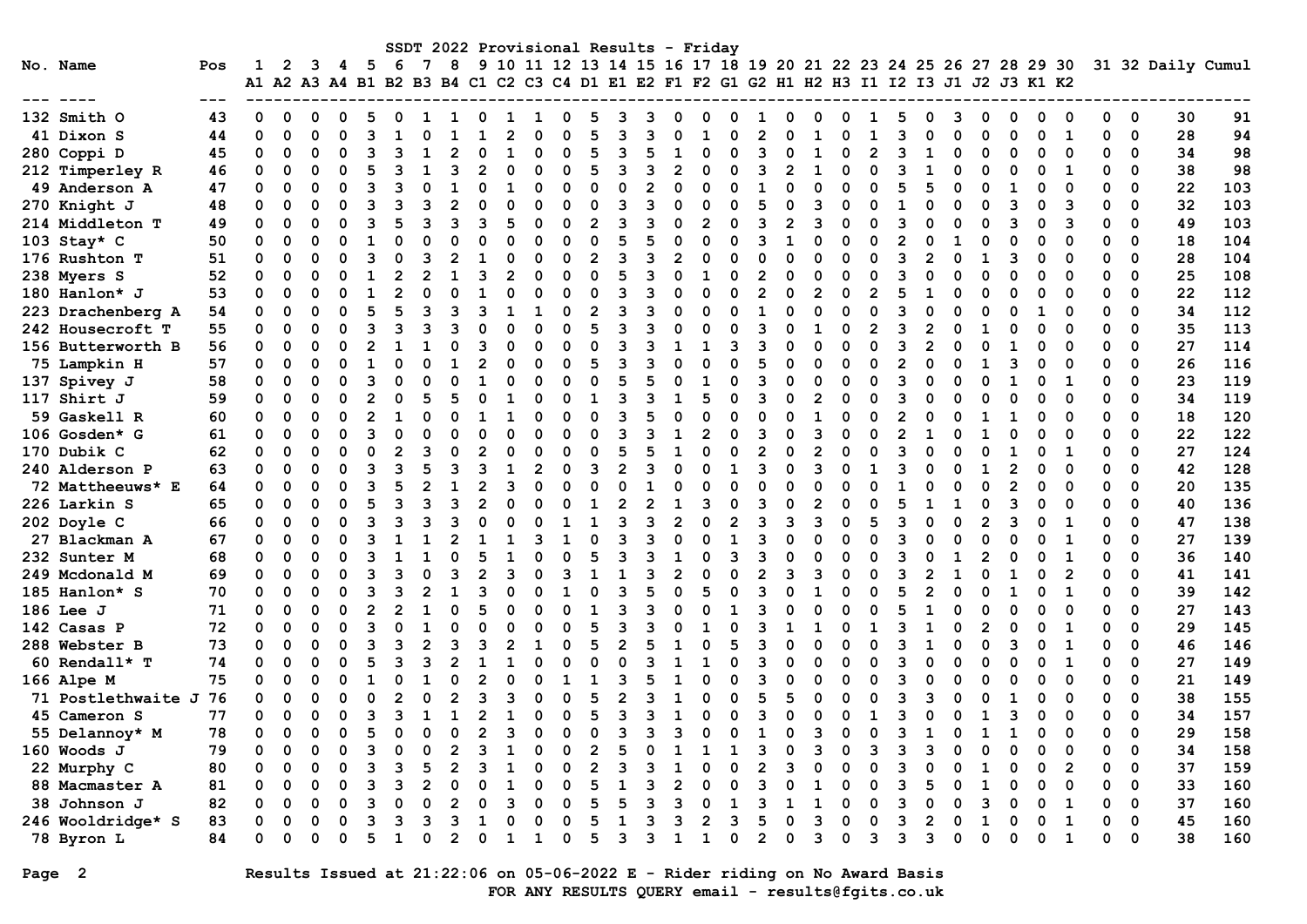| SSDT 2022 Provisional Results - Friday<br>9 10 11 12 13 14 15 16 17 18 19 20 21 22 23 24 25 26 27 28 29 30<br>No. Name<br>31 32 Daily Cumul |                         |     |                      |   |   |   |                |    |  |   |                |   |   |              |   |   |   |   |                |   |   |                                                                      |   |          |   |   |          |                |              |   |   |   |   |             |    |     |
|---------------------------------------------------------------------------------------------------------------------------------------------|-------------------------|-----|----------------------|---|---|---|----------------|----|--|---|----------------|---|---|--------------|---|---|---|---|----------------|---|---|----------------------------------------------------------------------|---|----------|---|---|----------|----------------|--------------|---|---|---|---|-------------|----|-----|
|                                                                                                                                             |                         | Pos |                      | 2 | 3 | 4 | - 5            | -6 |  | 8 |                |   |   |              |   |   |   |   |                |   |   |                                                                      |   |          |   |   |          |                |              |   |   |   |   |             |    |     |
|                                                                                                                                             |                         |     | A1 A2 A3 A4 B1 B2 B3 |   |   |   |                |    |  |   |                |   |   |              |   |   |   |   |                |   |   | B4 C1 C2 C3 C4 D1 E1 E2 F1 F2 G1 G2 H1 H2 H3 I1 I2 I3 J1 J2 J3 K1 K2 |   |          |   |   |          |                |              |   |   |   |   |             |    |     |
|                                                                                                                                             |                         |     |                      |   |   |   |                |    |  |   |                |   |   |              |   |   |   |   |                |   |   |                                                                      |   |          |   |   |          |                |              |   |   |   |   |             |    |     |
|                                                                                                                                             | 164 Aitkin S            | 85  | Ω                    |   |   |   |                |    |  |   |                |   |   |              |   |   |   |   |                |   |   |                                                                      |   |          |   |   |          |                |              |   |   |   |   | 0           | 36 | 164 |
|                                                                                                                                             | 110 Hogan C             | 86  | 0                    | O |   |   |                |    |  |   |                |   |   |              |   |   |   |   |                |   |   |                                                                      |   |          |   |   |          |                |              |   |   |   |   | $\mathbf 0$ | 30 | 167 |
|                                                                                                                                             | 68 Dixon P              | 87  | 0                    | O |   |   |                |    |  |   |                |   |   |              |   |   |   |   |                |   |   |                                                                      |   |          |   |   |          |                |              |   |   |   |   | $\mathbf 0$ | 42 | 168 |
|                                                                                                                                             | 31 Rooksby R            | 88  | 0                    |   |   |   |                |    |  |   |                |   |   |              |   |   |   |   |                |   |   |                                                                      |   |          |   |   |          |                |              |   |   |   |   | $\mathbf 0$ | 27 | 169 |
|                                                                                                                                             | 79 Williams R           | 89  | U                    |   |   |   |                |    |  |   |                |   |   |              |   | Р |   | ٩ |                |   |   |                                                                      |   |          |   |   |          |                |              |   |   |   |   | $\Omega$    | 35 | 171 |
|                                                                                                                                             | 194 Summers* M          | 90  | O                    |   |   |   |                |    |  |   |                |   |   |              |   |   |   |   |                |   |   |                                                                      |   |          |   |   |          |                |              |   |   |   |   | $\mathbf 0$ | 48 | 177 |
|                                                                                                                                             | 266 Gianmaria* J        | 91  | 0                    | O |   |   |                |    |  |   |                |   |   |              |   |   |   |   |                |   |   |                                                                      |   |          |   | 3 |          |                |              |   |   |   |   | $\Omega$    | 62 | 177 |
|                                                                                                                                             | 29 Mcbain W             | 92  | 0                    | O |   |   |                |    |  |   |                |   |   |              |   |   |   |   |                |   |   |                                                                      |   |          |   |   |          |                |              |   |   |   |   | $\Omega$    | 39 | 178 |
|                                                                                                                                             | 90 Cockshott D          | 93  | O                    | O | ∩ |   |                |    |  |   |                |   |   |              |   |   |   |   |                |   |   |                                                                      |   |          |   | ٩ |          |                | 2            |   |   | 3 |   | $\Omega$    | 48 | 180 |
|                                                                                                                                             | 199 Wiffen P            | 94  | U                    | n |   |   |                |    |  |   |                |   |   |              |   |   |   |   |                |   |   |                                                                      |   |          |   |   |          |                | n            |   |   |   |   | $\Omega$    | 63 | 181 |
|                                                                                                                                             | 228 Ludgate B           | 95  |                      | O |   |   |                |    |  |   |                |   |   |              |   |   |   |   |                |   |   |                                                                      |   |          |   |   |          |                |              |   |   |   |   | 0           | 56 | 182 |
|                                                                                                                                             | 190 Andrews G           | 96  | O                    |   |   |   |                |    |  |   |                |   |   |              |   |   |   |   |                |   |   |                                                                      |   |          |   |   |          |                |              |   |   |   |   | 0           | 43 | 183 |
|                                                                                                                                             | 37 Gaskell S            | 97  | U                    |   |   |   |                |    |  |   |                |   |   |              |   |   |   |   |                |   |   |                                                                      |   |          |   |   |          |                |              |   |   |   |   | $\mathbf 0$ | 43 | 186 |
|                                                                                                                                             | 150 Nictou J            | 98  |                      |   |   |   |                |    |  |   |                |   |   |              |   |   |   |   |                |   |   |                                                                      |   |          |   |   |          |                |              |   |   |   |   | $\Omega$    | 38 | 187 |
|                                                                                                                                             | 148 Fernandez N         | 99  | O                    |   |   |   |                |    |  |   |                |   |   |              |   |   |   |   |                |   |   |                                                                      |   |          |   |   |          |                |              |   |   |   |   | $\Omega$    | 34 | 189 |
|                                                                                                                                             | 21 Hayes J              | 100 | 0                    | O |   |   | 3              |    |  |   |                |   |   |              |   |   |   |   |                |   |   |                                                                      |   |          |   |   |          |                |              |   |   |   | O | $\Omega$    | 46 | 189 |
|                                                                                                                                             | 157 Johnson L           | 101 | 0                    | n |   |   | 2              |    |  |   |                |   |   |              |   |   |   |   |                |   |   |                                                                      |   |          |   |   |          |                |              |   |   |   |   | $\mathbf 0$ | 26 | 192 |
|                                                                                                                                             | 116 Bowyer* H           | 102 | 0                    | O | ∩ |   |                |    |  |   |                |   |   |              |   | З |   |   |                |   |   |                                                                      |   |          |   |   |          |                |              |   |   |   |   | $\Omega$    | 42 | 194 |
|                                                                                                                                             | 181 Clarke G            | 103 | U                    | n |   |   |                |    |  |   |                |   |   |              |   |   |   |   |                |   |   |                                                                      |   |          |   |   |          |                |              |   |   |   |   | $\Omega$    | 33 | 194 |
|                                                                                                                                             | 215 Vilad Canals M      | 104 |                      | O |   |   |                |    |  |   |                |   |   |              |   |   |   |   |                |   |   |                                                                      |   |          |   |   |          |                |              |   |   |   |   | $\mathbf 0$ | 63 | 195 |
|                                                                                                                                             | 248 Edyvean G           | 105 | 0                    | O |   |   |                |    |  |   |                |   |   |              |   |   |   |   |                |   |   |                                                                      |   |          |   |   |          |                |              |   |   |   |   | 0           | 55 | 196 |
|                                                                                                                                             | 17 Oblein G             | 106 | 0                    |   |   |   |                |    |  |   |                |   |   |              |   |   |   |   |                |   |   |                                                                      |   |          |   |   |          |                |              |   |   |   |   | $\Omega$    | 46 | 201 |
|                                                                                                                                             | 237 Myers D             | 107 |                      | n |   |   |                |    |  |   |                |   |   |              |   |   |   |   |                |   |   |                                                                      |   |          |   |   |          |                |              |   |   |   |   | $\Omega$    | 51 | 201 |
|                                                                                                                                             | 286 Moorhouse J         | 108 | O                    |   |   |   |                |    |  |   |                |   |   |              |   |   |   |   |                |   |   |                                                                      |   |          |   |   |          |                |              |   |   |   |   | $\Omega$    | 39 | 203 |
|                                                                                                                                             | 163 Battensby J         | 109 | 0                    | O |   |   | ٩              |    |  |   |                |   |   |              |   |   |   |   |                |   |   |                                                                      |   |          |   |   |          |                |              |   | ŋ |   | O | $\mathbf 0$ | 36 | 203 |
|                                                                                                                                             | 76 Robinson I           | 110 | 0                    | n |   |   |                |    |  |   |                |   |   |              |   |   |   |   |                |   |   |                                                                      |   |          |   | 5 |          |                |              |   |   |   |   | $\mathbf 0$ | 39 | 204 |
|                                                                                                                                             | 221 Allison-Hugh B      | 111 |                      | O |   |   |                |    |  |   |                |   |   |              |   |   |   |   |                |   |   |                                                                      | ว |          |   |   |          |                | U            |   |   |   |   | $\mathbf 0$ | 58 | 204 |
|                                                                                                                                             | 13 Savage* J            | 112 | U                    | O |   |   |                |    |  |   |                |   |   |              |   |   |   |   |                |   |   |                                                                      |   |          |   |   |          |                | U            |   |   |   |   | $\Omega$    | 43 | 206 |
|                                                                                                                                             | 16 Palmer G             | 113 |                      | O |   |   |                |    |  |   |                |   |   |              |   |   |   |   |                |   |   |                                                                      |   |          |   |   |          |                |              |   |   |   |   | 0           | 43 | 210 |
|                                                                                                                                             | <b>217 V Torrents X</b> | 114 | O                    |   |   |   |                |    |  |   |                |   |   |              |   |   |   |   |                |   |   |                                                                      |   |          |   |   |          |                |              |   |   |   |   | 0           | 76 | 210 |
|                                                                                                                                             | 47 Weir* M              | 115 | O                    |   |   |   |                |    |  |   |                |   |   |              |   |   |   |   |                |   |   |                                                                      |   |          |   |   |          |                |              |   |   |   |   | 0           | 44 | 214 |
|                                                                                                                                             | 56 Talbot C             | 116 |                      |   |   |   |                |    |  |   |                |   |   |              |   |   |   |   |                |   |   |                                                                      |   |          |   |   |          |                |              |   |   | 2 |   | $\Omega$    | 38 | 215 |
|                                                                                                                                             | 140 Casas C             | 117 | O                    |   |   |   |                |    |  |   |                |   |   |              |   |   |   |   |                |   |   |                                                                      |   |          |   |   |          |                |              |   |   |   |   | $\Omega$    | 41 | 215 |
|                                                                                                                                             | 7 Bingley* J            | 118 | O                    | n |   |   |                |    |  |   |                |   |   |              |   |   |   |   |                |   |   |                                                                      |   |          |   |   |          |                |              |   |   |   |   | $\mathbf 0$ | 37 | 217 |
|                                                                                                                                             | 136 Hawthorne* T        | 119 | O                    |   |   |   | 2              |    |  | ٦ |                |   |   |              |   |   |   | ٩ |                |   | 2 |                                                                      | ٩ |          |   | 5 |          |                |              |   |   | 5 |   | $\Omega$    | 46 | 219 |
|                                                                                                                                             | 239 Blythe S            | 120 |                      |   |   |   |                |    |  | 3 |                |   |   |              |   |   |   | 2 |                |   | 3 |                                                                      |   |          |   |   |          |                | 3            |   |   |   |   | $\mathbf 0$ | 56 | 219 |
|                                                                                                                                             | 138 Berm Fraile M       | 121 | 0                    | O |   |   | 3              |    |  | 3 |                | 3 | 0 |              |   | 5 |   | 1 | 1              | 1 |   |                                                                      | O | $\Omega$ |   | 3 | $\Omega$ |                | 0            |   | U | 0 |   | 0           | 31 | 220 |
|                                                                                                                                             | 48 Dawson N             | 122 | 0                    |   |   |   |                |    |  |   |                |   |   |              |   |   |   |   |                |   |   |                                                                      |   |          |   | 3 |          |                | 2            |   |   |   |   | 0           | 46 | 220 |
|                                                                                                                                             | 149 Jané A              | 123 | 0                    | 0 |   |   | $\overline{2}$ |    |  |   |                |   | 0 |              | 5 | 3 |   |   |                |   |   |                                                                      | 3 | $\Omega$ |   | 5 | 3        |                | 0            |   |   | 0 | 0 | 0           | 49 | 223 |
|                                                                                                                                             | 193 Schmüser* M         | 124 | 0                    |   |   |   |                |    |  | 3 |                |   | 0 |              |   | 3 |   | 5 |                |   | 3 |                                                                      | 3 | $\Omega$ |   | 5 |          |                | 3            |   |   | 5 | 0 | 0           | 64 | 223 |
|                                                                                                                                             | 262 Murray R            | 125 |                      |   |   |   | 3              |    |  | 3 |                | ٩ |   |              | 3 | 3 | ٦ | 3 | 5              | 3 | 5 | 5                                                                    | 3 |          |   | 3 | з        | $\overline{2}$ | $\mathbf{1}$ |   |   | 3 | 0 | 0           | 73 | 225 |
|                                                                                                                                             | 230 Sunter K            | 126 | 0                    | 0 | O |   | 5              |    |  | 3 | $\overline{2}$ | 0 | 0 | $\mathbf{1}$ | 3 | 5 | 3 | 3 | $\overline{2}$ | 0 | 3 |                                                                      | 3 | O        | ŋ | 3 | 3        |                | $\mathbf{1}$ | 3 | 0 | 3 | 0 | 0           | 52 | 227 |

Page 3 Results Issued at 21:22:06 on 05-06-2022 E - Rider riding on No Award Basis FOR ANY RESULTS QUERY email - results@fgits.co.uk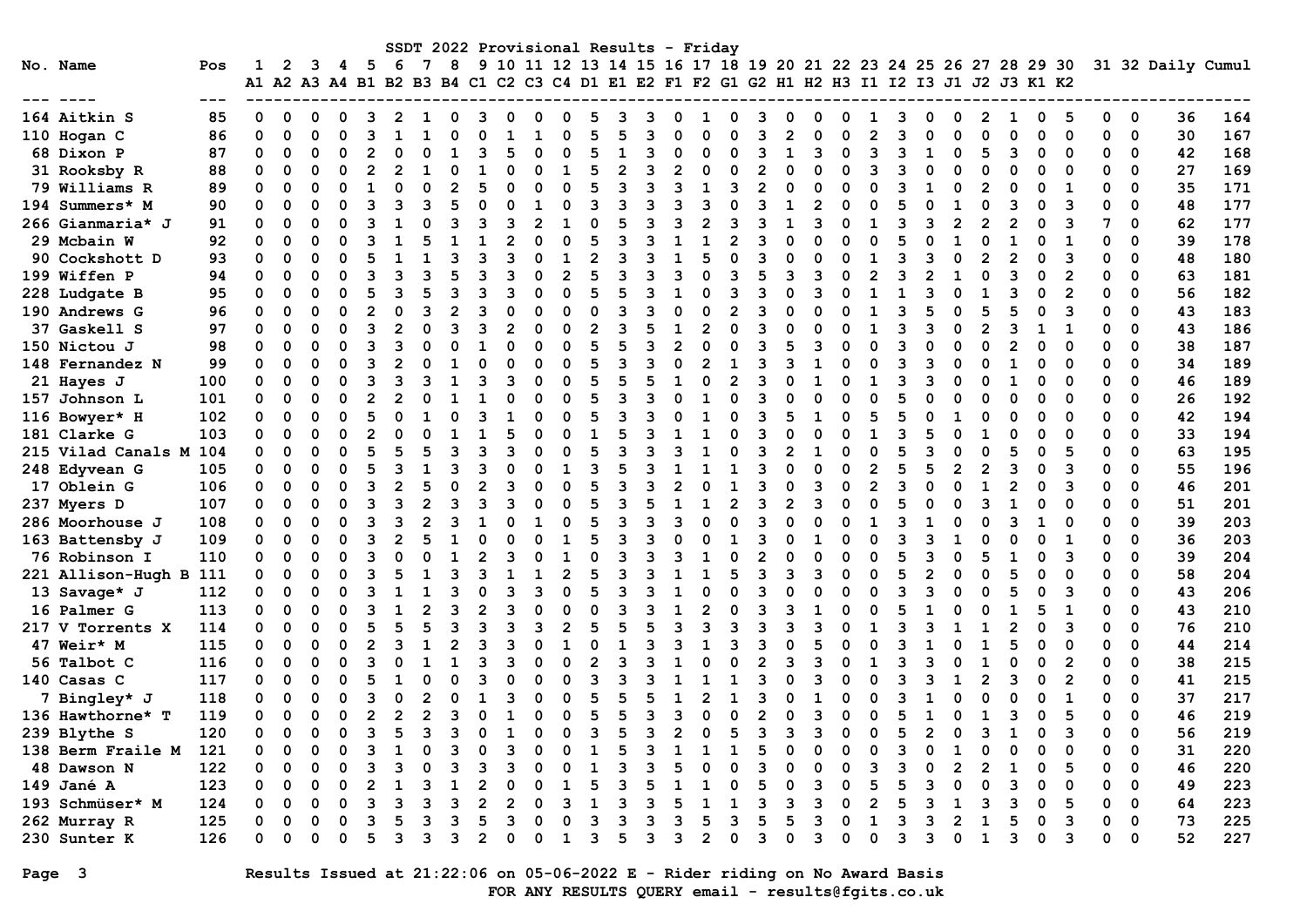| SSDT 2022 Provisional Results - Friday<br>9 10 11 12 13 14 15 16 17 18 19 20 21 22 23 24 25 26 27 28 29 30<br>No. Name<br>4 5<br>- 6<br>31 32 Daily Cumul |                   |     |                                                                                           |             |             |  |   |  |   |          |              |   |   |   |              |   |   |                |   |                |    |        |                         |          |   |   |              |   |                |    |                |                |   |                         |    |     |
|-----------------------------------------------------------------------------------------------------------------------------------------------------------|-------------------|-----|-------------------------------------------------------------------------------------------|-------------|-------------|--|---|--|---|----------|--------------|---|---|---|--------------|---|---|----------------|---|----------------|----|--------|-------------------------|----------|---|---|--------------|---|----------------|----|----------------|----------------|---|-------------------------|----|-----|
|                                                                                                                                                           |                   | Pos |                                                                                           | 2           | 3           |  |   |  | 7 | 8        |              |   |   |   |              |   |   |                |   |                |    |        |                         |          |   |   |              |   |                |    |                |                |   |                         |    |     |
|                                                                                                                                                           |                   |     | A1 A2 A3 A4 B1 B2 B3 B4 C1 C2 C3 C4 D1 E1 E2 F1 F2 G1 G2 H1 H2 H3 I1 I2 I3 J1 J2 J3 K1 K2 |             |             |  |   |  |   |          |              |   |   |   |              |   |   |                |   |                |    |        |                         |          |   |   |              |   |                |    |                |                |   |                         |    |     |
|                                                                                                                                                           |                   |     |                                                                                           |             |             |  |   |  |   |          |              |   |   |   |              |   |   |                |   |                |    |        |                         |          |   |   |              |   |                |    |                |                |   |                         |    |     |
|                                                                                                                                                           | 80 Dixon M        | 127 | 0                                                                                         | 0           |             |  |   |  |   |          |              |   |   |   |              |   |   |                |   |                |    |        |                         |          |   |   |              |   |                |    |                |                |   | 0                       | 46 | 230 |
|                                                                                                                                                           | 168 Guillaume D   | 128 | 0                                                                                         | $\Omega$    |             |  |   |  |   |          |              |   |   |   |              |   |   |                |   |                |    |        |                         |          |   |   |              |   |                |    |                | $\Omega$       | O | 0                       | 34 | 231 |
|                                                                                                                                                           | 145 Panabieres J  | 129 | 0                                                                                         | 0           | O           |  |   |  |   |          |              |   |   |   |              |   |   |                |   |                |    |        |                         | ∩        |   |   |              |   |                |    |                | 3              |   | 0                       | 43 | 231 |
|                                                                                                                                                           | 276 Irving M      | 130 | 0                                                                                         | $\Omega$    |             |  |   |  |   |          |              |   |   |   |              |   |   |                |   |                |    |        | ٩                       |          |   | 3 |              |   |                |    |                |                |   | $\Omega$                | 59 | 235 |
|                                                                                                                                                           | 99 Lamont D       | 131 |                                                                                           | 0           |             |  |   |  |   |          |              |   |   |   |              |   |   | O              |   |                |    |        | ર                       |          |   |   |              |   |                |    |                |                |   | $\Omega$                | 31 | 236 |
|                                                                                                                                                           | 11 Austin J       | 132 |                                                                                           | 0           |             |  |   |  |   |          |              |   |   |   |              |   |   |                |   |                |    |        |                         |          |   |   |              |   |                |    |                | Р              |   | $\Omega$                | 63 | 237 |
|                                                                                                                                                           | 278 Scott N       | 133 | 0                                                                                         | $\Omega$    | C           |  |   |  |   |          |              |   |   |   |              |   |   |                |   |                |    |        | ٩                       |          |   |   |              |   | ٦              |    |                |                | O | $\Omega$                | 55 | 238 |
|                                                                                                                                                           | 52 Talbot G       | 134 | 0                                                                                         | $\Omega$    |             |  |   |  |   |          |              |   |   |   |              |   |   |                |   |                |    |        | 2                       | ∩        |   | ٦ |              |   |                |    |                |                | ŋ | $\Omega$                | 43 | 238 |
|                                                                                                                                                           | 43 Birkett N      | 135 | 0                                                                                         | $\Omega$    | O           |  |   |  |   |          |              |   |   |   | ิว           | З |   | २              |   | ٩              |    |        |                         | ∩        |   | 3 |              |   | 2              |    |                | З              |   | $\Omega$                | 52 | 239 |
|                                                                                                                                                           | 133 English J     | 136 | 0                                                                                         | $\Omega$    |             |  |   |  |   |          |              |   |   |   |              |   |   |                |   |                |    |        |                         |          |   |   |              |   |                |    |                |                |   | $\Omega$                | 42 | 239 |
|                                                                                                                                                           | 273 Hudson T      | 137 |                                                                                           | $\Omega$    |             |  |   |  |   |          |              |   |   |   |              |   |   | $\Omega$       |   |                |    |        |                         |          |   |   |              |   |                |    |                |                |   | $\Omega$                | 54 | 243 |
|                                                                                                                                                           | 287 Mudd A        | 138 | O                                                                                         | $\Omega$    |             |  |   |  |   |          |              |   |   |   |              |   |   |                |   |                |    |        |                         |          |   |   |              |   |                |    |                |                |   | $\Omega$                | 71 | 244 |
|                                                                                                                                                           | 2 Bell L          | 139 | O                                                                                         | 0           |             |  |   |  |   |          |              |   |   |   |              |   |   | $\mathfrak{p}$ |   |                |    |        |                         |          |   |   |              |   |                |    |                |                |   | $\Omega$                | 54 | 245 |
|                                                                                                                                                           | 119 Atherton S    | 140 |                                                                                           | 0           |             |  |   |  |   |          |              |   |   |   |              |   |   |                |   |                |    |        |                         |          |   |   |              |   |                |    |                |                |   | $\Omega$                | 52 | 248 |
|                                                                                                                                                           | 153 Butterworth J | 141 | O                                                                                         | ŋ           |             |  |   |  |   |          |              |   |   |   | 5            |   |   |                |   |                |    |        |                         |          |   |   |              |   |                |    |                |                |   | $\Omega$                | 50 | 249 |
|                                                                                                                                                           | 112 Galway S      | 142 | 0                                                                                         | $\Omega$    | O           |  | २ |  |   |          |              |   |   |   |              |   |   |                |   |                |    |        |                         |          |   |   |              |   |                |    |                |                | ŋ | $\Omega$                | 45 | 250 |
|                                                                                                                                                           | 51 Hernando* P    | 143 | 0                                                                                         | $\Omega$    |             |  |   |  |   |          |              |   |   |   |              |   |   |                |   |                |    |        |                         |          |   |   |              |   |                |    |                | ٩              |   | $\Omega$                | 57 | 251 |
|                                                                                                                                                           | 178 Bannister* J  | 144 | 0                                                                                         | 0           |             |  |   |  |   |          |              |   | n |   | 3            |   | ঽ | າ              |   |                | ิว |        | ર                       | ∩        |   | 3 |              |   |                |    | ი              | ∩              |   | $\Omega$                | 56 | 252 |
|                                                                                                                                                           | 127 Pearson J     | 145 | 0                                                                                         | 0           |             |  |   |  |   |          |              |   |   |   | $\mathbf{1}$ | 5 |   |                |   | $\mathfrak{p}$ |    |        |                         |          |   |   |              |   | っ              |    |                |                |   | $\Omega$                | 41 | 253 |
|                                                                                                                                                           | 5 Weir R          | 146 | 0                                                                                         | $\Omega$    |             |  |   |  |   |          |              |   |   |   |              |   |   |                |   | ว              |    |        |                         |          |   |   |              |   | ર              |    |                |                |   | $\Omega$                | 58 | 253 |
|                                                                                                                                                           | 169 Burgat G      | 147 | 0                                                                                         | 0           |             |  |   |  |   |          |              |   |   |   |              |   |   |                |   |                |    |        |                         |          |   |   |              |   |                |    |                |                |   | $\Omega$                | 47 | 255 |
|                                                                                                                                                           | 84 Richardson C   | 148 | 0                                                                                         | 0           |             |  |   |  |   |          |              |   |   |   |              |   |   |                |   |                |    |        |                         |          |   |   |              |   |                |    |                |                |   | $\Omega$                | 51 | 256 |
|                                                                                                                                                           | 65 Feidt* M       | 149 |                                                                                           | 0           |             |  |   |  |   |          |              |   |   |   |              |   |   |                |   |                |    |        |                         |          |   |   |              |   |                |    |                |                |   | $\Omega$                | 53 | 256 |
|                                                                                                                                                           | 227 Black J       | 150 | O                                                                                         | $\Omega$    |             |  |   |  |   |          |              |   |   |   |              | 5 |   |                |   |                |    |        | ٩                       |          |   |   |              |   |                |    |                |                |   | $\Omega$                | 67 | 257 |
|                                                                                                                                                           | 58 Valade T       | 151 | 0                                                                                         | $\Omega$    | O           |  |   |  |   |          |              |   |   |   |              |   |   |                |   |                |    |        |                         |          |   |   |              |   |                |    |                |                | O | $\Omega$                | 58 | 257 |
|                                                                                                                                                           | 12 Metcalfe R     | 152 | 0                                                                                         | $\Omega$    |             |  |   |  |   |          |              |   |   |   |              |   |   |                |   | ٩              |    |        |                         |          |   | 3 |              |   |                |    |                |                |   | $\Omega$                | 57 | 258 |
|                                                                                                                                                           | 261 Sutherland D  | 153 |                                                                                           | 0           | O           |  |   |  |   |          |              |   |   |   |              |   |   | ર              |   | ว              |    |        |                         |          |   |   |              |   |                |    | n              | Р              |   | $\Omega$                | 62 | 265 |
|                                                                                                                                                           | 125 Rolls* S      | 154 | 0                                                                                         | 0           |             |  |   |  |   |          |              |   |   |   |              |   |   | O              |   |                |    |        |                         |          |   |   |              |   |                |    | n              | 1              |   | $\Omega$                | 47 | 269 |
|                                                                                                                                                           | 184 Houston R     | 155 |                                                                                           | $\Omega$    |             |  |   |  |   |          |              |   |   |   |              | Р |   |                |   |                |    |        |                         |          |   |   |              |   |                |    |                |                |   | $\Omega$                | 51 | 269 |
|                                                                                                                                                           | 96 Whittaker M    | 156 | 0                                                                                         | $\Omega$    |             |  |   |  |   |          |              |   |   |   |              |   |   |                |   |                |    |        |                         |          |   |   |              |   |                |    |                |                |   | $\Omega$                | 56 | 271 |
|                                                                                                                                                           | 147 Prat J        | 157 |                                                                                           | $\Omega$    |             |  |   |  |   |          |              |   |   |   | 2            |   |   |                |   |                |    |        |                         |          |   |   |              |   |                |    |                |                |   | $\Omega$                | 46 | 273 |
|                                                                                                                                                           | 64 Hole* D        | 158 |                                                                                           | 0           |             |  |   |  |   |          |              |   |   |   |              |   |   |                |   |                |    |        |                         |          |   |   |              |   |                |    |                |                |   | $\Omega$                | 48 | 275 |
|                                                                                                                                                           | 54 Fortune I      | 159 | O                                                                                         | 0           |             |  |   |  |   |          |              |   |   |   | 5            |   |   |                |   |                |    |        |                         |          |   |   |              |   |                |    |                |                |   | $\Omega$                | 53 | 276 |
|                                                                                                                                                           | 50 Gairns* S      | 160 | 0                                                                                         | 0           |             |  | ٩ |  |   | ิว       |              |   |   |   |              |   |   |                |   |                |    |        | ٦                       |          |   |   |              |   | ٦              |    | n              |                | O | $\Omega$                | 46 | 276 |
|                                                                                                                                                           | 141 Spivey G      | 161 | 0                                                                                         | $\Omega$    | ∩           |  | 3 |  |   | 2        | 2            | U |   |   |              | 3 |   | 2              | O | O              | 3  |        | $\mathbf{2}$            | $\Omega$ |   | 3 |              |   | $\overline{2}$ | 3  | n              | $\Omega$       |   | $\Omega$                | 45 | 276 |
|                                                                                                                                                           | 74 Rhodes* S      | 162 |                                                                                           | $\mathbf 0$ | $\mathbf 0$ |  | 3 |  |   | $\Omega$ | $\mathbf{r}$ | ົ |   |   | 0            | 3 | 3 | $\mathbf{1}$   | 0 | 3              | 3  |        | $\overline{\mathbf{c}}$ | 0        |   |   | 0            |   | 3              | -5 | $\mathbf 0$    |                |   | $\overline{\mathbf{0}}$ | 41 | 277 |
|                                                                                                                                                           | 222 Tales G       | 163 | 0                                                                                         | 0           |             |  | 5 |  |   |          |              | O |   |   | 3            |   | 3 | વ              |   | 3              |    |        | 1                       | O        |   | 3 | $\mathbf{2}$ | 3 | 3              |    |                | 3              |   | 0                       | 63 | 279 |
|                                                                                                                                                           | 268 Butler* B     | 164 | 0                                                                                         | 0           |             |  |   |  |   |          |              |   |   |   |              |   |   |                |   |                |    |        | 5                       |          |   | 5 |              |   |                |    |                |                | O | 0                       | 71 | 281 |
|                                                                                                                                                           | 220 Hughes J      | 165 | 0                                                                                         | 0           | 0           |  |   |  |   |          |              | 3 |   | 3 | 5            |   | з | 3              | 2 | $\mathbf{2}$   |    |        | 3                       | 0        | з | 3 | 3            | 2 | 1              |    | 1              | 3              | 0 | 0                       | 75 | 283 |
|                                                                                                                                                           | 241 Mcdonald A    | 166 | 0                                                                                         | 0           | 0           |  |   |  |   |          |              |   |   |   | 5            | 3 | 5 | 3              | 3 | 3              |    | 0      | 5                       | 0        |   | 3 | 2            |   | 5              |    | $\overline{2}$ | 5              | 0 | 0                       | 81 | 285 |
|                                                                                                                                                           | 135 Bakgaard S    | 167 |                                                                                           | $\Omega$    |             |  | ٩ |  |   | ิว       |              | з | 0 |   | 3            | 3 |   | O              | з | 3              | 3  | 1      | $\mathbf{2}$            | 0        |   | 3 | 5            |   | $\mathbf{1}$   |    | 0              | $\overline{2}$ | 0 | $\mathbf 0$             | 55 | 285 |
|                                                                                                                                                           | 283 Mcloughlin B  | 168 | 0                                                                                         | 0           | O           |  | 5 |  |   | 3        |              | 1 | 0 | 1 | 5            | 5 | 3 | 0              | 3 | $\mathbf{2}$   | 3  | $0$ 10 |                         | $\Omega$ | 5 | 5 | 3            | 1 | 3              | 5  | $\mathbf{2}$   | $\overline{2}$ | 0 | $\mathbf 0$             | 76 | 293 |

Page 4 Results Issued at 21:22:06 on 05-06-2022 E - Rider riding on No Award Basis FOR ANY RESULTS QUERY email - results@fgits.co.uk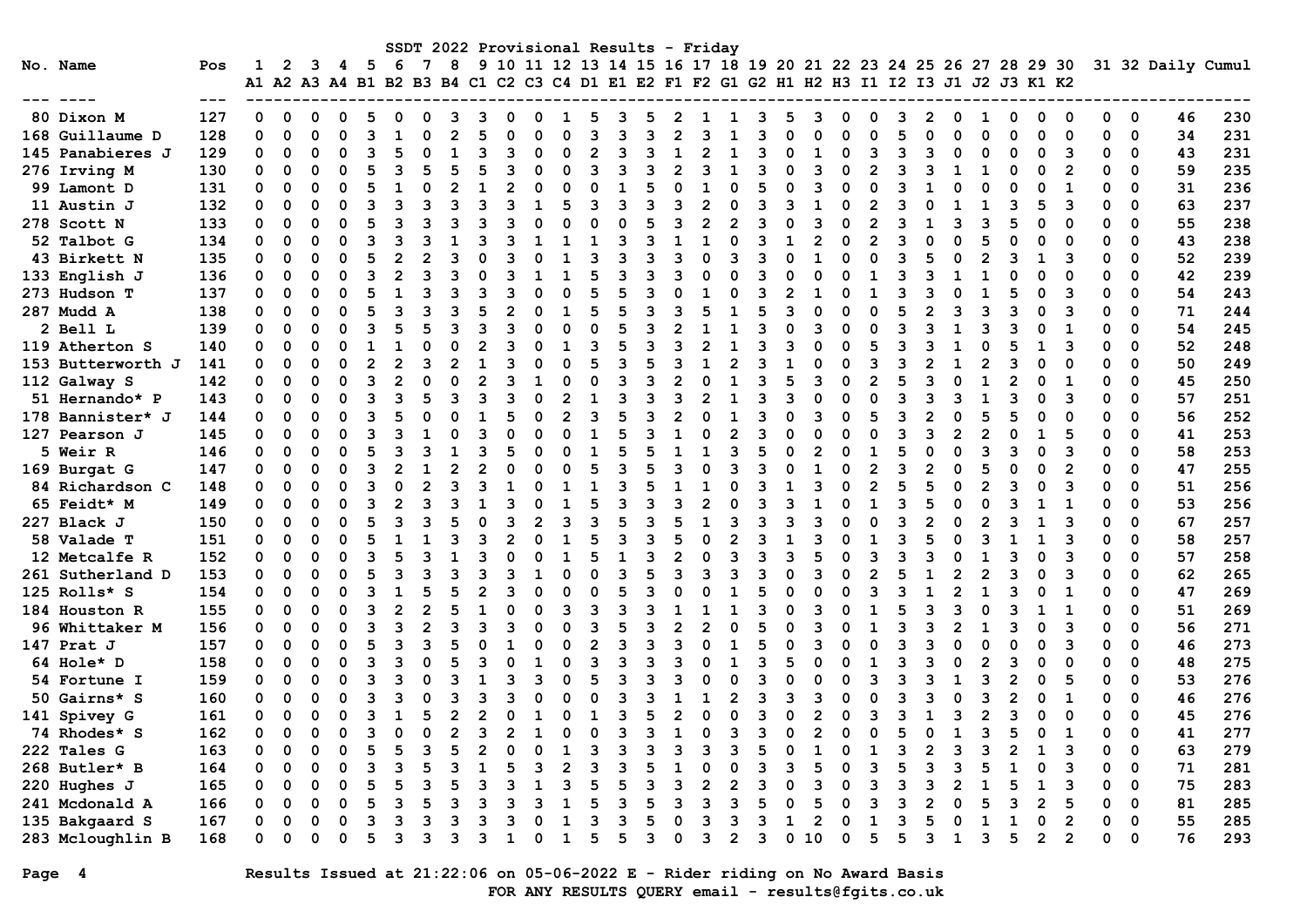|                    |       |          |             |          |          |                |    |   |                |   |   |                |          |                | SSDT 2022 Provisional Results |   | - Friday       |    |                |    |    |                |                                                                                                                                                               |    |   |   |                |                |   |                |              |          |             |                   |     |
|--------------------|-------|----------|-------------|----------|----------|----------------|----|---|----------------|---|---|----------------|----------|----------------|-------------------------------|---|----------------|----|----------------|----|----|----------------|---------------------------------------------------------------------------------------------------------------------------------------------------------------|----|---|---|----------------|----------------|---|----------------|--------------|----------|-------------|-------------------|-----|
| No. Name           | Pos   | 1        | 2           | 3        | 4        | - 5            | -6 | 7 | 8              |   |   |                |          |                |                               |   |                |    |                |    |    |                | 9 10 11 12 13 14 15 16 17 18 19 20 21 22 23 24 25 26 27 28 29 30<br>A1 A2 A3 A4 B1 B2 B3 B4 C1 C2 C3 C4 D1 E1 E2 F1 F2 G1 G2 H1 H2 H3 I1 I2 I3 J1 J2 J3 K1 K2 |    |   |   |                |                |   |                |              |          |             | 31 32 Daily Cumul |     |
|                    | $---$ |          |             |          |          |                |    |   |                |   |   |                |          |                |                               |   |                |    |                |    |    |                |                                                                                                                                                               |    |   |   |                |                |   |                |              |          |             |                   |     |
| 95 Holmes* A       | 169   | 0        | 0           | $\Omega$ | $\Omega$ | 3              | 5  | ٩ | 2              | 0 | O | O              | $\Omega$ | 2              | 5                             | વ | વ              | 2  | $\Omega$       | 3  | 0  | 5              | $\Omega$                                                                                                                                                      | 2  | з | з | з              | 5              | 2 | 0              | З            | O        | 0           | 57                | 295 |
| 152 Mccanna J      | 170   | 0        | 0           | $\Omega$ | O        | 3              | 5  |   | 3              |   |   |                |          | 5              | 5                             |   |                |    |                | २  |    |                | O                                                                                                                                                             |    | 3 | 3 | $\mathfrak{p}$ | 5              | 5 | $\Omega$       | 3            | $\Omega$ | $\mathbf 0$ | 66                | 296 |
| <b>3 Mcniven M</b> | 171   | 0        | 0           | $\Omega$ |          | २              |    |   |                |   | ٩ | O              |          | २              | ٩                             |   |                |    | ٩              | 5  |    | 5              | $\Omega$                                                                                                                                                      | ॎ  | 3 |   | З              | २              | 5 | $\overline{2}$ | 3            | $\Omega$ | 0           | 66                | 296 |
| 224 Pears G        | 172   | 0        | $\Omega$    | $\Omega$ |          | 3              |    |   | ิว             |   | 3 | $\Omega$       | 2        | 5              | 5                             | З | 5              |    | ٩              | 3  | n  | 5              | $\Omega$                                                                                                                                                      |    | 3 |   |                | 1              |   | O              | 3            | O        | 0           | 63                | 296 |
| 98 Breitfeld I     | 173   | 0        | $\Omega$    | $\Omega$ |          | २              | 3  |   |                |   | 3 |                |          | $\mathbf{1}$   | 5                             | 3 | $\overline{2}$ | 2  |                | 3  | ∩  | 3              | $\Omega$                                                                                                                                                      | 5  | 5 | 3 | 3              | 5              | 3 | O              | 3            | O        | 0           | 66                | 298 |
| 265 Rose A         | 174   | 0        | 0           | $\Omega$ |          |                |    |   |                |   |   |                |          | 5              |                               |   |                |    | $\overline{c}$ |    |    | 3              | O                                                                                                                                                             |    | 5 |   |                |                |   |                | 3            | $\Omega$ | 0           | 82                | 300 |
| 258 Hollands D     | 175   | 0        | 0           | $\Omega$ |          | 3              | ٩  |   | २              |   | ٩ | $\Omega$       | 1        | २              | ٩                             |   | २              | ٩  | $\Omega$       | 5  |    | 3              | $\Omega$                                                                                                                                                      |    | 5 | ٩ | ٩              | 3              |   | Ω              | 5            | O        | 0           | 73                | 301 |
| 82 Robinson* A     | 176   | 0        | $\Omega$    | $\Omega$ |          |                |    |   |                |   | 2 | $\Omega$       |          | 5              |                               |   | २              |    |                | 3  | ٩  | ٩              | O                                                                                                                                                             |    | 5 |   |                |                |   |                | 2            | $\Omega$ | $\Omega$    | 62                | 303 |
| 146 Arana Puig A   | 177   | 0        | $\Omega$    | $\Omega$ |          |                |    |   |                |   | n | $\Omega$       |          | २              |                               |   |                |    | O              | २  |    |                | O                                                                                                                                                             |    | 5 |   |                |                |   | n              |              | O        | $\Omega$    | 46                | 305 |
| 20 Murphy T        | 178   | 0        | 0           | $\Omega$ |          | 5              |    |   | $\mathfrak{p}$ |   |   | $\mathfrak{p}$ |          | 5              |                               |   |                |    | ٩              | з  |    | २              | O                                                                                                                                                             | २  | २ |   |                |                |   | O              | $\Omega$     | $\Omega$ | 0           | 64                | 308 |
| 213 Gaspar J       | 179   | 0        | 0           | 0        |          | 5              | 5  |   | 3              |   | 3 | $\mathbf{1}$   |          | 5              | 5                             | 5 | 5              | 3  |                | ิว | O  | 3              | O                                                                                                                                                             |    | 3 |   | ว              | 3              |   | 3              | 3            | $\Omega$ | 0           | 84                | 309 |
| 97 Moffat S        | 180   | 0        | $\Omega$    | $\Omega$ |          | $\mathfrak{p}$ |    |   | २              |   | ٩ | $\Omega$       |          | 5              | 3                             | २ | $\mathfrak{p}$ | n  | $\Omega$       | 3  | 2  | 5              | $\Omega$                                                                                                                                                      |    | 3 |   |                | 1              |   | O              | 3            | $\Omega$ | $\Omega$    | 52                | 314 |
| 134 Barker H       | 181   | 0        | 0           | $\Omega$ |          |                |    |   | २              |   |   | O              | O        | 5              | 5                             |   | $\mathbf{1}$   | 2  | 3              | 3  |    | O              | $\Omega$                                                                                                                                                      |    | 3 |   | ٩              | 3              |   | O              | 3            | O        | 0           | 61                | 314 |
| 62 Berthou R       | 182   | 0        | $\Omega$    | $\Omega$ |          | 5              |    |   |                |   |   |                |          | २              | ٩                             |   |                | ٩  |                | 3  |    | २              | $\Omega$                                                                                                                                                      |    | 5 |   |                |                |   | O              | 3            | $\Omega$ | 0           | 77                | 315 |
| 204 Mcgee L        | 183   | 0        | 0           | O        |          | 5              | 5  |   |                |   | 5 |                |          | ٩              | ٩                             | ٩ | 5              |    | 3              | ٩  |    | 3              | O                                                                                                                                                             |    | 5 |   |                | 5              |   | O              | 5            | O        | 0           | 86                | 315 |
| 26 Hawyes M        | 184   | $\Omega$ | $\Omega$    | $\Omega$ |          | २              |    |   | ึ่ง            |   | 2 | $\Omega$       |          | 5              | ٦                             |   | २              |    |                | 3  | O  | O              | $\Omega$                                                                                                                                                      | 2  | 3 | ٩ | ٩              | ٦              |   | O              | 3            | $\Omega$ | $\Omega$    | 56                | 321 |
| 279 Taggart A      | 185   | 0        | 0           | $\Omega$ |          |                |    |   |                |   |   |                |          | ٩              |                               |   |                |    | ว              |    |    | 5              | $\Omega$                                                                                                                                                      |    | ٩ |   |                |                |   | O              | 3            | $\Omega$ | 0           | 75                | 322 |
| 155 Radcliff S     | 186   | $\Omega$ | $\mathbf 0$ | O        |          | २              |    |   |                |   |   | $\Omega$       |          | 3              | ٩                             |   | २              |    | O              | з  |    | $\overline{2}$ | $\Omega$                                                                                                                                                      |    | 5 | ٩ |                | २              |   | O              | 2            | $\Omega$ | 0           | 50                | 322 |
| 259 Mitchell J     | 187   | 0        | $\Omega$    | O        |          | 5              | 5  |   |                |   |   | 1              |          | 5              | 5                             | ٩ | $\mathfrak{p}$ | 3  | ว              | 3  |    | 3              | n                                                                                                                                                             |    | 3 |   |                | 1              |   | 0              | 3            | 0        | 0           | 76                | 330 |
| 200 Wareing P      | 188   | 0        | $\Omega$    | $\Omega$ |          | 5              | ٩  |   |                |   | ٩ | $\mathbf{1}$   |          | ٩              | ٩                             |   | २              |    | ٩              | 3  |    | 5              | $\Omega$                                                                                                                                                      |    | 5 | ٩ |                | ٦              | 5 | 3              |              | $\Omega$ | $\Omega$    | 87                | 335 |
| 85 Grist* J        | 189   | 0        | 0           | $\Omega$ |          |                | 5  |   |                |   | 3 | $\overline{2}$ |          | O              |                               |   | 3              |    |                | 3  |    | 3              | $\Omega$                                                                                                                                                      |    | 5 |   | ٩              | 3              | 3 | Ω              | 3            | O        | 0           | 65                | 335 |
| 18 Robertson* C    | 190   | 0        | 0           | O        |          | 5              | 5  |   | 3              |   | 5 | $\mathfrak{p}$ |          | 5              | 5                             | 5 | २              | 3  | $\overline{2}$ |    |    | २              | O                                                                                                                                                             | ิว | २ |   | ٩              | $\Omega$       |   | Ω              | 5            | 0        | 0           | 83                | 337 |
| 167 Hughes S       | 191   | 0        | $\Omega$    | $\Omega$ |          | 5              | 2  |   | ॎ              |   | n | $\Omega$       |          | 5              | 5                             |   | $\Omega$       | ٩  | $\Omega$       | 3  |    | २              | $\Omega$                                                                                                                                                      |    | ٩ | ٩ |                | $\mathfrak{p}$ |   | O              | Р            | $\Omega$ | 0           | 58                | 337 |
| 89 Easson C        | 192   | 0        | $\Omega$    | $\Omega$ |          | २              | ٩  | ٩ | $\mathfrak{p}$ |   | O | $\mathfrak{p}$ |          | 5              | 5                             |   | $\mathfrak{p}$ |    | ٩              | 3  |    |                | $\Omega$                                                                                                                                                      |    | 5 | ٩ | २              | २              | ٩ | O              | В            | O        | $\Omega$    | 68                | 342 |
| 15 Day R           | 193   | 0        | $\Omega$    | $\Omega$ |          |                |    |   |                |   |   |                |          |                |                               |   |                |    | ٩              |    |    | 5              | $\Omega$                                                                                                                                                      |    | ٩ |   |                | ٦              |   | O              | $\mathbf{1}$ | $\Omega$ | $\Omega$    | 68                | 342 |
| 91 James R         | 194   | $\Omega$ | 0           | O        |          |                |    |   |                |   | ٩ |                |          | $\overline{2}$ | 5                             |   | २              |    |                | 3  |    | 3              | $\Omega$                                                                                                                                                      |    | 5 | 5 |                | 3              |   | n              | Р            | O        | 0           | 62                | 343 |
| 253 Monràs J       | 195   | 0        | $\Omega$    | O        |          | 5              |    |   | ิว             |   |   | n              |          | 5              | 5                             |   | २              | 3  | 5              | 3  | 1  | 3              | $\Omega$                                                                                                                                                      |    | 3 |   | ٩              | 3              |   | 0              | 3            | $\Omega$ | 0           | 76                | 345 |
| 14 Palmer P        | 196   | 0        | 0           | $\Omega$ |          | 5              |    |   |                |   |   |                |          | 5              | ٩                             |   | २              |    | ٩              | 3  |    | २              | ∩                                                                                                                                                             |    | 5 |   |                | 5              | 2 |                | 3            | O        | $\Omega$    | 79                | 346 |
| 87 George S        | 197   | 0        | 0           | $\Omega$ |          |                |    |   |                |   | 3 |                |          | 5              | 5                             |   | 3              | 3  |                | 3  |    | O              | $\Omega$                                                                                                                                                      |    | 3 |   |                | $\mathfrak{p}$ |   | 5              | 3            | O        | 0           | 82                | 347 |
| 161 Battensby P    | 198   | 0        | 0           | O        |          |                |    |   |                |   | ٩ |                |          | ٩              | 5                             |   | 5              |    | 5              |    |    | 3              | O                                                                                                                                                             |    | 5 |   |                | 5              |   |                | 3            | O        | 0           | 76                | 353 |
| 234 Gaskin M       | 199   | 0        | $\Omega$    | $\Omega$ |          | 5              |    |   | 5              |   | ٩ | २              |          | 5              | 5                             |   | २              | -1 | ٩              | 5  |    | 3              | 0                                                                                                                                                             |    | 5 |   |                | 3              | 5 | $\overline{2}$ | В            | O        | $\Omega$    | 91                | 358 |
| 40 Holland J       | 200   | 0        | $\Omega$    | $\Omega$ |          | २              | ٩  |   | २              |   | ٩ | ٩              |          | 5              | З                             |   | २              |    | ٩              | 3  |    | २              | O                                                                                                                                                             |    | २ | ٩ | ٩              | 5              | 5 | $\mathbf{1}$   | 3            | O        | $\Omega$    | 77                | 359 |
| 130 Hawker N       | 201   | 0        | $\Omega$    | $\Omega$ |          | २              |    |   |                |   |   |                |          |                |                               |   |                |    | ٩              |    |    | ٩              |                                                                                                                                                               |    | 5 |   |                |                |   | O              | 3            | $\Omega$ | 0           | 65                | 360 |
| 113 Turpin S       | 202   | 0        | 0           | O        |          | $\overline{2}$ |    |   |                |   |   |                |          | $\overline{2}$ | 3                             |   | $\overline{c}$ |    | 3              | ิว |    | O              | O                                                                                                                                                             |    | 5 |   |                | 5              |   |                | 3            | $\Omega$ | 0           | 56                | 361 |
| 219 Macdonald L    | 203   | 0        | $\Omega$    | O        |          |                | 3  |   |                |   | Б | 1              |          | 5              | 5                             |   | 3              | 5  | 3              |    |    | 3              | O                                                                                                                                                             | 3  | 3 |   |                | 5              |   | 1              | 3            | O        | 0           | 94                | 363 |
| 250 Carruthers M   | 204   | 0        | $\Omega$    | $\Omega$ |          |                |    |   |                |   |   |                |          |                |                               |   |                |    | ٩              |    |    | ٩              | O                                                                                                                                                             |    | ٩ |   |                | ٦              |   |                |              | O        | $\Omega$    | 80                | 366 |
| 274 Macia* J       | 205   | $\Omega$ | 0           | $\Omega$ |          | 5              |    |   | 3              |   |   |                |          | 3              |                               | З | 5              |    | ٩              |    |    | 5              | $\Omega$                                                                                                                                                      |    | 5 |   |                | 5              |   | $\overline{2}$ | 3            | $\Omega$ | 0           | 84                | 367 |
| 284 Brown G        | 206   | 0        | 0           | $\Omega$ |          | 5              | ٩  | ٩ |                |   | ٩ | $\mathfrak{p}$ |          | 5              | ٩                             | ٩ | २              |    |                | 3  |    | 5              | O                                                                                                                                                             | ิว | 5 |   |                | 3              | 5 | 3              | 3            | $\Omega$ | 0           | 77                | 370 |
| 143 Mair R         | 207   | $\Omega$ | $\Omega$    | $\Omega$ |          | २              | ٩  |   | ิจ             |   |   | $\Omega$       |          | 5              | 5                             |   | ર              |    | ว              | ิว |    | $\mathfrak{p}$ | $\Omega$                                                                                                                                                      | ิว | 3 |   | ٩              | 5              | ٩ | n              | Р            | $\Omega$ | $\Omega$    | 65                | 374 |
| 267 Jones P        | 208   | 0        | 0           | $\Omega$ |          |                |    |   | ॎ              |   |   |                |          | 5              | 5                             |   | २              |    |                | 3  |    | २              | $\Omega$                                                                                                                                                      |    | 5 |   | ว              |                |   | n              | В            | $\Omega$ | 0           | 89                | 379 |
| 9 Royle N          | 209   | O        | 0           | $\Omega$ |          | 5              | ٩  |   | 5              |   | 5 | O              |          | 5              | ٩                             | २ | 5              | 5  | 3              | 5  | વ  | 3              | $\Omega$                                                                                                                                                      |    | 5 | 5 |                | $\overline{2}$ | 5 | O              | 3            | O        | 0           | 84                | 380 |
| 263 Murray G       | 210   | O        | $\Omega$    | O        |          | 3              | 3  | 5 | 3              | 5 | ર | -1             |          | 5              | 5                             | 5 | 3              | 3  | 3              | 5  | -1 | 3              | 0                                                                                                                                                             | O  | 3 | 3 | 3              | 3              | 5 | $\mathbf{2}$   | 3            | 0        | 0           | 79                | 380 |

# Page 5 Results Issued at 21:22:06 on 05-06-2022 E - Rider riding on No Award Basis FOR ANY RESULTS QUERY email - results@fgits.co.uk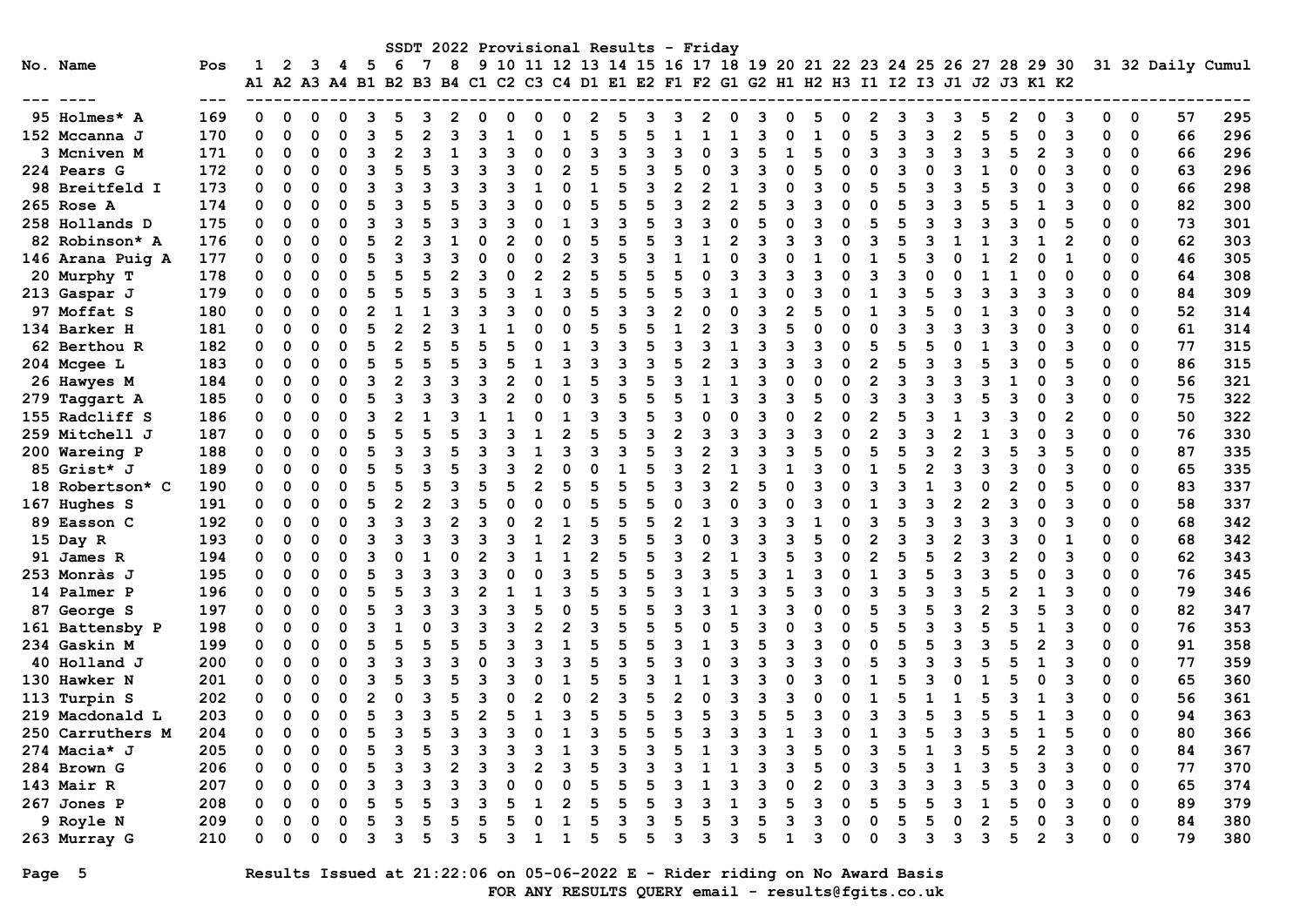| SSDT 2022 Provisional Results - Friday<br>9 10 11 12 13 14 15 16 17 18 19 20 21 22 23 24 25 26 27 28 29 30<br>8<br>31 32 Daily Cumul<br>No. Name<br>$\mathbf{2}$<br>- 5<br>-6<br>Pos<br>3<br>4 |                  |     |                      |             |          |   |    |  |  |   |  |  |          |    |   |   |   |    |                                                                      |   |        |   |  |                |   |   |    |   |                         |     |     |
|------------------------------------------------------------------------------------------------------------------------------------------------------------------------------------------------|------------------|-----|----------------------|-------------|----------|---|----|--|--|---|--|--|----------|----|---|---|---|----|----------------------------------------------------------------------|---|--------|---|--|----------------|---|---|----|---|-------------------------|-----|-----|
|                                                                                                                                                                                                |                  |     |                      |             |          |   |    |  |  |   |  |  |          |    |   |   |   |    |                                                                      |   |        |   |  |                |   |   |    |   |                         |     |     |
|                                                                                                                                                                                                |                  |     | A1 A2 A3 A4 B1 B2 B3 |             |          |   |    |  |  |   |  |  |          |    |   |   |   |    | B4 C1 C2 C3 C4 D1 E1 E2 F1 F2 G1 G2 H1 H2 H3 I1 I2 I3 J1 J2 J3 K1 K2 |   |        |   |  |                |   |   |    |   |                         |     |     |
|                                                                                                                                                                                                |                  |     |                      |             |          |   |    |  |  |   |  |  |          |    |   |   |   |    |                                                                      |   |        |   |  |                |   |   |    |   |                         |     |     |
|                                                                                                                                                                                                | 218 Macdonald C  | 211 | 0                    |             |          |   |    |  |  |   |  |  |          |    |   |   |   |    |                                                                      |   |        |   |  |                |   |   |    |   | 0                       | 92  | 384 |
|                                                                                                                                                                                                | 174 Stampfli A   | 212 | 0                    | $\Omega$    |          |   | ٩  |  |  |   |  |  |          |    |   |   |   |    |                                                                      |   |        |   |  | 2              |   |   | ิว |   | $\mathbf 0$             | 83  | 388 |
|                                                                                                                                                                                                | 179 Lonergan P   | 213 | 0                    | O           | O        | O |    |  |  |   |  |  |          |    |   |   |   |    |                                                                      |   |        |   |  | $\mathfrak{p}$ |   |   |    |   | $\mathbf 0$             | 74  | 389 |
|                                                                                                                                                                                                | 111 Anderson M   | 214 | O                    |             |          |   |    |  |  |   |  |  |          |    |   |   |   |    |                                                                      |   |        |   |  |                |   |   |    |   | 0                       | 65  | 390 |
|                                                                                                                                                                                                | 4 Gordon S       | 215 | O                    |             |          |   |    |  |  |   |  |  |          |    |   |   |   |    |                                                                      |   |        |   |  |                |   |   |    |   | $\Omega$                | 87  | 404 |
|                                                                                                                                                                                                | 61 Snowden* J    | 216 | O                    |             |          |   | 5  |  |  |   |  |  |          |    | 5 |   |   |    |                                                                      |   |        |   |  |                |   |   |    |   | $\Omega$                | 72  | 406 |
|                                                                                                                                                                                                | 104 Stephens* J  | 217 | 0                    | 0           |          |   |    |  |  |   |  |  |          |    |   |   |   |    |                                                                      |   |        |   |  |                |   |   |    |   | $\Omega$                | 65  | 409 |
|                                                                                                                                                                                                | 23 Crayk S       | 218 | 0                    | O           |          |   |    |  |  |   |  |  |          |    |   |   |   |    |                                                                      |   |        |   |  |                |   |   |    |   | $\Omega$                | 79  | 419 |
|                                                                                                                                                                                                | 115 Moir C       | 219 | 0                    | 0           | ∩        |   |    |  |  |   |  |  |          | ิว |   |   |   |    |                                                                      |   |        |   |  |                |   |   |    |   | $\Omega$                | 77  | 427 |
|                                                                                                                                                                                                | 172 Allan A      | 220 | O                    | O           |          |   |    |  |  |   |  |  |          |    |   |   |   |    |                                                                      |   |        |   |  |                |   |   |    |   | $\Omega$                | 82  | 428 |
|                                                                                                                                                                                                | 86 Payne V       | 221 | O                    | $\Omega$    |          |   |    |  |  |   |  |  |          |    |   |   |   |    |                                                                      |   |        |   |  |                |   |   |    |   | 0                       | 90  | 433 |
|                                                                                                                                                                                                | 10 Morten D      | 222 | O                    | O           |          |   |    |  |  |   |  |  |          |    |   |   |   |    |                                                                      |   |        |   |  |                |   |   |    |   | $\Omega$                | 91  | 436 |
|                                                                                                                                                                                                | 252 Penrice A    | 223 | 0                    |             |          |   |    |  |  |   |  |  |          |    |   |   |   |    |                                                                      |   |        |   |  |                |   |   |    |   | $\Omega$                | 94  | 436 |
|                                                                                                                                                                                                | 6 Barrie C       | 224 | 0                    |             |          |   |    |  |  |   |  |  |          |    | 3 |   |   |    |                                                                      |   |        |   |  |                |   |   |    |   | $\Omega$                | 92  | 444 |
|                                                                                                                                                                                                | 107 Wilson N     | 225 | O                    |             |          |   |    |  |  |   |  |  |          |    |   |   |   |    |                                                                      |   |        |   |  |                |   |   |    |   | $\Omega$                | 81  | 446 |
|                                                                                                                                                                                                | 272 Hudson J     | 226 | 0                    | O           |          |   |    |  |  |   |  |  |          |    |   |   |   |    |                                                                      |   |        |   |  |                |   |   |    |   | $\Omega$                | 92  | 457 |
|                                                                                                                                                                                                | 92 Jamieson H    | 227 | 0                    | O           |          |   | 5  |  |  |   |  |  |          |    |   |   |   |    |                                                                      |   |        |   |  |                |   |   |    |   | $\Omega$                | 88  | 462 |
|                                                                                                                                                                                                | 285 Maclennan G  | 228 | 0                    | 0           | ∩        |   |    |  |  |   |  |  |          |    |   |   |   |    |                                                                      |   |        |   |  |                |   |   |    |   | $\Omega$                | 97  | 462 |
|                                                                                                                                                                                                | 118 Bowker N     | 229 | 0                    | O           | $\Omega$ |   | 5  |  |  |   |  |  |          |    |   |   |   |    |                                                                      |   |        |   |  |                |   |   |    |   | $\Omega$                | 92  | 465 |
|                                                                                                                                                                                                | 198 Cave* S      | 230 | 0                    | $\Omega$    | $\Omega$ |   |    |  |  |   |  |  |          |    | २ |   |   |    |                                                                      |   |        |   |  |                |   |   |    |   | $\Omega$                | 99  | 476 |
|                                                                                                                                                                                                | 173 Grant M      | 231 | 0                    | O           |          |   |    |  |  |   |  |  |          |    |   |   |   |    |                                                                      |   |        |   |  |                |   |   |    |   | $\Omega$                | 89  | 483 |
|                                                                                                                                                                                                | 260 Vass D       | 232 | O                    |             |          |   |    |  |  |   |  |  |          |    |   |   |   |    |                                                                      |   |        |   |  |                |   |   |    |   | $\Omega$                | 98  | 491 |
|                                                                                                                                                                                                | 269 Cole D       | 233 | O                    | n           |          |   |    |  |  |   |  |  |          |    | 5 |   |   |    |                                                                      |   |        | 5 |  |                |   |   |    |   | $\Omega$                | 104 | 493 |
|                                                                                                                                                                                                | 57 Hammond* J    | 234 | ი                    |             |          |   | 5  |  |  |   |  |  |          |    |   |   |   |    |                                                                      |   |        | 5 |  |                |   |   |    |   | $\Omega$                | 87  | 498 |
|                                                                                                                                                                                                | 256 Valeri C     | 235 | O                    | O           |          |   |    |  |  |   |  |  |          |    |   |   |   |    |                                                                      |   |        | 3 |  |                |   |   |    |   | $\Omega$                | 81  | 500 |
|                                                                                                                                                                                                | 196 Kingswood* P | 236 | 0                    | O           | ∩        |   |    |  |  |   |  |  |          |    |   |   |   |    |                                                                      |   |        | 5 |  |                |   |   |    |   | $\mathbf 0$             | 105 | 501 |
|                                                                                                                                                                                                | 187 Mckee T      | 237 | 0                    | $\Omega$    | ∩        |   |    |  |  |   |  |  |          |    |   |   |   | ิว |                                                                      |   |        |   |  |                |   |   | 3  |   | $\mathbf 0$             | 103 | 501 |
|                                                                                                                                                                                                | 25 Deisinger K   | 238 | 0                    | O           | $\Omega$ |   |    |  |  |   |  |  |          |    |   |   |   |    |                                                                      |   |        | 5 |  |                |   |   |    |   | $\Omega$                | 86  | 505 |
|                                                                                                                                                                                                | 94 Mackay R      | 239 | 0                    | $\Omega$    |          |   |    |  |  |   |  |  | 2        |    |   |   |   |    |                                                                      |   |        |   |  |                |   |   |    |   | 0                       | 98  | 510 |
|                                                                                                                                                                                                | 8 Weir T         | 240 | 0                    | O           |          |   |    |  |  |   |  |  |          |    |   |   |   |    |                                                                      |   |        |   |  |                |   |   |    |   | 0                       | 99  | 511 |
|                                                                                                                                                                                                | 225 Brown J      | 241 | O                    |             |          |   |    |  |  |   |  |  |          |    |   |   |   |    |                                                                      |   |        |   |  |                |   |   |    |   | $\Omega$                | 102 | 516 |
|                                                                                                                                                                                                | $207$ Plant* R   | 242 |                      |             |          |   |    |  |  |   |  |  |          |    |   |   |   |    |                                                                      |   |        |   |  |                |   |   |    |   | $\Omega$                | 113 | 517 |
|                                                                                                                                                                                                | 100 Hold M       | 243 | O                    |             |          |   | 5  |  |  |   |  |  |          |    |   |   |   |    |                                                                      |   |        | 5 |  |                |   |   |    |   | $\Omega$                | 94  | 519 |
|                                                                                                                                                                                                | 101 Garth* $J$   | 244 |                      | n           |          |   |    |  |  |   |  |  |          |    |   |   |   |    |                                                                      |   |        |   |  |                |   |   | З  |   | $\Omega$                | 89  | 519 |
|                                                                                                                                                                                                | 195 Sanderson S  | 245 | O                    | O           |          |   | 5  |  |  | 5 |  |  | ิว       |    | 5 | 5 |   | з  |                                                                      |   |        | 5 |  |                |   |   | 5  |   | $\Omega$                | 105 | 529 |
|                                                                                                                                                                                                | 205 Talbot* J    | 246 | $\sim$               | $\mathbf 0$ |          |   |    |  |  |   |  |  |          |    | ີ |   |   |    |                                                                      | ∍ | $\sim$ |   |  |                | ີ |   |    |   | $\overline{\mathbf{0}}$ | 105 | 531 |
|                                                                                                                                                                                                | 129 Hold J       | 247 | $\Omega$             |             |          |   | 3  |  |  |   |  |  |          |    |   |   |   |    |                                                                      |   |        | 5 |  |                |   |   |    | O | 0                       | 99  | 533 |
|                                                                                                                                                                                                | 216 Berenguer J  | 248 | 0                    |             |          |   |    |  |  |   |  |  |          |    |   |   |   |    |                                                                      |   |        |   |  |                |   |   |    | O | 0                       | 113 | 538 |
|                                                                                                                                                                                                | 171 Favre G      | 249 | 0                    | 0           |          |   |    |  |  |   |  |  |          |    |   |   |   |    |                                                                      |   |        |   |  |                |   |   |    | 0 | $\mathbf 0$             | 99  | 543 |
|                                                                                                                                                                                                | 254 Santos* D    | 250 | 0                    | O           |          |   |    |  |  |   |  |  |          |    |   |   |   |    |                                                                      |   |        |   |  |                |   |   |    | 0 | $\mathbf 0$             | 98  | 551 |
|                                                                                                                                                                                                | 197 Haig* M      | 251 | 0                    |             |          |   |    |  |  | 5 |  |  |          |    | 5 | ٦ |   |    |                                                                      |   |        | 5 |  |                |   | 5 | 5  | 0 | 0                       | 121 | 566 |
|                                                                                                                                                                                                | 39 Macdonald* R  | 252 | 0                    | 0           |          |   | 5. |  |  | 5 |  |  | $\Omega$ | 5  | 5 | 3 | 3 | 5  |                                                                      | 5 |        | 5 |  | 5              |   |   | 5  | 0 | $\mathbf 0$             | 103 | 576 |

# Page 6 Results Issued at 21:22:06 on 05-06-2022 E - Rider riding on No Award Basis FOR ANY RESULTS QUERY email - results@fgits.co.uk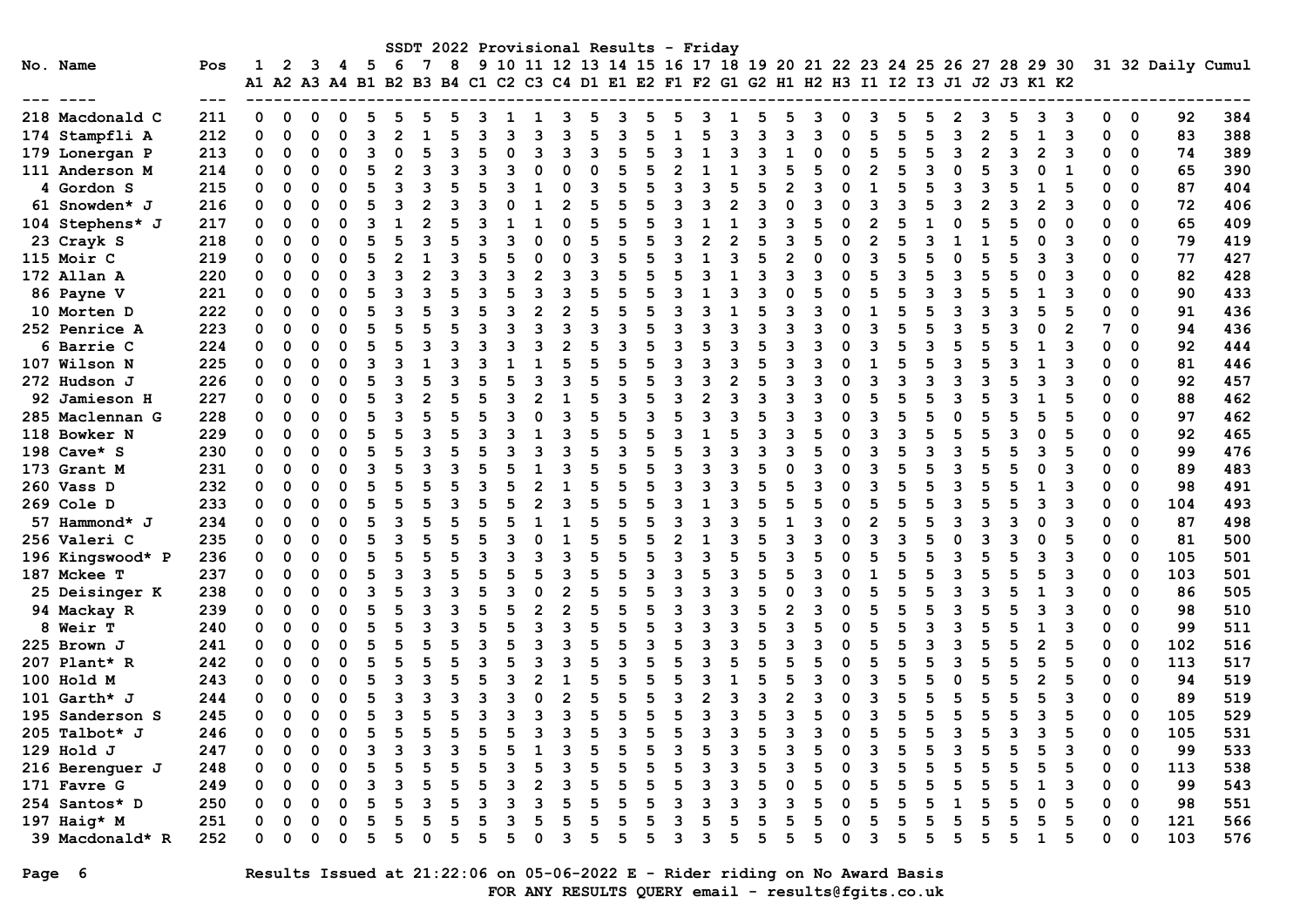|                        |     |          |                                                                                           |     |              |     |              | SSDT 2022 Provisional Results - Friday |                         |                         |              |                         |              |    |     |    |     |                     |              |     |     |              |              |     |     |     |                           |     |     |    |          |     |                                                                                    |        |
|------------------------|-----|----------|-------------------------------------------------------------------------------------------|-----|--------------|-----|--------------|----------------------------------------|-------------------------|-------------------------|--------------|-------------------------|--------------|----|-----|----|-----|---------------------|--------------|-----|-----|--------------|--------------|-----|-----|-----|---------------------------|-----|-----|----|----------|-----|------------------------------------------------------------------------------------|--------|
| No. Name               | Pos |          |                                                                                           |     |              |     |              |                                        | 8                       |                         |              |                         |              |    |     |    |     |                     |              |     |     |              |              |     |     |     |                           |     |     |    |          |     | 9 10 11 12 13 14 15 16 17 18 19 20 21 22 23 24 25 26 27 28 29 30 31 32 Daily Cumul |        |
|                        |     |          | A1 A2 A3 A4 B1 B2 B3 B4 C1 C2 C3 C4 D1 E1 E2 F1 F2 G1 G2 H1 H2 H3 I1 I2 I3 J1 J2 J3 K1 K2 |     |              |     |              |                                        |                         |                         |              |                         |              |    |     |    |     |                     |              |     |     |              |              |     |     |     |                           |     |     |    |          |     |                                                                                    |        |
|                        |     |          |                                                                                           |     |              |     |              |                                        |                         |                         |              |                         |              |    |     |    |     |                     |              |     |     |              |              |     |     |     |                           |     |     |    |          |     |                                                                                    |        |
| 206 Llewellyn* D       | 253 | $\Omega$ |                                                                                           |     | $0\quad 0$   | 5.  | - 5          | 5.                                     | 5                       | 5.                      | 5.           | 3                       | 5.           | 5. | 5.  | 5. | - 3 | 3                   | 3            | -5. | 3   | 5.           | $\mathbf{0}$ | 5.  | 5   | 5.  | 5.                        | 5.  |     |    | 0        | 0   | 113                                                                                | 593    |
| 245 Paterson Sn P      | 254 | $\Omega$ |                                                                                           |     |              |     |              | 0 0 10 10 10 5                         |                         | 5.                      | 5.           | $\overline{\mathbf{2}}$ | 5.           | 5. | 5.  | 5. | -5  | 3                   | 3            |     | 5 3 | 5.           | - 0          | 3   | 5.  | 5.  | 3                         | 5.  | -5  |    | 0        | - 0 | 127                                                                                | 595    |
| 123 Broganelli P       | 255 | $\Omega$ |                                                                                           | 0   | $\mathbf{0}$ | 5.  | $\mathbf{3}$ | 5                                      | 5.                      | -3                      | - 5          | $\mathbf{3}$            | -3           | 5  | 5   |    | 5 3 | 3                   | 3            | -5  |     | 5.           | - 0          | 3   | -5. | .5. | 3                         | - 5 | -5. |    | 0        | -0  | 101                                                                                | 622    |
| 109 O'Donoghue* S      | 256 | ი —      |                                                                                           | . റ | . റ          | .5. | 5.           | - २                                    | -5.                     | 5 1                     |              | L 5.                    | 5.           | 5. | 5.  |    | 5 3 | 3                   |              | 3 5 |     | 53           | - 0          | 3   | 5.  | -5. | 5.                        | 5.  | -5. | -२ | 0        | - 0 | 105                                                                                | 651    |
| <b>34 Behr S</b>       | 257 |          | $0\quad 0$                                                                                | - റ | $\Omega$     | -5. |              | 3                                      | $\overline{\mathbf{3}}$ | $\overline{\mathbf{3}}$ | $\mathbf{3}$ | $\mathbf{3}$            | $\mathbf{3}$ | 5  | 5.  |    | 5 3 | $\sim$ 3            | $\mathbf{3}$ |     | 52  | $\mathbf{3}$ | - റ          | -5. | -5. | 5.  | $\mathbf{3}$              | 5.  | - 5 |    | $\Omega$ | - റ | 92                                                                                 | 655 E  |
| 257 Merlo A            | 258 |          | 0 O                                                                                       | - റ | റ            | 5.  | 0            | 5.                                     | .5.                     | .5.                     | 5.           | 3                       |              | 5. | .5. | 5. | 3   | 3                   |              | .5. | .5. |              | 0            | .5. | .5. | 5.  | 5.                        | 5.  | .5  |    | $\Omega$ | - 0 | 106                                                                                | 680    |
| <b>36 Steffens*</b> C  | 259 | . റ      |                                                                                           | . റ | - 0          | 5.  | .5.          | .5.                                    |                         |                         |              |                         |              | 5. | 5.  | 5. | 5   |                     |              | 5.  |     | 5.           | 0            | .5. | .5. | 5.  | 0                         | .5. | 5.  | 5. | 0        | - 0 | 104                                                                                | -730   |
| 251 Pollard R          | 260 |          | 00                                                                                        | - 0 | . റ          |     |              |                                        |                         |                         | 5.           |                         |              |    | 3   |    |     | 3 50 50 50 50 50 50 |              |     |     |              |              |     |     |     | 0 50 50 50 50 50 50 50 50 |     |     |    | 0        | - 0 | 723                                                                                | 823    |
| 275 Ville Bosch* A 261 |     | ົດ ລ     |                                                                                           |     |              |     |              |                                        |                         |                         |              |                         |              |    |     |    |     |                     |              |     |     |              |              |     |     |     |                           |     |     |    | 0        | 0   | 54.                                                                                | 1198 E |

|                      |  |          |   |  |    |   |  |  |  |  | SSDT 2022 Provisional Results - Friday - Retired Riders        |  |  |  |  |              |    |          |                   |      |
|----------------------|--|----------|---|--|----|---|--|--|--|--|----------------------------------------------------------------|--|--|--|--|--------------|----|----------|-------------------|------|
| No. Name             |  |          | 5 |  | 9. |   |  |  |  |  | 10 11 12 13 14 15 16 17 18 19 20 21 22 23 24 25 26 27 28 29 30 |  |  |  |  |              |    |          | 31 32 Daily Cumul |      |
| 1 Bell L             |  | O        |   |  |    |   |  |  |  |  |                                                                |  |  |  |  |              | 0  | 0        | 0                 | 1580 |
| 19 Salois J          |  |          |   |  |    |   |  |  |  |  |                                                                |  |  |  |  | 0            | 0  | 0        | 0                 | 316  |
| 24 Bernhart S        |  |          |   |  |    |   |  |  |  |  |                                                                |  |  |  |  | O.           | 0  | 0        | O                 | 1142 |
| 35 Pekarek* M        |  |          |   |  |    |   |  |  |  |  |                                                                |  |  |  |  | 0            | 0  | 0        | 0                 | 1375 |
| 42 Hain A            |  |          |   |  |    |   |  |  |  |  |                                                                |  |  |  |  | 0            | 0. | 0        | 0                 | 241  |
| 46 Paton* C          |  |          |   |  |    |   |  |  |  |  |                                                                |  |  |  |  | 0            | 0  | 0        | <sup>0</sup>      | 409  |
| 63 Cahill S          |  |          |   |  |    |   |  |  |  |  |                                                                |  |  |  |  | <sup>0</sup> | 0. | 0        | 0                 | 1462 |
| 66 Hunt* W           |  |          |   |  |    |   |  |  |  |  |                                                                |  |  |  |  | 0            | 0  | 0        | 0                 | 1613 |
| 83 Robinson* S       |  |          |   |  |    |   |  |  |  |  |                                                                |  |  |  |  | 0            | 0. | 0        |                   | 1467 |
| 102 Reffin M         |  | O        |   |  |    |   |  |  |  |  |                                                                |  |  |  |  | 0            | 0  | 0        | O                 | 444  |
| 105 Watson B         |  | $\Omega$ |   |  |    | O |  |  |  |  |                                                                |  |  |  |  | $\Omega$     | 0  | $\Omega$ | 0                 | 580  |
| 108 Iball* J         |  |          |   |  |    |   |  |  |  |  |                                                                |  |  |  |  | 0            | 0  | $\Omega$ | 0                 | 317  |
| 121 Ferrari* M       |  |          |   |  |    |   |  |  |  |  |                                                                |  |  |  |  | 0            | 0  | $\Omega$ | 0                 | 844  |
| <b>131 Cameron M</b> |  | O        |   |  |    |   |  |  |  |  |                                                                |  |  |  |  | 0            | 0  | 0        | 0                 | 205  |
| 144 Millar A         |  | O        |   |  |    |   |  |  |  |  |                                                                |  |  |  |  | 0            | 0. | 0        | 0                 | 1693 |
| 151 Sandiford M      |  |          |   |  |    |   |  |  |  |  |                                                                |  |  |  |  | 0            | 0  | 0        | O                 | 77   |
| <b>154 Farrow A</b>  |  |          |   |  |    |   |  |  |  |  |                                                                |  |  |  |  | 0            | 0  | 0        | 0                 | 442  |
| 158 Clark D          |  | O        |   |  |    |   |  |  |  |  |                                                                |  |  |  |  | 0            | 0  | 0        | 0                 | 591  |
| 183 Burroughs J      |  | O        |   |  |    |   |  |  |  |  |                                                                |  |  |  |  | 0            | 0  | 0        | 0                 | 122  |
| 203 Lamplough M      |  | O        |   |  |    |   |  |  |  |  |                                                                |  |  |  |  | 0            | 0  | 0        | 0                 | 1226 |
| 236 Pickard S        |  |          |   |  |    |   |  |  |  |  |                                                                |  |  |  |  | 0            | 0  | 0        | 0                 | 883  |
| 243 Kennedy F        |  | O        |   |  |    |   |  |  |  |  |                                                                |  |  |  |  | 0            | 0  | 0        | 0                 | 128  |
| 247 Paterson Jr P    |  | O        |   |  |    |   |  |  |  |  |                                                                |  |  |  |  | 0            | 0  | 0        | 0                 | 1121 |
| 255 Pujal* M         |  | O        |   |  |    |   |  |  |  |  |                                                                |  |  |  |  | 0            | 0  | 0        | o                 | 1583 |
| <b>264 White K</b>   |  |          |   |  |    |   |  |  |  |  |                                                                |  |  |  |  | 0            | 0  | 0        | 0                 | 1395 |
| 271 Crespo Nomen* X  |  |          |   |  |    |   |  |  |  |  |                                                                |  |  |  |  | <sup>n</sup> | O. | 0        |                   | 823  |
| 277 Shield N         |  |          |   |  |    |   |  |  |  |  |                                                                |  |  |  |  |              |    | O        | 0                 | 1461 |

# Page 7 Results Issued at 21:22:06 on 05-06-2022 E - Rider riding on No Award Basis FOR ANY RESULTS QUERY email - results@fgits.co.uk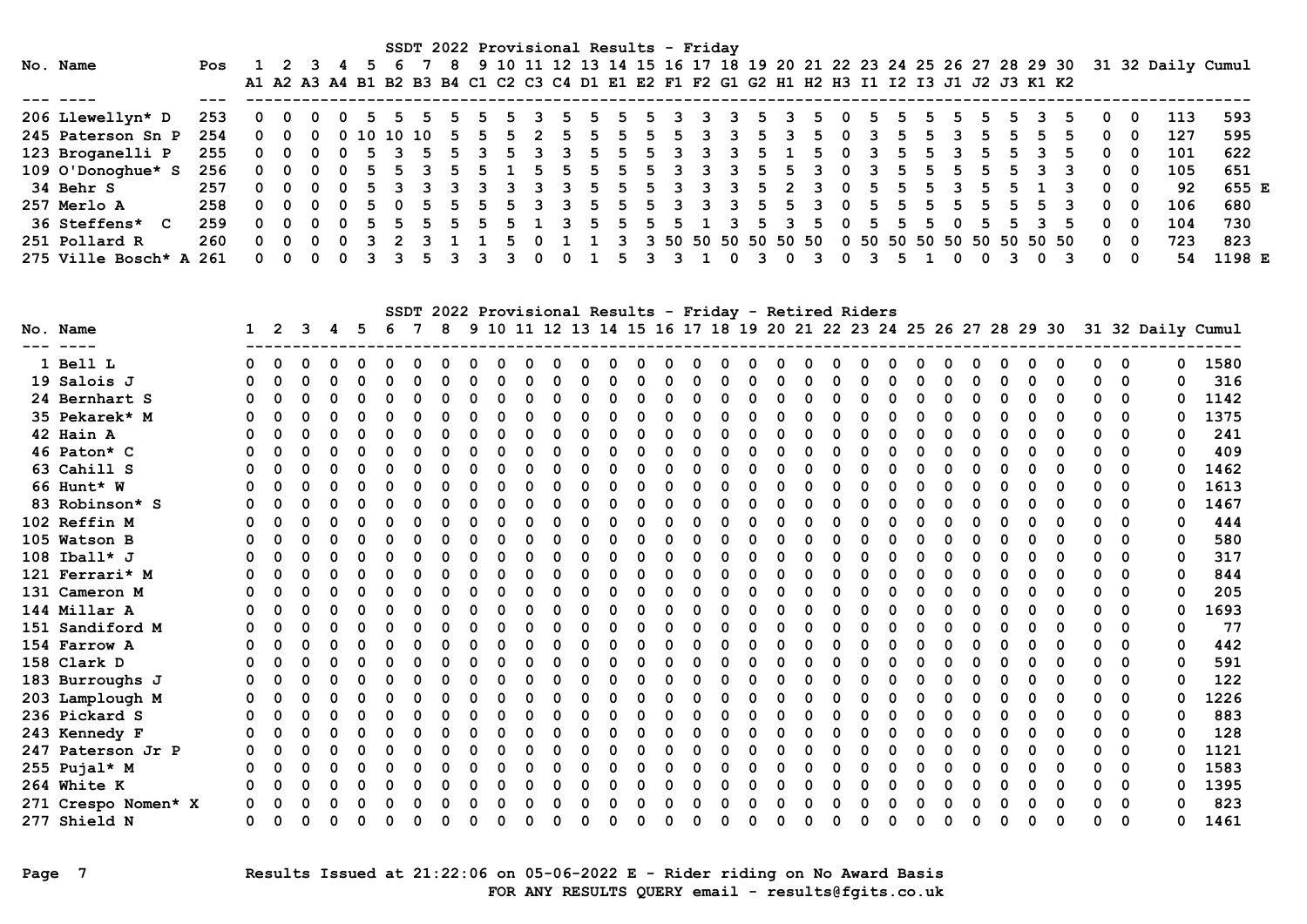|                   |                |             |             |          |   |                |          |                 |                |          |          |                |              |          |                |    |                |              | SSDT 2022 Provisional Results - Friday - Newcomer |                |          |                |          |              |                |          |   |                |              |                                                                                                                                                               |                |          |             |                   |     |
|-------------------|----------------|-------------|-------------|----------|---|----------------|----------|-----------------|----------------|----------|----------|----------------|--------------|----------|----------------|----|----------------|--------------|---------------------------------------------------|----------------|----------|----------------|----------|--------------|----------------|----------|---|----------------|--------------|---------------------------------------------------------------------------------------------------------------------------------------------------------------|----------------|----------|-------------|-------------------|-----|
| No. Name          | Pos            | 1           | 2           | 3        | 4 | -5             | 6        | $7\phantom{.0}$ | 8              |          |          |                |              |          |                |    |                |              |                                                   |                |          |                |          |              |                |          |   |                |              | 9 10 11 12 13 14 15 16 17 18 19 20 21 22 23 24 25 26 27 28 29 30<br>A1 A2 A3 A4 B1 B2 B3 B4 C1 C2 C3 C4 D1 E1 E2 F1 F2 G1 G2 H1 H2 H3 I1 I2 I3 J1 J2 J3 K1 K2 |                |          |             | 31 32 Daily Cumul |     |
|                   |                |             |             |          |   |                |          |                 |                |          |          |                |              |          |                |    |                |              |                                                   |                |          |                |          |              |                |          |   |                |              |                                                                                                                                                               |                |          |             |                   |     |
| 33 Green* B       | 1              | 0           | 0           | 0        | 0 | 3              | $\Omega$ |                 | 0              | O        | O        | O              | <sup>0</sup> | 1        | 3              | 3  | 0              | O            | 0                                                 | $\mathbf{2}$   | O        | 0              | 0        | <sup>0</sup> | 0              | $\Omega$ | n | 0              | 0            | 0                                                                                                                                                             | 0              | $\Omega$ | $\mathbf 0$ | $12 \,$           | 23  |
| 77 Maccoll* D     | $\overline{2}$ | $\Omega$    | $\Omega$    | $\Omega$ | U | O              | $\Omega$ |                 | 1              |          | O        | $\Omega$       | O            | 5        |                |    |                |              | O                                                 |                |          | n              | O        |              | $\mathbf{1}$   | O        |   | 0              | $\mathbf{1}$ | $\Omega$                                                                                                                                                      | 0              | 0        | $\mathbf 0$ | 13                | 35  |
| 165 Chatagno* G   | 3              | O           | $\Omega$    | $\Omega$ | O | $\Omega$       | 0        |                 | 0              |          | O        | $\Omega$       | O            | O        |                |    | O              | C            |                                                   | 1              |          | ŋ              | $\Omega$ |              | $\overline{2}$ | 0        |   | $\Omega$       |              | 0                                                                                                                                                             |                | 0        | $\Omega$    | $5\phantom{.0}$   | 36  |
| 53 Ferrer* A      | 4              | $\Omega$    | O           | $\Omega$ | O | 3              | $\Omega$ | O               | $\mathbf{1}$   | 2        | O        | $\Omega$       | $\Omega$     | O        | $\overline{2}$ | ิว | $\Omega$       | -1           | O                                                 | $\Omega$       | n        | 0              | $\Omega$ | O            | 0              | $\Omega$ | ∩ | $\Omega$       | 1            | O                                                                                                                                                             | $\Omega$       | $\Omega$ | $\mathbf 0$ | 13                | 51  |
| 128 Yeomans* S    | 5              | O           | $\Omega$    | $\Omega$ | O | $\Omega$       | $\Omega$ |                 | $\Omega$       | $\Omega$ | $\Omega$ | $\Omega$       | $\Omega$     | $\Omega$ | $\Omega$       | ิว | $\Omega$       | $\Omega$     | $\Omega$                                          | $\Omega$       | O        | O              | $\Omega$ | O            | $\mathbf{1}$   | $\Omega$ | ∩ | $\Omega$       | $\Omega$     | O                                                                                                                                                             | $\Omega$       | $\Omega$ | $\Omega$    | 4                 | 51  |
| 182 Hanlon* J     | 6              | $\Omega$    | $\Omega$    | $\Omega$ |   | $\mathbf{1}$   | $\Omega$ |                 | $\Omega$       | O        | O        | $\Omega$       | $\Omega$     | 5        | $\mathbf 0$    | 2  | $\mathfrak{p}$ | O            | $\Omega$                                          | 1              | O        | O              | $\Omega$ |              | 0              | $\Omega$ |   | $\Omega$       | O            | $\Omega$                                                                                                                                                      | $\Omega$       | $\Omega$ | $\Omega$    | 11                | 56  |
| 103 Stay* C       | 7              | $\Omega$    | $\mathbf 0$ | $\Omega$ |   | $\mathbf 1$    | $\Omega$ |                 | O              |          | n        | $\Omega$       | O            | O        | 5              | 5  | 0              | O            | O                                                 | 3              |          | O              | $\Omega$ | O            | $\overline{2}$ | 0        |   | 0              | O            | $\Omega$                                                                                                                                                      | $\mathbf 0$    | 0        | 0           | 18                | 104 |
| 180 Hanlon* J     | 8              | $\Omega$    | 0           | ∩        |   | 1              |          |                 | O              |          | O        | $\Omega$       | O            | O        | 3              |    | $\Omega$       | 0            | O                                                 | $\overline{2}$ | O        | $\overline{c}$ | $\Omega$ | 2            | 5              |          |   | O              |              | O                                                                                                                                                             | $\Omega$       | 0        | $\Omega$    | 22                | 112 |
| $106$ Gosden* G   | 9              | $\Omega$    | $\Omega$    | $\Omega$ |   | २              | $\Omega$ |                 | O              |          |          | $\Omega$       | O            | O        | ึ่ง            |    | 1              | 2            | O                                                 | 3              | O        | ٩              | $\Omega$ | O            | $\overline{2}$ |          |   | 1              |              | O                                                                                                                                                             | $\Omega$       | $\Omega$ | $\Omega$    | 22                | 122 |
| 72 Mattheeuws* E  | 10             | $\Omega$    | $\Omega$    | $\Omega$ | O | 3              | 5        |                 | 1              | 2        | ٩        | $\Omega$       | O            | O        | $\Omega$       |    | $\Omega$       | O            | 0                                                 | $\Omega$       |          | O              | $\Omega$ | O            | $\mathbf{1}$   | $\Omega$ |   | $\Omega$       | 2            | O                                                                                                                                                             | $\Omega$       | $\Omega$ | $\mathbf 0$ | 20                | 135 |
| 185 Hanlon* S     | 11             | $\mathbf 0$ | $\Omega$    | $\Omega$ | O | 3              | ٩        |                 | 1              |          |          | $\Omega$       | 1            | O        | 3              |    | O              | 5            | O                                                 | 3              | O        |                | $\Omega$ | O            | 5              | 2        |   | 0              |              | 0                                                                                                                                                             | 1              | $\Omega$ | $\Omega$    | 39                | 142 |
| 60 Rendall* T     | 12             | $\Omega$    | $\Omega$    | $\Omega$ | O | 5              | 3        | ิจ              | $\mathfrak{p}$ |          |          | $\Omega$       | $\Omega$     | O        | $\Omega$       | ิจ | $\mathbf{1}$   | -1           | $\Omega$                                          | २              | O        | $\Omega$       | $\Omega$ | O            | 3              | $\Omega$ |   | $\Omega$       | O            | O                                                                                                                                                             | $\mathbf{1}$   | $\Omega$ | $\Omega$    | 27                | 149 |
| 55 Delannoy* M    | 13             | $\mathbf 0$ | $\mathbf 0$ | $\Omega$ | U | 5              | O        |                 | O              |          | ٩        | $\Omega$       | $\Omega$     | O        | 3              |    | ٩              | O            | O                                                 | $\mathbf{1}$   | $\Omega$ | ٩              | $\Omega$ | $\Omega$     | 3              |          |   | $\mathbf{1}$   |              | O                                                                                                                                                             | $\Omega$       | ŋ        | $\Omega$    | 29                | 158 |
| 246 Wooldridge* S | 14             | $\mathbf 0$ | $\Omega$    | $\Omega$ | O | 3              |          |                 |                |          |          | $\Omega$       | ∩            | 5        |                |    |                |              | จ                                                 |                |          | २              | $\Omega$ | O            | 3              |          |   |                |              | O                                                                                                                                                             |                | 0        | $\Omega$    | 45                | 160 |
| 194 Summers* M    | 15             | 0           | $\Omega$    | $\Omega$ |   | 3              | 3        |                 | 5              |          |          | 1              | O            | 3        | 3              | 3  | 3              | 3            | O                                                 | 3              |          | $\overline{2}$ | $\Omega$ | O            | 5              | 0        |   | 0              | 3            | O                                                                                                                                                             | 3              | $\Omega$ | $\mathbf 0$ | 48                | 177 |
| 266 Gianmaria* J  | 16             | 0           | O           | $\Omega$ | O | ٩              |          |                 | ٩              | ٩        | ٩        | 2              | 1            | O        | 5              | ิว | 3              | 2            | २                                                 | 3              | -1       | ٩              | $\Omega$ | 1            | 3              | ٩        | 2 | $\mathbf{2}$   | 2            | O                                                                                                                                                             | 3              | 7        | $\Omega$    | 62                | 177 |
| 116 Bowyer* H     | 17             | $\mathbf 0$ | $\Omega$    | $\Omega$ |   | 5              |          |                 | O              |          |          | $\Omega$       | O            | 5        | З              |    | O              |              |                                                   | २              |          |                | $\Omega$ |              | 5              |          |   | O              | $\Omega$     | $\Omega$                                                                                                                                                      | $\Omega$       | 0        | $\Omega$    | 42                | 194 |
| 13 Savage* J      | 18             | $\Omega$    | $\Omega$    | $\Omega$ |   | २              |          |                 | २              |          |          | 3              | O            |          | 3              |    |                |              |                                                   | 3              |          | O              | $\Omega$ | $\Omega$     | 3              |          |   | $\Omega$       |              | $\Omega$                                                                                                                                                      | 3              | $\Omega$ | $\Omega$    | 43                | 206 |
| 47 Weir* M        | 19             | $\mathbf 0$ | $\Omega$    | $\Omega$ | O | $\mathfrak{p}$ | ٩        |                 |                |          |          | $\Omega$       |              | O        |                |    | ٩              |              | ٩                                                 | २              | ი        | 5              | O        | O            | २              |          |   | 1              | 5            | O                                                                                                                                                             | $\Omega$       | O        | $\Omega$    | 44                | 214 |
| 7 Bingley* J      | 20             | $\mathbf 0$ | $\Omega$    | $\Omega$ | O | 3              | O        |                 | U              |          |          | O              | ი            |          | 5              |    | 1              | 2            |                                                   | 3              | ი        |                | $\Omega$ | U            | 3              |          |   | $\Omega$       |              | O                                                                                                                                                             | 1              | ∩        | $\Omega$    | 37                | 217 |
| 136 Hawthorne* T  | 21             | $\Omega$    | O           | ∩        | U | $\mathbf{2}$   | 2        |                 | ٩              |          |          | O              | ∩            | 5        | 5              |    | 3              | n            | $\Omega$                                          | $\overline{2}$ | U        | ٩              | $\Omega$ | U            | 5              |          |   | $\mathbf{1}$   | 3            | O                                                                                                                                                             | 5              | O        | $\mathbf 0$ | 46                | 219 |
| 193 Schmüser* M   | 22             | $\Omega$    | $\Omega$    | $\Omega$ |   | २              | ٩        |                 |                |          |          |                |              |          | 3              |    |                |              |                                                   | २              | ٩        | ٩              | $\Omega$ |              | 5              |          |   | २              |              | $\Omega$                                                                                                                                                      | 5              | 0        | $\Omega$    | 64                | 223 |
| 51 Hernando* P    | 23             | $\Omega$    | $\Omega$    | $\Omega$ |   | २              | ٩        |                 | २              |          |          | $\Omega$       |              |          | ٩              |    | ٩              |              |                                                   | २              |          | n              | $\Omega$ |              | २              | ٩        |   | $\mathbf{1}$   |              | O                                                                                                                                                             | з              | 0        | $\mathbf 0$ | 57                | 251 |
| 178 Bannister* J  | 24             | 0           | $\Omega$    | $\Omega$ | O | २              |          |                 | O              |          |          | $\Omega$       | 2            | २        | 5              |    | $\mathfrak{p}$ | $\Omega$     |                                                   | २              |          | ٩              | $\Omega$ | 5            | २              |          |   | 5              | 5            | O                                                                                                                                                             | $\Omega$       | O        | $\Omega$    | 56                | 252 |
| 65 Feidt* M       | 25             | 0           | $\Omega$    | $\Omega$ | n | २              |          |                 |                |          |          |                |              | 5        | З              |    | ર              |              | O                                                 | २              |          |                | $\Omega$ |              | २              |          |   | O              |              |                                                                                                                                                               |                | O        | $\Omega$    | 53                | 256 |
| 125 Rolls* S      | 26             | $\mathbf 0$ | $\mathbf 0$ | $\Omega$ |   | 3              |          |                 |                |          |          |                |              |          | 5              |    | 0              |              |                                                   | 5              |          | O              | $\Omega$ |              | 3              |          |   | $\mathbf{1}$   |              | O                                                                                                                                                             | $\mathbf{1}$   | O        | $\Omega$    | 47                | 269 |
| 64 Hole* D        | 27             | 0           | 0           | $\Omega$ |   | २              | ٩        |                 | 5              |          |          |                |              | 3        | 3              |    | ٩              | n            |                                                   | 3              | 5        | n              | $\Omega$ | 1            | 3              | ٩        |   | $\overline{2}$ |              | ŋ                                                                                                                                                             | $\Omega$       | $\Omega$ | $\mathbf 0$ | 48                | 275 |
| 50 Gairns* S      | 28             | $\Omega$    | $\Omega$    | $\Omega$ | O | २              | ٩        |                 | २              |          |          | $\Omega$       | O            | O        | 3              |    | 1              |              |                                                   | २              | २        | ٩              | $\Omega$ | O            | २              | Р        |   | २              |              | O                                                                                                                                                             | 1              | $\Omega$ | $\Omega$    | 46                | 276 |
| 74 Rhodes* S      | 29             | $\Omega$    | $\Omega$    | $\Omega$ |   | २              | $\Omega$ |                 | 2              | ٩        |          |                |              | O        | ॎ              |    | 1              | O            | ٩                                                 | 3              | $\Omega$ | 2              | $\Omega$ | O            | 5              |          |   | २              |              | O                                                                                                                                                             |                | O        | $\Omega$    | 41                | 277 |
| 268 Butler* B     | 30             | $\Omega$    | $\Omega$    | $\Omega$ |   | 3              |          |                 |                |          |          | 3              |              | ٩        | 3              |    |                |              |                                                   | २              |          |                | $\Omega$ |              | 5              |          |   |                |              |                                                                                                                                                               | з              | $\Omega$ | $\Omega$    | 71                | 281 |
| 95 Holmes* A      | 31             | $\mathbf 0$ | $\Omega$    | $\Omega$ | O | २              | 5        |                 | $\overline{2}$ |          |          | $\Omega$       | O            | 2        | 5              |    | ٩              |              | O                                                 | 3              |          | 5              | $\Omega$ |              | 3              | ٩        |   | 5              |              |                                                                                                                                                               | з              | O        | $\mathbf 0$ | 57                | 295 |
| 82 Robinson* A    | 32             | $\Omega$    | $\Omega$    | $\Omega$ | U | 5              |          |                 | 1              |          |          | $\Omega$       | n            | 5        | 5              | 5  | 3              | $\mathbf{1}$ |                                                   | 3              | २        | ٩              | $\Omega$ | ٩            | 5              | Р        |   | 1              | ٦            | 1                                                                                                                                                             | $\overline{2}$ | $\Omega$ | $\Omega$    | 62                | 303 |
| 85 Grist* J       | 33             | $\mathbf 0$ | $\Omega$    | $\Omega$ | O | 5              |          |                 |                |          |          | 2              |              | O        | $\mathbf{1}$   |    | २              | 2            |                                                   | 3              |          | ٩              | $\Omega$ |              | 5              |          |   | 3              |              | $\Omega$                                                                                                                                                      | 3              | 0        | $\mathbf 0$ | 65                | 335 |
| 18 Robertson* C   | 34             | 0           | $\Omega$    | $\Omega$ | O | 5              |          |                 | २              |          |          | $\overline{2}$ | 5            |          | 5              |    | 3              | ٩            |                                                   | 5              |          | ٩              | $\Omega$ |              | २              |          |   | $\Omega$       |              | $\Omega$                                                                                                                                                      | 5              | $\Omega$ | $\mathbf 0$ | 83                | 337 |
| 274 Macia* J      | 35             | 0           | 0           | $\Omega$ | O | 5              | ٩        |                 | ٩              |          |          | 3              |              | ٩        | 5              |    | 5              |              | ٩                                                 | ٩              | ٩        | 5              | ∩        |              | 5              |          |   | 5              | 5            | 2                                                                                                                                                             | З              | O        | $\mathbf 0$ | 84                | 367 |
| 61 Snowden* J     | 36             | $\Omega$    | $\Omega$    | $\Omega$ |   | 5              | ্ব       |                 | ર              |          |          | 1              | 2            | 5        | 5              |    | 3              | ৭            |                                                   | ર              | O        | २              | $\Omega$ |              | २              |          |   | $\overline{2}$ | २            | 2                                                                                                                                                             | з              | O        | $\Omega$    | 72                | 406 |
| 104 Stephens* J   | 37             | $\mathbf 0$ | $\mathbf 0$ | $\Omega$ |   | २              |          |                 |                |          |          |                |              | 5        | 5              |    | 3              |              |                                                   | २              | 3        | 5              | $\Omega$ |              | 5              |          |   | 5              |              | O                                                                                                                                                             | $\Omega$       | 0        | $\Omega$    | 65                | 409 |
| 198 Cave* S       | 38             | $\mathbf 0$ | $\mathbf 0$ | $\Omega$ |   | 5              |          |                 | 5              |          |          | २              |              | 5        | 3              |    | 5              | R            | २                                                 | २              | 3        |                | $\Omega$ | 3            | 5              | Р        |   | 5              |              | 3                                                                                                                                                             | 5              | 0        | $\Omega$    | 99                | 476 |
| 57 Hammond* J     | 39             | 0           | $\Omega$    | $\Omega$ |   | 5              | ٩        |                 | 5              | 5        |          | 1              | 1            | 5        | 5              |    | ٩              | З            | २                                                 | 5              |          | ٩              | ∩        |              | 5              | 5        |   | ٦              |              |                                                                                                                                                               | з              | O        | $\mathbf 0$ | 87                | 498 |
| 207 Plant* R      | 40             | 0           | O           | $\Omega$ | O | 5              |          |                 | 5              | ٩        |          | ॎ              | ٩            | 5        | ิจ             |    | 5              | २            |                                                   | 5              | 5        | 5              | ∩        | 5            | 5              | 5        |   | 5              | 5            |                                                                                                                                                               | 5              | ∩        | $\Omega$    | 113               | 517 |
| 101 $Garth*$ J    | 41             | O           | $\Omega$    | $\Omega$ | O | 5              | ٩        |                 | ٩              |          |          | $\Omega$       |              | 5        | 5              |    | ٩              | 2            | ٩                                                 | 3              | 2        | ٩              | $\Omega$ | २            | 5              |          |   | 5              |              | 5                                                                                                                                                             | 3              | $\Omega$ | $\Omega$    | 89                | 519 |
| 205 Talbot* J     | 42             | O           | O           |          |   | 5              | 5        |                 | 5              | 5        |          | 3              | २            | 5        | 3              | 5  | 5              | २            | 3                                                 | 5              | 3        | 3              | $\Omega$ |              | 5              | 5        | 3 | 5              | ٦            | ٩                                                                                                                                                             | 5              |          | $\Omega$    | 105               | 531 |

# Page 8 Results Issued at 21:22:06 on 05-06-2022 E - Rider riding on No Award Basis FOR ANY RESULTS QUERY email - results@fgits.co.uk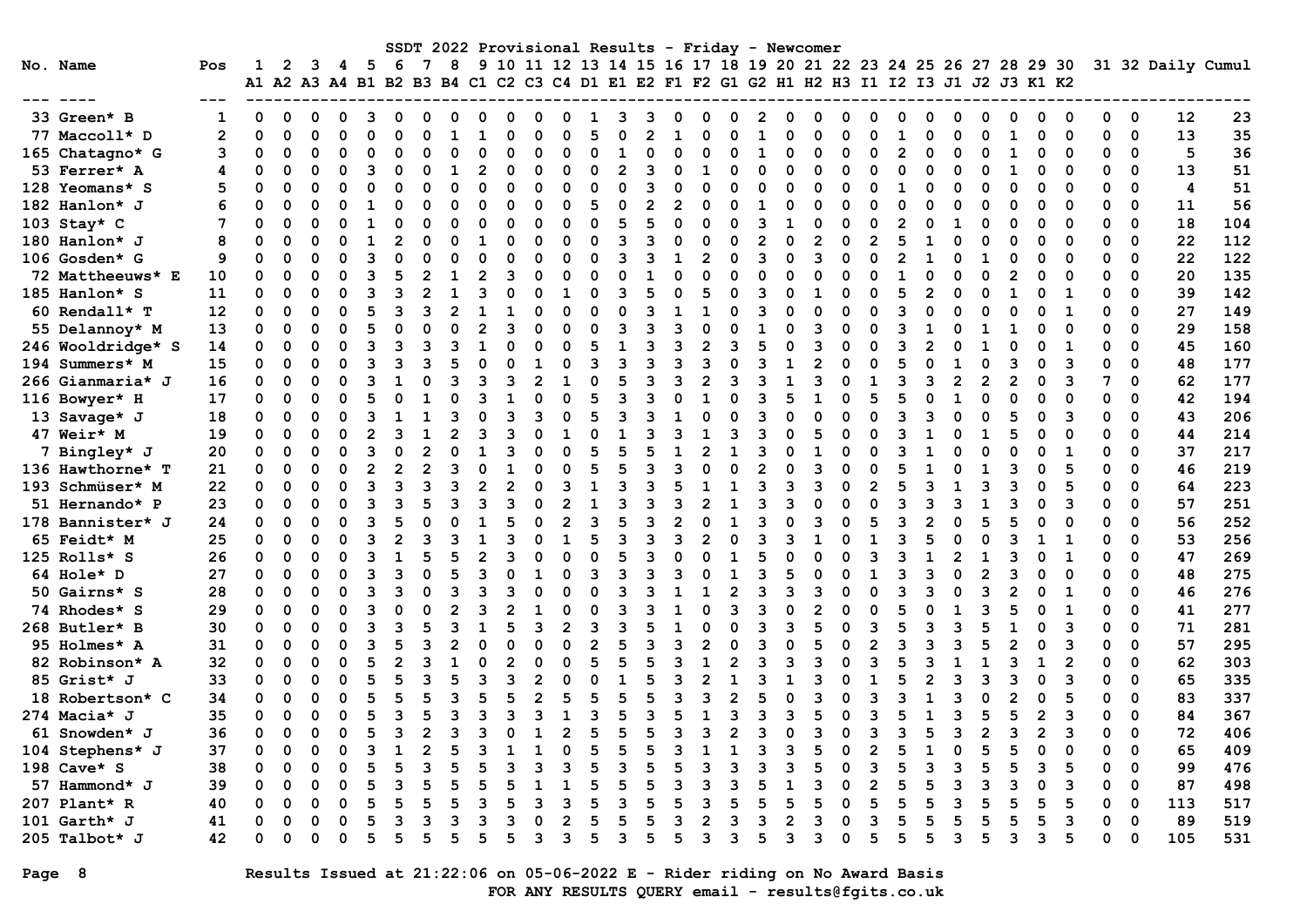| SSDT 2022 Provisional Results - Friday - Newcomer |                       |     |              |                                     |     |                         |  |  |  |    |  |  |   |  |   |     |                                                                                           |   |     |    |    |    |     |    |  |  |  |    |   |                                                                                    |        |
|---------------------------------------------------|-----------------------|-----|--------------|-------------------------------------|-----|-------------------------|--|--|--|----|--|--|---|--|---|-----|-------------------------------------------------------------------------------------------|---|-----|----|----|----|-----|----|--|--|--|----|---|------------------------------------------------------------------------------------|--------|
|                                                   | No. Name              | Pos |              |                                     |     |                         |  |  |  | -8 |  |  |   |  |   |     |                                                                                           |   |     |    |    |    |     |    |  |  |  |    |   | 9 10 11 12 13 14 15 16 17 18 19 20 21 22 23 24 25 26 27 28 29 30 31 32 Daily Cumul |        |
|                                                   |                       |     |              |                                     |     |                         |  |  |  |    |  |  |   |  |   |     | A1 A2 A3 A4 B1 B2 B3 B4 C1 C2 C3 C4 D1 E1 E2 F1 F2 G1 G2 H1 H2 H3 I1 I2 I3 J1 J2 J3 K1 K2 |   |     |    |    |    |     |    |  |  |  |    |   |                                                                                    |        |
|                                                   |                       |     |              |                                     |     |                         |  |  |  |    |  |  |   |  |   |     |                                                                                           |   |     |    |    |    |     |    |  |  |  |    |   |                                                                                    |        |
|                                                   | $129$ Hold J          | 43  |              |                                     |     |                         |  |  |  |    |  |  |   |  |   |     |                                                                                           |   |     |    |    |    |     |    |  |  |  | 0  | 0 | 99.                                                                                | 533    |
|                                                   | 254 Santos* D         | 44  |              | $0\quad 0$                          | - 0 | $\overline{\mathbf{0}}$ |  |  |  |    |  |  |   |  | 5 | -5. |                                                                                           | વ | ર   |    |    | 5. | - 0 | 5. |  |  |  | 0  | 0 | 98                                                                                 | 551    |
|                                                   | 197 Haig* M           | 45. |              | - 0                                 | . റ | $\sim$ 0                |  |  |  |    |  |  |   |  |   | 5.  | 5.                                                                                        |   | . 5 |    |    | 5. | - 0 |    |  |  |  | 0  | റ | 121                                                                                | 566    |
|                                                   | 39 Macdonald* R       | 46. | . റ          |                                     | റ   |                         |  |  |  |    |  |  | 0 |  |   |     |                                                                                           |   |     | 5. |    |    | - 0 |    |  |  |  | 0  | 0 | 103                                                                                | 576    |
|                                                   | 206 Llewellyn* D      | 47  | $\mathbf{0}$ |                                     | റ   | $\Omega$                |  |  |  |    |  |  |   |  |   | 5.  |                                                                                           |   |     |    | 5. | 5  | - 0 |    |  |  |  | 0  | റ | 113                                                                                | 593    |
|                                                   | 109 O'Donoghue* S     | 48. |              | $\begin{matrix} 0 & 0 \end{matrix}$ |     |                         |  |  |  |    |  |  |   |  |   |     |                                                                                           |   |     |    |    |    | - 0 |    |  |  |  | 0  | റ | 105                                                                                | 651    |
|                                                   | <b>36 Steffens*</b> C | 49  | ົດ           |                                     |     |                         |  |  |  |    |  |  |   |  |   |     |                                                                                           |   |     |    |    |    |     |    |  |  |  | 0  | 0 | 104                                                                                | 730    |
|                                                   | 275 Ville Bosch* A    | 50  |              |                                     |     |                         |  |  |  |    |  |  |   |  |   |     |                                                                                           |   |     |    |    |    |     |    |  |  |  | 0. | 0 | 54                                                                                 | 1198 E |

| SSDT 2022 Provisional Results - Friday - Services |                  |                 |              |  |  |  |  |  |  |  |  |  |  |  |  |  |   |                                                                                           |  |  |  |  |              |              |          |                                                                                    |     |
|---------------------------------------------------|------------------|-----------------|--------------|--|--|--|--|--|--|--|--|--|--|--|--|--|---|-------------------------------------------------------------------------------------------|--|--|--|--|--------------|--------------|----------|------------------------------------------------------------------------------------|-----|
|                                                   | No. Name         | Pos             |              |  |  |  |  |  |  |  |  |  |  |  |  |  |   |                                                                                           |  |  |  |  |              |              |          | 9 10 11 12 13 14 15 16 17 18 19 20 21 22 23 24 25 26 27 28 29 30 31 32 Daily Cumul |     |
|                                                   |                  |                 |              |  |  |  |  |  |  |  |  |  |  |  |  |  |   | A1 A2 A3 A4 B1 B2 B3 B4 C1 C2 C3 C4 D1 E1 E2 F1 F2 G1 G2 H1 H2 H3 I1 I2 I3 J1 J2 J3 K1 K2 |  |  |  |  |              |              |          |                                                                                    |     |
|                                                   |                  |                 |              |  |  |  |  |  |  |  |  |  |  |  |  |  |   |                                                                                           |  |  |  |  |              |              |          |                                                                                    |     |
|                                                   | 211 Peace D      |                 | <sup>n</sup> |  |  |  |  |  |  |  |  |  |  |  |  |  |   |                                                                                           |  |  |  |  | <sup>0</sup> | <sup>n</sup> | 0        | 19                                                                                 | 28  |
|                                                   | 281 Locca F      | 2               |              |  |  |  |  |  |  |  |  |  |  |  |  |  |   |                                                                                           |  |  |  |  | <sup>0</sup> | 0            | 0        | 29                                                                                 | 82  |
|                                                   | 194 Summers* M   |                 |              |  |  |  |  |  |  |  |  |  |  |  |  |  |   |                                                                                           |  |  |  |  |              | 0            | 0        | 48                                                                                 | 177 |
|                                                   | 199 Wiffen P     |                 |              |  |  |  |  |  |  |  |  |  |  |  |  |  |   |                                                                                           |  |  |  |  |              |              | 0        | 63                                                                                 | 181 |
|                                                   | 145 Panabieres J | 5.              |              |  |  |  |  |  |  |  |  |  |  |  |  |  |   |                                                                                           |  |  |  |  |              |              | 0        | 43                                                                                 | 231 |
|                                                   | 220 Hughes J     | 6               | <sup>n</sup> |  |  |  |  |  |  |  |  |  |  |  |  |  |   |                                                                                           |  |  |  |  |              |              | 0        | 75                                                                                 | 283 |
|                                                   | 152 Mccanna J    | 7               | <sup>n</sup> |  |  |  |  |  |  |  |  |  |  |  |  |  |   |                                                                                           |  |  |  |  |              | <sup>n</sup> | 0        | 66                                                                                 | 296 |
|                                                   | 253 Monràs J     | 8               |              |  |  |  |  |  |  |  |  |  |  |  |  |  |   |                                                                                           |  |  |  |  |              | <sup>n</sup> | 0        | 76                                                                                 | 345 |
|                                                   | 198 $Cave* S$    | 9.              |              |  |  |  |  |  |  |  |  |  |  |  |  |  |   |                                                                                           |  |  |  |  |              | <sup>n</sup> | $\Omega$ | 99                                                                                 | 476 |
|                                                   | 196 Kingswood* P | 10              | <sup>n</sup> |  |  |  |  |  |  |  |  |  |  |  |  |  | h |                                                                                           |  |  |  |  |              | <sup>n</sup> | 0        | 105                                                                                | 501 |
|                                                   | 225 Brown J      | 11              |              |  |  |  |  |  |  |  |  |  |  |  |  |  |   |                                                                                           |  |  |  |  |              | 0            | 0        | 102                                                                                | 516 |
|                                                   | 195 Sanderson S  | 12 <sup>2</sup> |              |  |  |  |  |  |  |  |  |  |  |  |  |  |   |                                                                                           |  |  |  |  |              | n.           | 0        | 105                                                                                | 529 |
|                                                   | 197 Haig* M      | 13 <sup>°</sup> |              |  |  |  |  |  |  |  |  |  |  |  |  |  |   |                                                                                           |  |  |  |  | ь            | n            | 0        | 121                                                                                | 566 |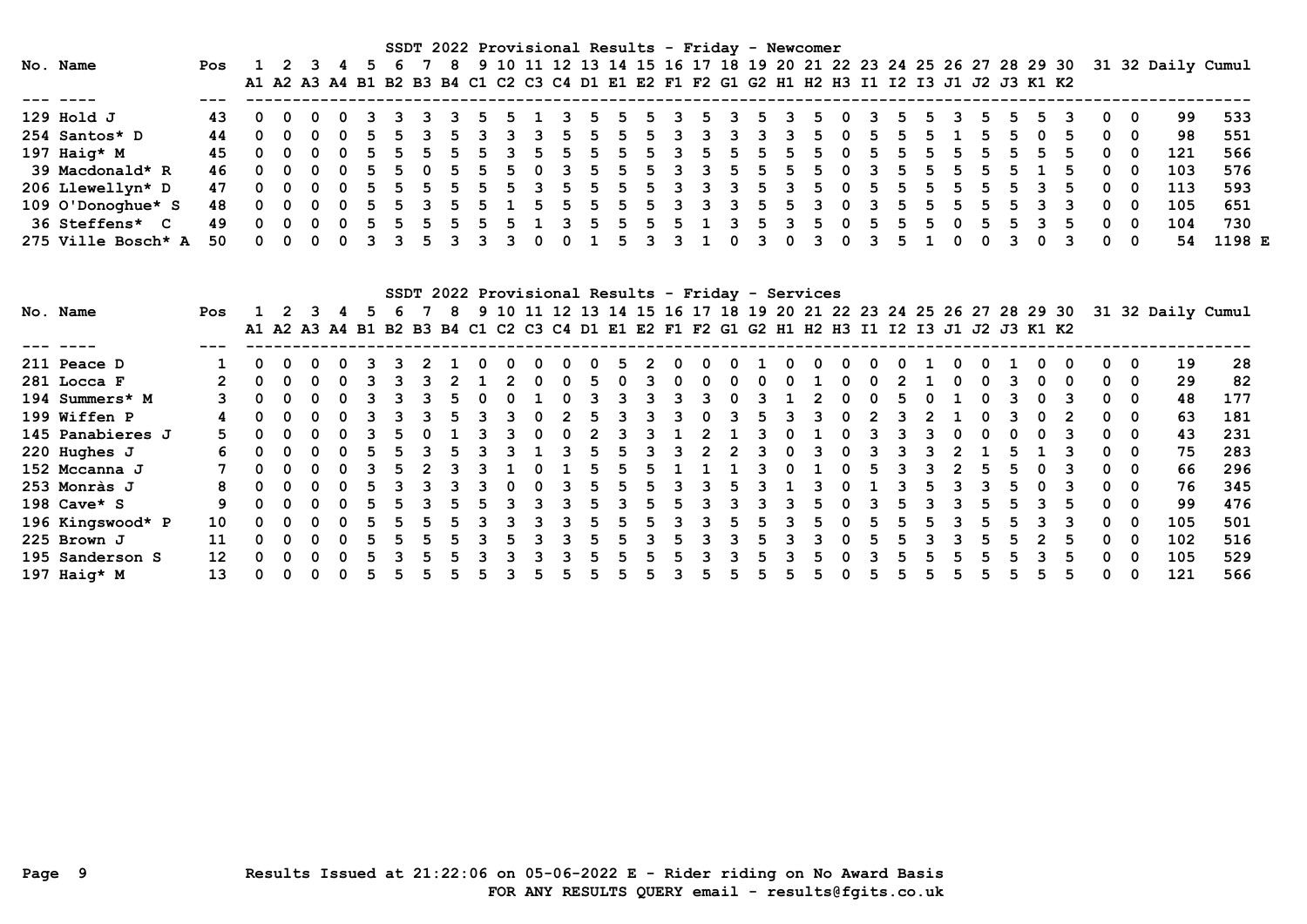|                    |                |             |             |          |              |                                                                                                 |   |   |                |   |    |                |          |    |              |    |                |                | SSDT 2022 Provisional Results - Friday - Scottish |                |          |   |              |                |   |          |   |                |   |                                                                  |                |          |             |                   |     |
|--------------------|----------------|-------------|-------------|----------|--------------|-------------------------------------------------------------------------------------------------|---|---|----------------|---|----|----------------|----------|----|--------------|----|----------------|----------------|---------------------------------------------------|----------------|----------|---|--------------|----------------|---|----------|---|----------------|---|------------------------------------------------------------------|----------------|----------|-------------|-------------------|-----|
| No. Name           | Pos            | 1           | 2           | 3        | 4            | -5<br>A1 A2 A3 A4 B1 B2 B3 B4 C1 C2 C3 C4 D1 E1 E2 F1 F2 G1 G2 H1 H2 H3 I1 I2 I3 J1 J2 J3 K1 K2 | 6 | 7 | 8              |   |    |                |          |    |              |    |                |                |                                                   |                |          |   |              |                |   |          |   |                |   | 9 10 11 12 13 14 15 16 17 18 19 20 21 22 23 24 25 26 27 28 29 30 |                |          |             | 31 32 Daily Cumul |     |
|                    | $- - -$        |             |             |          |              |                                                                                                 |   |   |                |   |    |                |          |    |              |    |                |                |                                                   |                |          |   |              |                |   |          |   |                |   |                                                                  |                |          |             |                   |     |
| 77 Maccoll* D      | 1              | O           | 0           | 0        | <sup>0</sup> | 0                                                                                               | O |   | -1             |   | O  | O              | 0        | 5  | n            | 2  | 1              | O              | 0                                                 | 1              | O        | O | <sup>0</sup> | <sup>0</sup>   | 1 | $\Omega$ |   | 0              | 1 | O                                                                | 0              | 0        | $\mathbf 0$ | 13                | 35  |
| 44 Dawson J        | $\overline{2}$ | $\mathbf 0$ | $\Omega$    | $\Omega$ |              | O                                                                                               | 3 |   | 3              |   | ว  |                |          |    |              |    | 5              |                |                                                   | 3              |          | n | O            | O              | 3 | O        |   | O              |   | 0                                                                | 0              | 0        | $\mathbf 0$ | 28                | 69  |
| 49 Anderson A      | 3              | $\Omega$    | $\Omega$    | $\Omega$ |              | 3                                                                                               | ٩ |   |                |   |    |                |          |    |              |    | O              |                |                                                   |                |          |   | 0            |                | 5 | 5        |   | $\Omega$       |   | 0                                                                | 0              | 0        | $\Omega$    | 22                | 103 |
| 22 Murphy C        | 4              | $\Omega$    | 0           | $\Omega$ |              | २                                                                                               | ٩ |   | 2              |   |    | O              | $\Omega$ | 2  | २            | ิว | 1              | C              | O                                                 | $\overline{2}$ | ٩        | n | $\Omega$     | ŋ              | 3 | O        |   | $\mathbf{1}$   | O | O                                                                | $\overline{2}$ | $\Omega$ | $\mathbf 0$ | 37                | 159 |
| 88 Macmaster A     | 5              | O           | $\Omega$    | $\Omega$ |              | २                                                                                               | ٩ |   | O              |   |    | $\Omega$       | O        | 5  | $\mathbf{1}$ |    | $\overline{2}$ | O              | $\Omega$                                          | 3              |          |   | ∩            | O              | 3 | 5        |   | 1              | O | O                                                                | $\Omega$       | $\Omega$ | $\Omega$    | 33                | 160 |
| 78 Byron L         | 6              | $\Omega$    | $\Omega$    | $\Omega$ |              | 5                                                                                               |   |   |                |   |    |                |          | 5  | 3            |    | 1              |                | O                                                 | $\mathfrak{p}$ |          | ٩ | $\Omega$     |                | 3 |          |   | $\Omega$       | O | $\Omega$                                                         | 1              | $\Omega$ | $\Omega$    | 38                | 160 |
| 194 Summers* M     | 7              | O           | $\Omega$    | $\Omega$ |              | २                                                                                               |   |   | 5              |   |    |                |          | ٩  | 3            |    | २              | ٩              | $\Omega$                                          | 3              |          | 2 | $\Omega$     | O              | 5 | $\Omega$ |   | $\Omega$       | З | $\Omega$                                                         | 3              | $\Omega$ | 0           | 48                | 177 |
| 21 Hayes J         | 8              | 0           | 0           | $\Omega$ |              | २                                                                                               |   |   | 1              |   |    | $\Omega$       |          | 5  | 5            |    | 1              | O              | 2                                                 | ٩              |          |   | ∩            | 1              | 3 |          |   | O              |   | ŋ                                                                | $\Omega$       | O        | $\Omega$    | 46                | 189 |
| 16 Palmer G        | 9              | $\Omega$    | $\Omega$    | $\Omega$ |              | २                                                                                               |   |   |                |   |    |                | ი        | O  | З            |    |                |                |                                                   | ٩              |          |   | O            | O              | 5 |          |   | O              |   | 5                                                                | 1              | O        | $\Omega$    | 43                | 210 |
| 47 Weir* M         | 10             | 0           | $\Omega$    | $\Omega$ |              | 2                                                                                               | ٩ |   | 2              |   |    | $\Omega$       |          | O  | $\mathbf{1}$ |    | 3              |                | २                                                 | 3              |          | 5 | $\Omega$     |                | 3 |          |   | $\mathbf{1}$   |   | O                                                                | $\Omega$       | O        | $\mathbf 0$ | 44                | 214 |
| 48 Dawson N        | 11             | $\mathbf 0$ | $\Omega$    | $\Omega$ |              | २                                                                                               |   |   | २              |   |    |                |          |    | 3            |    | 5              |                |                                                   | २              |          |   | $\Omega$     |                | २ |          |   | $\overline{2}$ |   | 0                                                                | 5              | 0        | $\Omega$    | 46                | 220 |
| 262 Murray R       | 12             | $\Omega$    | $\Omega$    | $\Omega$ | O            | २                                                                                               |   |   | ર              |   |    | O              | O        | ٩  | 3            |    | ર              | 5              | 3                                                 | 5              |          | ٩ | $\Omega$     | 1              | 3 | Р        |   | 1              | 5 | O                                                                | 3              | $\Omega$ | $\Omega$    | 73                | 225 |
| 99 Lamont D        | 13             | $\mathbf 0$ | $\mathbf 0$ | $\Omega$ |              | 5                                                                                               |   |   | 2              |   |    |                | ი        | O  | $\mathbf{1}$ |    | O              |                | $\Omega$                                          | 5              | $\Omega$ | ٩ | $\Omega$     | O              | २ |          |   | $\Omega$       | O | $\Omega$                                                         | $\mathbf{1}$   | O        | $\Omega$    | 31                | 236 |
| 2 Bell L           | 14             | $\mathbf 0$ | $\Omega$    | $\Omega$ |              | 3                                                                                               |   |   |                |   |    |                |          | O  | 5            |    |                |                |                                                   | 3              |          | ว | O            |                | 3 |          |   | 3              |   | n                                                                |                | 0        | $\Omega$    | 54                | 245 |
| 5 Weir R           | 15             | $\mathbf 0$ | 0           | $\Omega$ |              | 5                                                                                               |   |   | 1              |   |    |                |          |    | 5            |    | 1              |                | ٩                                                 | 5              |          | 2 | $\Omega$     |                | 5 |          |   | 3              |   | ŋ                                                                | 3              | $\Omega$ | $\mathbf 0$ | 58                | 253 |
| 261 Sutherland D   | 16             | $\mathbf 0$ | 0           | $\Omega$ | O            | 5                                                                                               | ٩ |   | ٩              |   |    | 1              |          | O  | 3            |    | 3              | 3              | ٩                                                 | २              | O        | ٩ | $\Omega$     | $\mathfrak{p}$ | 5 |          |   | $\mathbf{2}$   |   | O                                                                | 3              | $\Omega$ | $\mathbf 0$ | 62                | 265 |
| 96 Whittaker M     | 17             | $\Omega$    | $\Omega$    | $\Omega$ | n            | २                                                                                               | ٩ |   | २              |   |    | O              |          | २  | 5            |    | 2              | っ              |                                                   |                |          | ว | $\Omega$     |                | ٩ | ٩        |   | 1              |   | O                                                                | з              | 0        | $\Omega$    | 56                | 271 |
| 50 Gairns* S       | 18             | 0           | $\Omega$    | $\Omega$ |              | २                                                                                               | ٩ |   | २              |   |    |                |          |    | 3            |    |                |                |                                                   | २              |          | ٩ | $\Omega$     |                | २ |          |   |                |   | O                                                                | 1              | 0        | $\Omega$    | 46                | 276 |
| 241 Mcdonald A     | 19             | $\mathbf 0$ | $\Omega$    | $\Omega$ | O            | 5                                                                                               |   |   |                |   |    | 3              |          | 5  | ٩            |    | ٩              | ٩              | ٩                                                 |                |          | 5 | $\Omega$     |                | ٩ |          |   |                |   | 2                                                                | 5              | O        | $\Omega$    | 81                | 285 |
| <b>3 Mcniven M</b> | 20             | $\mathbf 0$ | $\Omega$    | $\Omega$ | O            | 3                                                                                               |   |   | 1              |   |    | $\Omega$       | O        | ิว | २            |    | २              | O              | ৭                                                 |                |          | 5 | ∩            |                | 3 |          |   | 3              |   | $\overline{2}$                                                   | 3              | O        | $\Omega$    | 66                | 296 |
| 265 Rose A         | 21             | $\Omega$    | $\Omega$    | $\Omega$ |              | 5                                                                                               | २ |   | 5              |   |    | O              | ∩        | 5  | 5            |    | 3              | $\mathfrak{p}$ |                                                   | 5              | ٩        | ٩ | n            |                | 5 | Р        |   | 5              | 5 |                                                                  | 3              | O        | $\mathbf 0$ | 82                | 300 |
| 258 Hollands D     | 22             | $\mathbf 0$ | $\Omega$    | $\Omega$ |              | 3                                                                                               |   |   |                |   |    |                |          | ٩  | 3            |    | ٩              |                |                                                   |                |          |   |              |                | 5 |          |   | 3              |   | $\Omega$                                                         | 5              | $\Omega$ | $\Omega$    | 73                | 301 |
| 20 Murphy T        | 23             | $\Omega$    | $\Omega$    | $\Omega$ |              | 5                                                                                               |   |   | 2              |   |    |                |          | 5  | 5            |    | 5              |                | ٩                                                 | २              |          | ว | n            |                | २ |          |   |                |   | O                                                                | $\Omega$       | 0        | $\Omega$    | 64                | 308 |
| 97 Moffat S        | 24             | $\Omega$    | $\Omega$    | $\Omega$ |              | $\mathfrak{p}$                                                                                  |   |   | २              |   | ٩  | $\Omega$       | O        | 5  | 3            |    | $\mathcal{P}$  |                |                                                   | २              |          |   | $\Omega$     |                | ર |          |   |                |   | n                                                                | з              | 0        | $\Omega$    | 52                | 314 |
| 259 Mitchell J     | 25             | 0           | $\Omega$    | $\Omega$ | n            | 5                                                                                               |   |   |                |   |    |                |          |    | 5            |    | $\mathcal{P}$  |                |                                                   |                |          | ٩ | $\Omega$     |                | ٩ | ٩        |   |                |   | n                                                                | з              | 0        | $\Omega$    | 76                | 330 |
| 18 Robertson* C    | 26             | 0           | $\Omega$    | $\Omega$ |              | 5                                                                                               |   |   | 3              |   |    | $\mathfrak{p}$ |          |    | 5            |    |                |                |                                                   |                |          |   | $\Omega$     |                | 3 |          |   | O              |   | $\Omega$                                                         | 5              | $\Omega$ | $\Omega$    | 83                | 337 |
| 89 Easson C        | 27             | $\mathbf 0$ | $\Omega$    | $\Omega$ |              | 3                                                                                               | ٩ |   | $\mathfrak{p}$ |   |    | $\mathfrak{p}$ |          | 5  | 5            |    | 2              |                | ٩                                                 |                |          |   | n            |                | 5 |          | З | 3              |   | O                                                                | 3              | 0        | $\mathbf 0$ | 68                | 342 |
| 91 James R         | 28             | $\Omega$    | $\Omega$    | $\Omega$ |              | २                                                                                               |   |   | O              |   |    |                |          |    | 5            |    | २              | 2              |                                                   |                |          | ٩ | $\Omega$     |                | 5 |          |   | २              |   | O                                                                | 3              | $\Omega$ | $\Omega$    | 62                | 343 |
| 14 Palmer P        | 29             | $\Omega$    | $\Omega$    | $\Omega$ |              | 5                                                                                               |   |   | २              |   |    |                |          | 5  | 3            |    | २              |                | ٩                                                 | 3              |          | ٩ | $\Omega$     |                | 5 | Р        |   |                |   |                                                                  | з              | O        | $\Omega$    | 79                | 346 |
| 87 George S        | 30             | $\Omega$    | $\Omega$    | $\Omega$ |              | 5                                                                                               |   |   |                |   |    |                |          |    |              |    |                |                |                                                   |                |          |   |              |                | २ |          |   | 2              |   |                                                                  | з              | $\Omega$ | $\Omega$    | 82                | 347 |
| 219 Macdonald L    | 31             | 0           | $\Omega$    | $\Omega$ |              | 5                                                                                               |   |   | 5              |   |    | 1              |          | 5  | 5            |    |                |                | ٩                                                 |                |          | ٩ | O            |                | २ |          |   | 5              |   |                                                                  | з              | O        | 0           | 94                | 363 |
| 284 Brown G        | 32             | 0           | $\Omega$    | $\Omega$ | n            | 5                                                                                               | ٩ |   | $\overline{2}$ |   |    | $\mathfrak{p}$ | ٩        | 5  | 3            |    | 3              |                |                                                   | 3              | २        |   | $\Omega$     |                | 5 | ٩        |   | 3              |   | 3                                                                | 3              | O        | $\Omega$    | 77                | 370 |
| 143 Mair R         | 33             | $\mathbf 0$ | $\Omega$    | $\Omega$ | O            | 3                                                                                               | ٩ |   | २              |   |    | $\Omega$       |          | 5  | 5            |    |                |                |                                                   | 3              |          | 2 | $\Omega$     |                | 3 | ٩        |   |                |   | O                                                                | 3              | 0        | $\mathbf 0$ | 65                | 374 |
| 263 Murray G       | 34             | 0           | $\mathbf 0$ | $\Omega$ |              | २                                                                                               | ٩ |   | २              |   |    |                |          |    |              |    | ٩              |                | २                                                 | 5              |          |   |              |                | २ |          |   | २              |   | $\overline{2}$                                                   | 3              | $\Omega$ | $\mathbf 0$ | 79                | 380 |
| 218 Macdonald C    | 35             | $\Omega$    | $\Omega$    | $\Omega$ |              | 5                                                                                               |   |   |                |   |    |                |          | 5  | ٩            |    | 5              |                |                                                   |                |          | ٩ |              |                | 5 |          |   | ٦              |   | ٩                                                                | 3              | O        | $\Omega$    | 92                | 384 |
| 111 Anderson M     | 36             | $\Omega$    | $\Omega$    | $\Omega$ | n            | 5                                                                                               |   |   | २              |   |    | ∩              | ∩        | n  | 5            |    | $\mathcal{P}$  |                |                                                   |                | 5        |   | $\Omega$     | 2              | 5 | ว        |   | 5              |   | n                                                                | $\mathbf{1}$   | O        | $\Omega$    | 65                | 390 |
| 4 Gordon S         | 37             | $\mathbf 0$ | $\mathbf 0$ | $\Omega$ |              | 5                                                                                               | 3 |   | 5              |   |    |                |          | २  | 5            |    | २              | ٩              |                                                   | 5              |          | ว | $\Omega$     |                | 5 |          |   | २              |   |                                                                  | 5              | 0        | $\mathbf 0$ | 87                | 404 |
| 23 Crayk S         | 38             | $\mathbf 0$ | $\Omega$    | $\Omega$ |              | 5                                                                                               |   |   | 5              |   | ิว | $\Omega$       |          | 5  | 5            |    | २              |                |                                                   | 5              | २        |   |              |                | 5 |          |   |                |   | $\Omega$                                                         | 3              | 0        | $\Omega$    | 79                | 419 |
| 115 Moir C         | 39             | $\Omega$    | $\Omega$    | $\Omega$ |              | 5                                                                                               |   |   | ٩              |   |    | ∩              |          | ٩  | 5            |    | ٩              |                | ٩                                                 | 5              |          | n | n            |                | 5 |          |   | 5              |   | ٩                                                                | 3              | $\Omega$ | $\mathbf 0$ | 77                | 427 |
| 107 Wilson N       | 40             | O           | O           | $\Omega$ |              | २                                                                                               |   |   | २              | ٩ |    | 1              | 5        | 5  | 5            |    | ٩              | ٩              | ٩                                                 | 5              | ว        | ٩ | $\Omega$     |                | 5 |          |   | 5              | ٦ |                                                                  | з              | O        | $\Omega$    | 81                | 446 |
| 92 Jamieson H      | 41             | O           | $\Omega$    | $\Omega$ | O            | 5                                                                                               | ٩ |   | 5              |   | ٩  | $\mathfrak{p}$ | 1        | 5  | 3            |    | 3              | 2              | २                                                 | 3              | ٩        | ٩ | $\Omega$     |                | 5 | 5        | З | 5              |   |                                                                  | 5              | $\Omega$ | $\Omega$    | 88                | 462 |
| 285 Maclennan G    | 42             | O           | O           | $\Omega$ |              | 5                                                                                               | ٩ | 5 | 5              | 5 | ٩  | $\mathbf 0$    | 3        | 5  | 5            | 3  | 5              | 3              | 3                                                 | 5              | २        | 3 | $\Omega$     | २              | 5 | 5        |   | 5              | 5 | 5                                                                | 5              | O        | $\Omega$    | 97                | 462 |

Page 10 Results Issued at 21:22:06 on 05-06-2022 E - Rider riding on No Award Basis FOR ANY RESULTS QUERY email - results@fgits.co.uk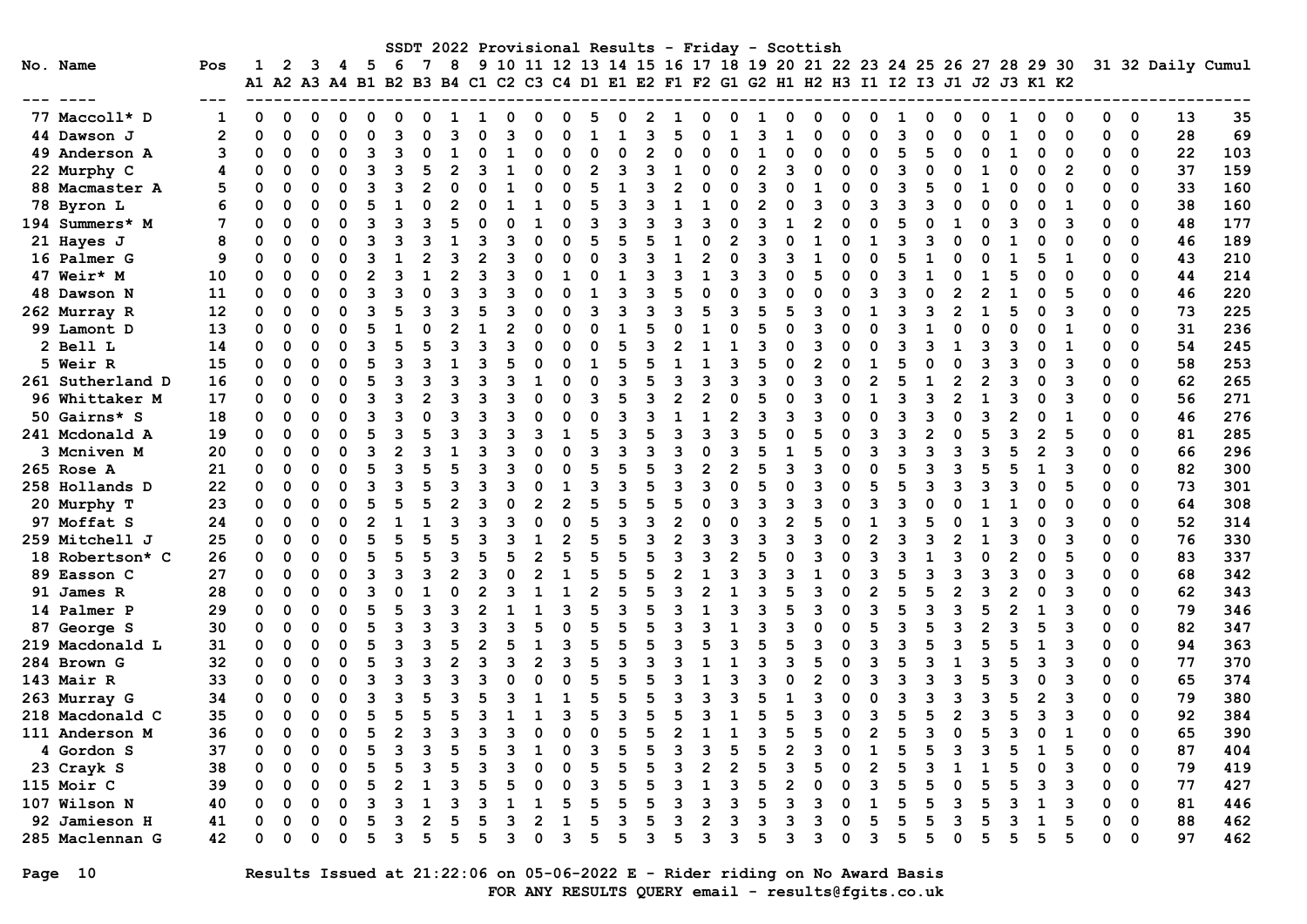|                   |     |     |                                     |                                     |     |            |     | SSDT 2022 Provisional Results - Friday - Scottish                                         |              |     |     |     |                |     |   |   |     |                                 |   |    |     |     |                         |    |    |     |     |     |    |                                           |          |            |                                                                                      |     |
|-------------------|-----|-----|-------------------------------------|-------------------------------------|-----|------------|-----|-------------------------------------------------------------------------------------------|--------------|-----|-----|-----|----------------|-----|---|---|-----|---------------------------------|---|----|-----|-----|-------------------------|----|----|-----|-----|-----|----|-------------------------------------------|----------|------------|--------------------------------------------------------------------------------------|-----|
| No. Name          | Pos |     | 1 2 3 4                             |                                     |     | 5.         |     |                                                                                           |              |     |     |     |                |     |   |   |     |                                 |   |    |     |     |                         |    |    |     |     |     |    |                                           |          |            | 8 9 10 11 12 13 14 15 16 17 18 19 20 21 22 23 24 25 26 27 28 29 30 31 32 Daily Cumul |     |
|                   |     |     |                                     |                                     |     |            |     | A1 A2 A3 A4 B1 B2 B3 B4 C1 C2 C3 C4 D1 E1 E2 F1 F2 G1 G2 H1 H2 H3 I1 I2 I3 J1 J2 J3 K1 K2 |              |     |     |     |                |     |   |   |     |                                 |   |    |     |     |                         |    |    |     |     |     |    |                                           |          |            |                                                                                      |     |
|                   |     |     |                                     |                                     |     |            |     |                                                                                           |              |     |     |     |                |     |   |   |     |                                 |   |    |     |     |                         |    |    |     |     |     |    |                                           |          |            |                                                                                      |     |
| 173 Grant M       |     |     | $0\quad 0\quad 0\quad 3$            |                                     |     |            |     | 5 3 3                                                                                     |              | - 5 |     |     |                |     |   |   |     |                                 |   |    |     |     |                         |    |    |     |     |     |    | 5 1 3 5 5 5 3 3 3 5 0 3 0 3 5 5 3 5 5 0 3 | 00       |            | 89                                                                                   | 483 |
| 260 Vass D        |     |     |                                     |                                     | - 0 | - 5 -      | - 5 | -5.                                                                                       | -5.          |     | .5. | 2 1 |                | 5   | 5 |   | 5 3 | $\overline{3}$ $\overline{3}$   | 5 |    | 5 3 | - 0 |                         | 5. |    |     |     |     |    |                                           | . റ      |            | 98                                                                                   | 491 |
| 94 Mackay R       |     |     |                                     |                                     |     |            |     | 0 0 0 5 5 3 3 5 5 2 2 5 5 5 3 3 3 5 2 3 0 5 5 5 3 5 5 3                                   |              |     |     |     |                |     |   |   |     |                                 |   |    |     |     |                         |    |    |     |     |     |    |                                           |          | $0\quad 0$ | 98                                                                                   | 510 |
| <b>8 Weir T</b>   |     |     | $\begin{matrix} 0 & 0 \end{matrix}$ |                                     |     |            |     | $0\quad 5\quad 5\quad 3$                                                                  | $\mathbf{3}$ |     |     |     |                |     |   |   |     | 5 5 3 3 5 5 5 3 3 3 5 3 5 0 5   |   |    |     |     |                         | 5. |    |     |     | 55  |    |                                           |          | $0\quad 0$ | 99                                                                                   | 511 |
| 101 $Garth*$ J    |     |     | 0 0 0 5 3                           |                                     |     |            |     |                                                                                           |              |     |     |     |                |     |   |   |     | 3 3 3 0 2 5 5 5 3 2 3 3 2 3 0 3 |   |    |     |     |                         |    | 55 |     | 555 |     | 5. |                                           |          | $0\quad 0$ | 89                                                                                   | 519 |
| 39 Macdonald* R   | 48. | - 0 |                                     | $\begin{matrix} 0 & 0 \end{matrix}$ | - 0 | 5.         | -5. |                                                                                           | 5.           | -5. | -5. |     | 0 <sup>3</sup> | -5. |   |   |     | 5 5 3 3 5 5                     |   | 5. |     | 50  | $\overline{\mathbf{3}}$ | 5. | 5. | -5. | 5.  | - 5 |    | .5.                                       | $\Omega$ | - 0        | 103                                                                                  | 576 |
| 245 Paterson Sn P | 49  |     |                                     |                                     |     | 0 10 10 10 |     |                                                                                           | 5.           |     |     | 2   | .5.            |     | 5 | 5 |     | 5 3 3                           |   |    |     |     |                         |    |    |     |     |     |    |                                           |          |            | 127                                                                                  | 595 |

|                 |            |     |    |     |                 |     |         |     |    |                   |     |   |         |       |       |  |     | SSDT 2022 Provisional Results - Friday - Newcomer- Scottish                               |     |     |     |                |     |     |         |            |     |                                                                                    |     |
|-----------------|------------|-----|----|-----|-----------------|-----|---------|-----|----|-------------------|-----|---|---------|-------|-------|--|-----|-------------------------------------------------------------------------------------------|-----|-----|-----|----------------|-----|-----|---------|------------|-----|------------------------------------------------------------------------------------|-----|
| No. Name        | <b>Pos</b> |     |    |     |                 |     |         | - 8 |    |                   |     |   |         |       |       |  |     |                                                                                           |     |     |     |                |     |     |         |            |     | 9 10 11 12 13 14 15 16 17 18 19 20 21 22 23 24 25 26 27 28 29 30 31 32 Daily Cumul |     |
|                 |            |     |    |     |                 |     |         |     |    |                   |     |   |         |       |       |  |     | A1 A2 A3 A4 B1 B2 B3 B4 C1 C2 C3 C4 D1 E1 E2 F1 F2 G1 G2 H1 H2 H3 I1 I2 I3 J1 J2 J3 K1 K2 |     |     |     |                |     |     |         |            |     |                                                                                    |     |
|                 |            |     |    |     |                 |     |         |     |    |                   |     |   |         |       |       |  |     |                                                                                           |     |     |     |                |     |     |         |            |     |                                                                                    |     |
| 77 Maccoll* D   |            | 000 |    |     |                 | - 0 | $0$ 1 1 |     |    | $\cdot$ 0 $\cdot$ | - 0 |   | 5 0 2 1 |       |       |  |     | L 0 0 1 0 0 0 0 1 0 0                                                                     |     |     |     |                |     |     | 0100    | 00         |     | 13.                                                                                | -35 |
| 194 Summers* M  |            |     |    |     | 0 0 0 3 3 3 5 0 |     |         |     |    |                   |     |   |         |       |       |  |     | 0 1 0 3 3 3 3 3 0 3 1 2 0 0 5                                                             |     | - 0 |     | 0 <sup>3</sup> |     | - 0 |         | $0\quad 0$ |     | 48                                                                                 | 177 |
| 47 Weir* M      |            |     |    |     |                 |     |         |     |    |                   |     |   |         |       |       |  |     | 0 0 0 2 3 1 2 3 3 0 1 0 1 3 3 1 3 3 0 5 0 0 3 1 0 1 5 0                                   |     |     |     |                |     |     | . റ     | 00         |     | 44                                                                                 | 214 |
| 50 Gairns* S    |            |     |    |     |                 |     |         |     |    |                   |     |   |         |       |       |  |     | 0 0 0 3 3 0 3 3 3 0 0 0 3 3 1 1 2 3 3 3 0 0 3 3 0                                         |     |     |     | 3 2            |     |     | _ በ _ 1 |            | റ റ | 46                                                                                 | 276 |
| 18 Robertson* C |            |     | 00 |     | 55              |     | 5.      |     | 5. | 5 2               | 5.  | 5 |         |       |       |  |     | 5 5 3 3 2 5 0 3 0                                                                         |     |     |     |                |     | . റ |         | ი ი        |     | 83                                                                                 | 337 |
| 101 $Garth*$ J  |            |     |    | . റ | 53              |     |         |     |    | $0\quad 2$        |     | 5 |         | 5 5 3 | 2 3 3 |  | - 2 | $\overline{3}$ 0                                                                          | -5. | -5. | -5. | 5.             | - 5 | 5.  |         | $0\quad 0$ |     | 89                                                                                 | 519 |
| 39 Macdonald* R |            |     |    |     |                 |     |         |     |    |                   |     |   |         |       |       |  |     |                                                                                           |     |     |     |                |     |     |         |            |     | 103                                                                                | 576 |

|                              |     |       |     |              |    |     |     |     |     |                |                         |          |    |     |     |     |         |          |                         | SSDT 2022 Provisional Results - Friday - Female |                 |          |                |     |              |   |            |                                                                                           |   |    |          |                   |        |  |
|------------------------------|-----|-------|-----|--------------|----|-----|-----|-----|-----|----------------|-------------------------|----------|----|-----|-----|-----|---------|----------|-------------------------|-------------------------------------------------|-----------------|----------|----------------|-----|--------------|---|------------|-------------------------------------------------------------------------------------------|---|----|----------|-------------------|--------|--|
| No. Name                     | Pos | 1 2 3 |     |              |    |     |     | 8   |     |                |                         |          |    |     |     |     |         |          |                         |                                                 |                 |          |                |     |              |   |            | 9 10 11 12 13 14 15 16 17 18 19 20 21 22 23 24 25 26 27 28 29 30                          |   |    |          | 31 32 Daily Cumul |        |  |
|                              |     |       |     |              |    |     |     |     |     |                |                         |          |    |     |     |     |         |          |                         |                                                 |                 |          |                |     |              |   |            | A1 A2 A3 A4 B1 B2 B3 B4 C1 C2 C3 C4 D1 E1 E2 F1 F2 G1 G2 H1 H2 H3 I1 I2 I3 J1 J2 J3 K1 K2 |   |    |          |                   |        |  |
|                              |     |       |     |              |    |     |     |     |     |                |                         |          |    |     |     |     |         |          |                         |                                                 |                 |          |                |     |              |   |            |                                                                                           |   |    |          |                   |        |  |
| 73 Bristow E                 |     |       | -0  | - 0          |    |     |     |     |     |                |                         |          |    |     |     | - 0 |         |          |                         |                                                 |                 | 0        |                |     |              |   |            |                                                                                           |   | 0. | - 0      | 20                | -91    |  |
| 230 Sunter K                 |     |       | - 0 | - 0          |    |     |     |     |     | 0              | . O                     |          |    | 5.  |     | -3  |         | $\Omega$ |                         | $\Omega$                                        |                 | 0        | 0              |     |              | 0 |            |                                                                                           |   | 0  | 0        | 52 <sub>2</sub>   | -227   |  |
| 84 Richardson C              |     |       | - 0 | 0            | 3  | - 0 | - 2 | 3   | -3  |                | - 0                     |          |    | 3   | 5 1 |     |         | $\Omega$ | 3 1                     |                                                 | $\sim$ 3 $\sim$ | - 0      | $\overline{2}$ | 5.  | -5.          | 0 | -2         |                                                                                           | 0 | 0  | - 0      | 51                | -256   |  |
| 82 Robinson* A               |     |       | . റ | $\Omega$     |    | 5 2 |     |     | - 0 | $\overline{2}$ | $\overline{\mathbf{0}}$ | $\Omega$ |    | 55  |     |     | 5 3 1 2 |          | $\overline{\mathbf{3}}$ | 3                                               | $\mathbf{3}$    | - 0      | 3              | -5. | $\mathbf{3}$ |   |            |                                                                                           |   | 0  | $\Omega$ | 62                | 303    |  |
| 86 Payne V                   |     |       | 0   | $\mathbf{0}$ | 5. |     |     | -5. |     | 5.             | 3                       |          | 5. | .5. | 5 3 |     |         | 3        | ્વ                      | റ                                               | .5.             | $\Omega$ | 5.             | 5.  | -3           |   | .5.        | .5                                                                                        |   | 0  | - 0      | 90                | 433    |  |
| 57 Hammond* J                |     |       | 0   | 0            |    |     |     |     |     |                |                         |          | 5. | -5. | 5.  | 3   | 3       | 3        | 5.                      |                                                 | 3               | 0        |                |     |              |   |            |                                                                                           |   | 0  | 0        | 87                | 498    |  |
| 36 Steffens*<br>$\mathbf{C}$ |     |       | 0   |              |    |     |     |     |     |                |                         |          |    |     |     |     |         |          |                         |                                                 | 5.              | 0        |                |     |              |   |            |                                                                                           |   | 0  | 0        | 104               | 730    |  |
| 275 Ville Bosch* A           |     |       |     |              |    |     |     |     |     |                |                         |          |    |     |     |     |         |          |                         |                                                 |                 |          |                |     |              |   | $^{\circ}$ |                                                                                           |   | 0  | 0        | 54.               | 1198 E |  |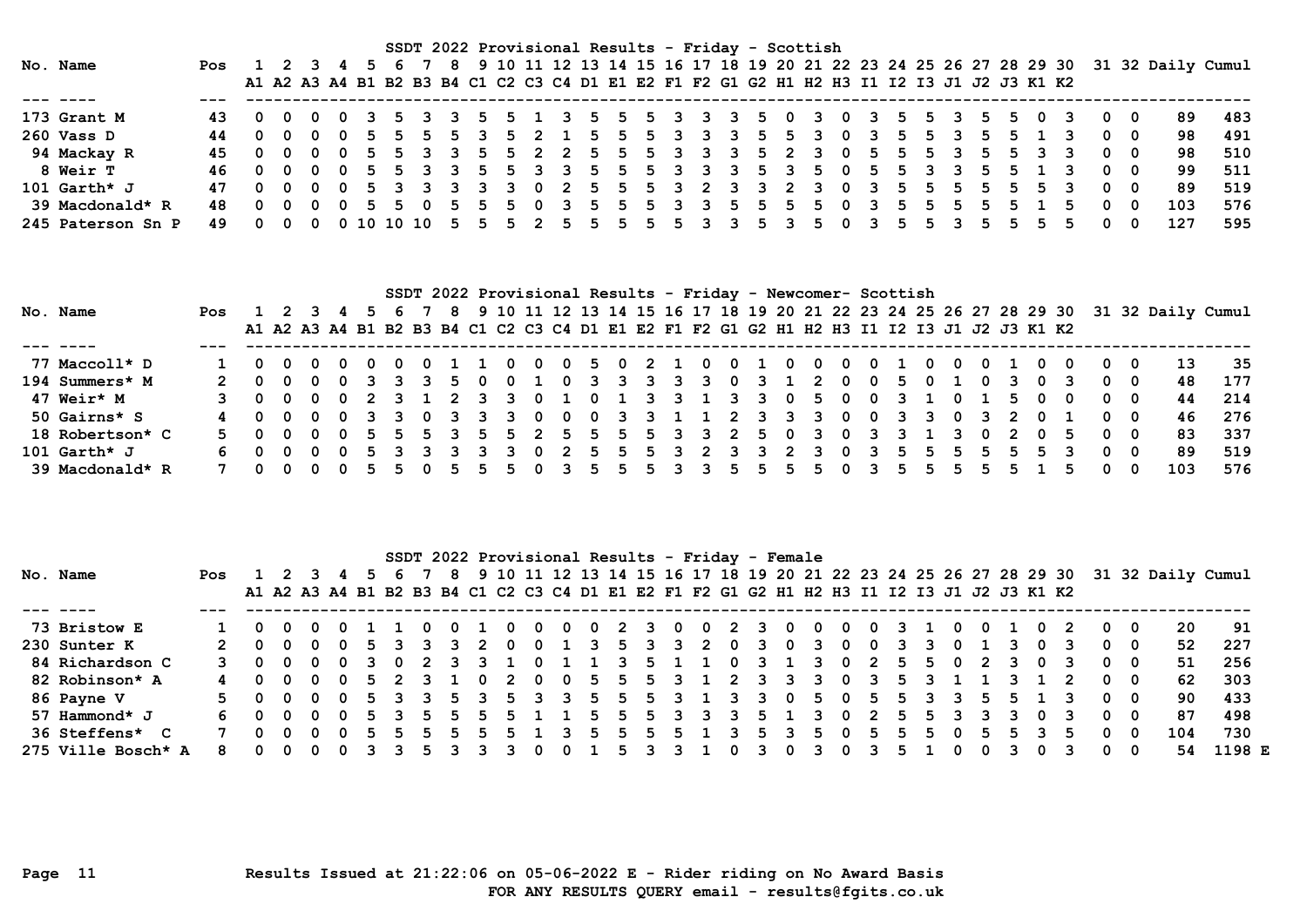|                    |              |   |          |          |              |                                                                                           |     |    |   |              |   |          |              |              |                |    |          |    | SSDT 2022 Provisional Results - Friday - Over 40 |    |              |          |          |   |              |          |    |                |              |   |                |   |             |    |                                                                                    |
|--------------------|--------------|---|----------|----------|--------------|-------------------------------------------------------------------------------------------|-----|----|---|--------------|---|----------|--------------|--------------|----------------|----|----------|----|--------------------------------------------------|----|--------------|----------|----------|---|--------------|----------|----|----------------|--------------|---|----------------|---|-------------|----|------------------------------------------------------------------------------------|
| No. Name           | Pos          |   | 2        | 3        | 4            | - 5                                                                                       | - 6 | 7  | 8 |              |   |          |              |              |                |    |          |    |                                                  |    |              |          |          |   |              |          |    |                |              |   |                |   |             |    | 9 10 11 12 13 14 15 16 17 18 19 20 21 22 23 24 25 26 27 28 29 30 31 32 Daily Cumul |
|                    |              |   |          |          |              | A1 A2 A3 A4 B1 B2 B3 B4 C1 C2 C3 C4 D1 E1 E2 F1 F2 G1 G2 H1 H2 H3 I1 I2 I3 J1 J2 J3 K1 K2 |     |    |   |              |   |          |              |              |                |    |          |    |                                                  |    |              |          |          |   |              |          |    |                |              |   |                |   |             |    |                                                                                    |
|                    |              |   |          |          |              |                                                                                           |     |    |   |              |   |          |              |              |                |    |          |    |                                                  |    |              |          |          |   |              |          |    |                |              |   |                |   |             |    |                                                                                    |
| 67 Lampkin D       |              |   | 0        |          |              |                                                                                           |     |    |   |              |   |          |              |              |                |    |          |    |                                                  |    |              |          |          |   |              |          |    |                |              |   |                | ŋ | 0           | 2  | 8                                                                                  |
| 229 Thorpe D       | $\mathbf{2}$ |   | $\Omega$ |          |              |                                                                                           |     |    |   |              |   |          |              | O            |                |    | O        |    |                                                  |    |              |          |          |   | 5            |          |    | ∩              |              | ŋ | 0              |   | 0           | 15 | 32                                                                                 |
| 122 Connor S       | 3            |   | O        |          |              |                                                                                           |     |    |   |              | O | O        |              | O            |                | 2  | $\Omega$ |    | n                                                |    |              | ი        |          |   | 1            |          |    | O              |              | ი | O              | ŋ | 0           | 8  | 32                                                                                 |
| 177 Hemingway B    | 4            |   | O        |          |              | O                                                                                         |     |    |   |              | O | O        |              | 0            |                |    | O        |    | n                                                |    |              | n        |          |   | 3            |          |    |                |              |   |                | 0 | 0           | 7  | 39                                                                                 |
| 70 Lampkin J       | 5            |   | $\Omega$ |          |              |                                                                                           |     |    |   |              | O | O        |              | O            |                | ٩  |          |    | O                                                |    |              | ი        |          |   |              |          |    |                |              | 0 | 0              | 0 | $\Omega$    | 15 | 62                                                                                 |
| 209 Crinson J      |              |   | O        |          |              | 2                                                                                         |     |    |   |              | O | $\Omega$ |              | $\mathbf{2}$ |                | ٩  | n        |    | n                                                |    |              | 2        |          |   | $\mathbf{2}$ |          |    | ∩              |              | 0 | 0              | 0 | $\Omega$    | 19 | 62                                                                                 |
| 231 Pearson C      |              |   | $\Omega$ | O        |              | З                                                                                         |     | O  |   | O            | O | O        |              | $\Omega$     |                |    | O        |    | 5                                                | 2  |              | 2        | O        |   | 3            |          |    | ∩              | 1            | 0 | 1              | O | $\Omega$    | 28 | 72                                                                                 |
| 120 Starmer J      |              |   | O        |          |              | O                                                                                         |     |    |   |              | O | O        |              | $\Omega$     |                |    | O        |    | n                                                | 3  |              | O        | O        |   | 3            |          |    | O              |              | ŋ | O              | ŋ | 0           | 10 | 79                                                                                 |
| 192 Perry A        | 9            |   | 0        |          |              |                                                                                           |     |    |   |              | O | O        |              |              | ٩              | 2  | 2        |    | O                                                | ิว |              |          |          |   |              |          |    |                |              | ŋ | O              | O | 0           | 19 | 86                                                                                 |
| 175 Hemingway D    | 10           |   | 0        |          |              |                                                                                           |     |    |   |              |   |          |              |              |                |    | $\Omega$ |    | 2                                                |    |              |          |          |   | 3            |          |    | $\Omega$       |              | 0 | O              | 0 | 0           | 21 | 87                                                                                 |
| 41 Dixon S         | 11           |   | $\Omega$ |          |              |                                                                                           |     |    |   |              |   |          |              | 5            |                | ٩  | O        |    |                                                  | 2  |              |          |          |   | 3            |          |    | ∩              |              | ŋ | 1              |   | 0           | 28 | 94                                                                                 |
| 270 Knight J       | 12           |   | O        |          |              |                                                                                           |     |    |   |              |   |          |              | O            |                |    |          |    |                                                  |    |              |          |          |   |              |          |    |                |              |   | З              |   | $\Omega$    | 32 | 103                                                                                |
| 223 Drachenberg A  | 13           | O | O        |          |              | 5                                                                                         |     |    |   |              |   |          |              | 2            |                |    |          |    |                                                  |    |              | O        |          |   | 3            |          |    |                |              |   |                | ი | $\Omega$    | 34 | 112                                                                                |
| 75 Lampkin H       | 14           | 0 | $\Omega$ |          |              |                                                                                           |     |    |   |              |   |          |              | 5            | З              | 3  |          |    | n                                                |    |              | O        | ∩        |   | 2            |          |    |                |              | 0 | 0              | 0 | $\Omega$    | 26 | 116                                                                                |
| 117 Shirt J        | 15           |   | $\Omega$ |          |              | 2                                                                                         |     |    | 5 |              |   |          |              | 1            | 3              | 3  |          |    | O                                                | 3  |              | 2        | ∩        |   | 3            |          |    | ∩              |              | ŋ | O              | 0 | $\Omega$    | 34 | 119                                                                                |
| 59 Gaskell R       | 16           |   | $\Omega$ | O        |              | 2                                                                                         |     |    |   |              |   |          |              | $\Omega$     | 3              | 5  | n        |    | n                                                | ∩  |              | 1        | O        |   | $\mathbf{2}$ |          |    |                |              | ი | O              | O | 0           | 18 | 120                                                                                |
| 240 Alderson P     | 17           | 0 | $\Omega$ |          |              |                                                                                           |     |    | Р |              |   |          |              | 3            |                | Р  | O        |    |                                                  |    |              | 3        | O        |   |              |          |    |                |              | n |                | ი | 0           | 42 | 128                                                                                |
| 232 Sunter M       | 18           |   | 0        |          |              |                                                                                           |     |    |   |              |   |          |              |              | ॎ              | ٩  |          |    | ٩                                                |    |              | O        |          |   | ٩            |          |    | $\overline{2}$ |              | ŋ |                | O | 0           | 36 | 140                                                                                |
| 288 Webster B      | 19           |   | 0        |          |              |                                                                                           |     |    |   |              |   |          |              |              | $\overline{2}$ |    |          |    |                                                  |    |              | O        | O        |   | 3            |          |    | $\Omega$       |              | ŋ |                | ŋ | 0           | 46 | 146                                                                                |
| 45 Cameron S       | 20           |   | $\Omega$ |          |              |                                                                                           |     |    |   |              |   |          |              | 5            | 3              | ٩  |          |    | n                                                | ิว |              | O        |          |   | 3            |          |    |                |              |   |                |   | 0           | 34 | 157                                                                                |
| 68 Dixon P         | 21           |   | $\Omega$ |          |              |                                                                                           |     |    |   |              |   |          |              |              |                |    |          |    |                                                  |    |              | 3        |          |   | 3            |          |    |                |              |   |                | ŋ | $\Omega$    | 42 | 168                                                                                |
| 79 Williams R      | 22           |   | $\Omega$ |          |              |                                                                                           |     |    |   |              |   |          |              |              |                |    |          |    | ٩                                                |    |              | 0        | O        |   | ٦            |          |    | $\overline{2}$ |              | O |                | O | 0           | 35 | 171                                                                                |
| 90 Cockshott D     | 23           | 0 | 0        | O        |              |                                                                                           |     |    |   |              |   |          |              | 2            |                |    |          | 5  | O                                                | З  |              | O        |          |   | 3            |          |    | $\overline{2}$ |              | 0 | 3              | 0 | 0           | 48 | 180                                                                                |
| 199 Wiffen P       | 24           |   | 0        | O        |              | 3                                                                                         |     |    |   |              | 3 | O        |              | 5            |                | З  | 3        |    | 3                                                |    |              | 3        | O        |   | 3            |          |    | $\Omega$       |              | 0 | $\overline{2}$ | 0 | 0           | 63 | 181                                                                                |
| 228 Ludgate B      | 25           |   | $\Omega$ | O        |              | 5                                                                                         |     |    |   |              |   |          |              | 5            |                |    |          |    | ٩                                                |    |              | 3        | ∩        |   | -1           |          |    | 1              |              | ŋ | $\overline{2}$ | O | $\Omega$    | 56 | 182                                                                                |
| 190 Andrews G      | 26           |   | $\Omega$ | O        |              | 2                                                                                         |     |    |   |              |   |          |              | O            |                |    |          |    | $\overline{2}$                                   |    |              | O        | O        |   | 3            |          |    | 5              |              | 0 | 3              | ŋ | 0           | 43 | 183                                                                                |
| 37 Gaskell S       | 27           | O | 0        | O        |              |                                                                                           |     |    |   |              |   |          |              | 2            |                |    |          |    | n                                                |    |              |          | 0        |   | 3            | З        |    | $\overline{2}$ |              |   | 1              | O | 0           | 43 | 186                                                                                |
| 150 Nictou J       | 28           |   | 0        |          |              |                                                                                           |     |    |   |              |   |          |              | 5            |                |    |          |    |                                                  |    |              | 3        |          |   |              |          |    | $\Omega$       |              | O |                | ი | 0           | 38 | 187                                                                                |
| 148 Fernandez N    | 29           |   | $\Omega$ |          |              | 3                                                                                         |     |    |   |              |   |          |              | 5            | 3              |    |          |    |                                                  |    |              |          |          |   | 3            |          |    | ∩              |              |   |                |   | 0           | 34 | 189                                                                                |
| 181 Clarke G       | 30           | O | O        |          |              |                                                                                           |     |    |   |              | 5 |          |              |              |                |    |          |    |                                                  |    |              | O        |          |   | 3            |          |    |                |              |   |                | ŋ | $\Omega$    | 33 | 194                                                                                |
| 215 Vilad Canals M | 31           | 0 | $\Omega$ |          |              | 5                                                                                         |     |    | З |              |   |          |              | 5            |                |    |          |    |                                                  |    |              |          |          |   | 5            |          |    | $\Omega$       |              | O |                | 0 | 0           | 63 | 195                                                                                |
| 248 Edyvean G      | 32           | 0 | 0        | O        |              |                                                                                           |     |    | 3 |              | ი | O        |              | 3            |                |    |          |    |                                                  |    |              | 0        | ∩        |   | 5            |          |    | 2              |              | 0 | З              | 0 | 0           | 55 | 196                                                                                |
| 286 Moorhouse J    | 33           |   | 0        | O        |              | З                                                                                         |     |    |   |              | O |          |              | 5            | З              |    | З        |    | n                                                |    |              | ŋ        | O        |   | 3            |          |    | O              |              |   |                |   | $\Omega$    | 39 | 203                                                                                |
| 140 Casas C        | 34           |   | 0        | n        |              |                                                                                           |     |    |   |              |   | n        |              | 3            | ٩              | ิว | 1        |    |                                                  |    |              | ٩        | n        |   | ٦            | Р        |    | 2              |              | ი | 2              | ი | $\Omega$    | 41 | 215                                                                                |
| 239 Blythe S       | 35           |   | 0        | 0        |              | 3                                                                                         |     |    | 3 |              |   | O        |              | 3            | 5              | З  | 2        |    | 5                                                | 3  |              | 3        | O        |   | 5            |          | ი  | 3              | ำ            | 0 | 3              | ŋ | $\mathbf 0$ | 56 | 219                                                                                |
| 138 Berm Fraile M  | 36.          | o | 0        | $\Omega$ | <sup>n</sup> | २                                                                                         | -1  | O. | ٩ | <sup>0</sup> | 3 | $\Omega$ | <sup>0</sup> | - 1          | 5              | 3  | 1        | -1 | -1                                               | 5  | <sup>0</sup> | $\Omega$ | $\Omega$ | 0 | 3            | $\Omega$ | -1 | $\Omega$       | <sup>0</sup> | 0 | $\Omega$       | 0 | $\Omega$    | 31 | 220                                                                                |
| 48 Dawson N        | 37           |   |          |          |              |                                                                                           |     |    |   |              |   |          |              |              |                |    |          |    |                                                  |    |              |          |          |   |              |          |    |                |              |   |                |   | 0           | 46 | 220                                                                                |
| 168 Guillaume D    | 38           |   |          |          |              |                                                                                           |     |    |   |              |   |          |              |              |                |    |          |    |                                                  |    |              |          |          |   |              |          |    |                |              |   |                |   | 0           | 34 | 231                                                                                |
| 145 Panabieres J   | 39           |   |          |          |              |                                                                                           |     |    |   |              |   |          |              |              |                |    |          |    |                                                  |    |              |          |          |   |              |          |    |                |              |   |                | ი | 0           | 43 | 231                                                                                |
| 276 Irving M       | 40           |   |          |          |              |                                                                                           |     |    |   |              |   |          |              |              |                |    |          |    |                                                  |    |              | 3        |          |   |              |          |    |                |              |   |                | ŋ | 0           | 59 | 235                                                                                |
| 278 Scott N        | 41           |   |          |          |              |                                                                                           |     |    |   |              |   |          |              |              |                |    |          |    |                                                  |    |              | з        |          |   |              |          |    |                |              |   | O              | 0 | 0           | 55 | 238                                                                                |
| 43 Birkett N       | 42           |   |          |          |              |                                                                                           |     |    |   |              | 3 | O        |              |              |                |    | З        |    | 3                                                |    |              | 1        | O        |   | 3            |          |    | 2              |              |   | 3              | 0 | $\mathbf 0$ | 52 | 239                                                                                |
|                    |              |   |          |          |              |                                                                                           |     |    |   |              |   |          |              |              |                |    |          |    |                                                  |    |              |          |          |   |              |          |    |                |              |   |                |   |             |    |                                                                                    |

Page 12 Results Issued at 21:22:06 on 05-06-2022 E - Rider riding on No Award Basis FOR ANY RESULTS QUERY email - results@fgits.co.uk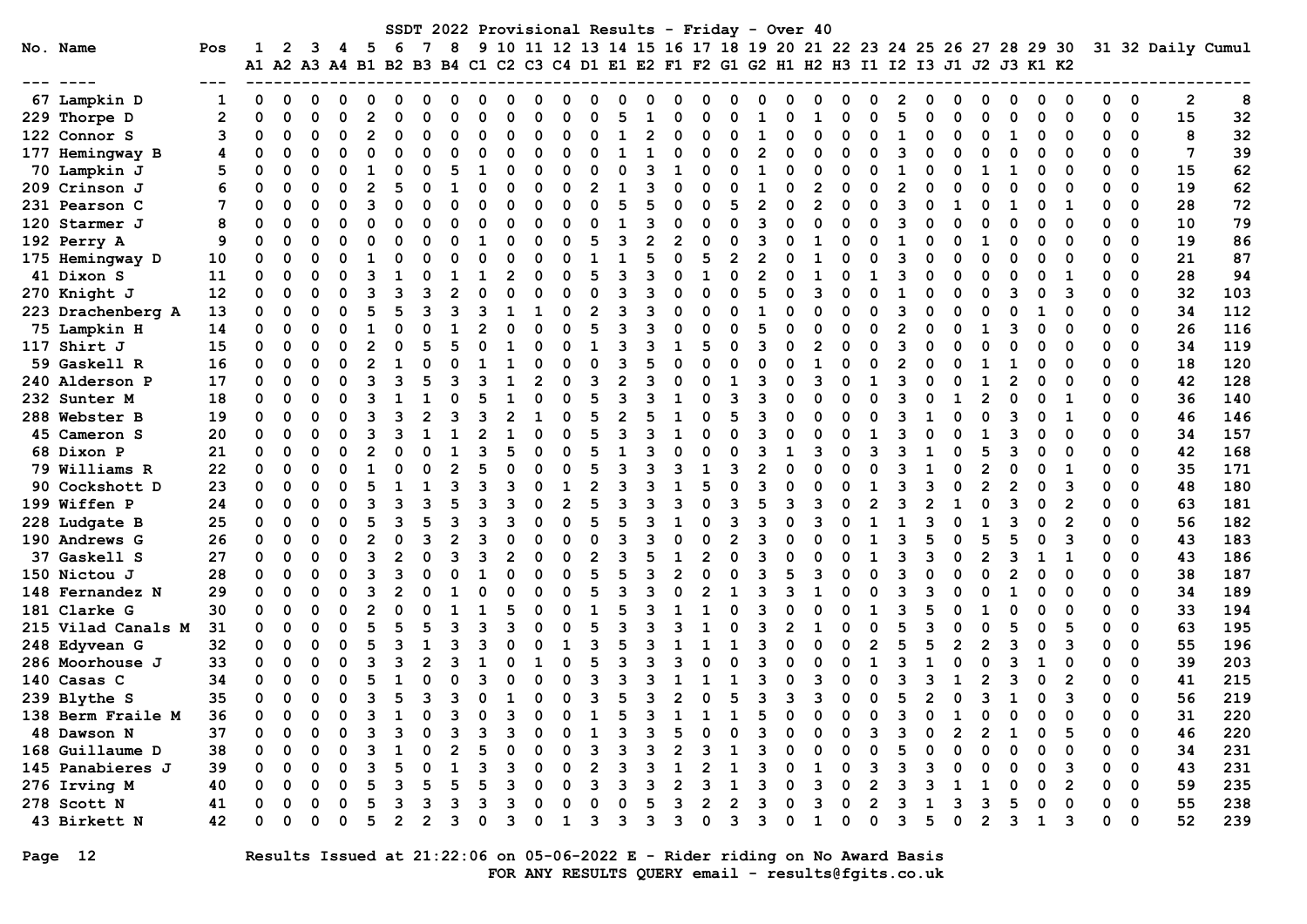| 8<br>9 10 11 12 13 14 15 16 17 18 19 20 21 22 23 24 25 26 27 28 29 30<br>-6<br>No. Name<br>Pos<br>4 5<br>31 32 Daily Cumul<br>2<br>3<br>7<br>ı<br>B4 C1 C2 C3 C4 D1 E1 E2 F1 F2 G1 G2 H1 H2 H3 I1 I2 I3 J1 J2 J3 K1 K2<br>A1 A2 A3 A4 B1 B2 B3<br>$- - -$<br>133 English J<br>43<br>42<br>239<br>0<br>0<br>O<br>Ω<br>$\mathbf 0$<br>71<br>244<br>287 Mudd A<br>44<br>0<br>ર<br>ર<br>U<br>3<br>O<br>ŋ<br>5<br>3<br>$\mathbf 0$<br>56<br>252<br>45<br>O<br>3<br>O<br>2<br>∩<br>178 Bannister* J<br>O<br>∩<br>O<br>253<br>46<br>2<br>0<br>41<br>127 Pearson J<br>O<br>O<br>47<br>2<br>$\mathbf 0$<br>255<br>169 Burgat G<br>٩<br>47<br>0<br>O<br>256<br>65 Feidt* M<br>48<br>0<br>53<br>0<br>O<br>$\Omega$<br>269<br>49<br>51<br>184 Houston R<br>0<br>50<br>273<br>147 Prat J<br>$\Omega$<br>46<br>0<br>51<br>٩<br>$\mathbf 0$<br>279<br>222 Tales G<br>0<br>O<br>63<br>52<br>3<br>$\mathbf 0$<br>283<br>220 Hughes J<br>0<br>0<br>٩<br>75<br>0<br>53<br>$\mathbf 0$<br>81<br>285<br>0<br>٩<br>٩<br>З<br>٩<br>2<br>241 Mcdonald A<br>O<br>∩<br>54<br>$\overline{2}$<br>$\Omega$<br>285<br>135 Bakgaard S<br>O<br>55<br>n<br>O<br>55<br>2<br>$\Omega$<br>76<br>293<br>283 Mcloughlin B<br>5<br>U<br>56<br>63<br>296<br>224 Pears G<br>O<br>0<br>ŋ<br>57<br>298<br>98 Breitfeld I<br>0<br>66<br>0<br>58<br>301<br>258 Hollands D<br>$\Omega$<br>73<br>O<br>305<br>59<br>$\Omega$<br>46<br>146 Arana Puig A<br>0<br>60<br>5<br>$\Omega$<br>309<br>213 Gaspar J<br>84<br>0<br>n<br>3<br>٩<br>5<br>5<br>$\mathbf 0$<br>315<br>62 Berthou R<br>61<br>77<br>0<br>O<br>3<br>62<br>२<br>२<br>ว<br>$\Omega$<br>86<br>315<br>O<br>204 Mcgee L<br>O<br>∩<br>56<br>321<br>63<br>$\Omega$<br>26 Hawyes M<br>U<br>n<br>330<br>259 Mitchell J<br>64<br>$\Omega$<br>76<br>U<br>O<br>65<br>$\mathbf 0$<br>58<br>337<br>167 Hughes S<br>0<br>O<br>ŋ<br>२<br>253 Monràs J<br>66<br>$\mathbf 0$<br>345<br>76<br>0<br>O<br>3<br>$\Omega$<br>346<br>14 Palmer P<br>67<br>79<br>0<br>n<br>353<br>68<br>5<br>$\Omega$<br>76<br>161 Battensby P<br>0<br>358<br>69<br>$\mathbf 0$<br>91<br>234 Gaskin M<br>0<br>0<br>3<br>$\mathbf 0$<br>359<br>40 Holland J<br>70<br>77<br>0<br>O<br>0<br>71<br>$\mathbf 0$<br>367<br>З<br>84<br>274 Macia* J<br>O<br>O<br>∩<br>72<br>379<br>$\Omega$<br>89<br>267 Jones P<br>O<br>O<br>ŋ<br>73<br>380<br>9 Royle N<br>O<br>0<br>84<br>O<br>263 Murray G<br>74<br>380<br>0<br>79<br>O<br>ŋ<br>174 Stampfli A<br>75<br>0<br>83<br>388<br>O<br>5<br>2<br>76<br>З<br>$\Omega$<br>74<br>389<br>179 Lonergan P<br>77<br>3<br>$\Omega$<br>82<br>428<br>5<br>5<br>٩<br>172 Allan A<br>6 Barrie C<br>78<br>0<br>0<br>0<br>92<br>444<br>107 Wilson N<br>79<br>з<br>81<br>446<br>0<br>0<br>3<br>0<br>0<br>272 Hudson J<br>80<br>92<br>457<br>0<br>5<br>3<br>з<br>0<br>0<br>0<br>462<br>285 Maclennan G<br>81<br>0<br>97<br>5<br>3<br>3<br>5<br>5<br>0<br>0<br>0<br>5<br>82<br>465<br>118 Bowker N<br>3<br>0<br>92<br>5<br>0<br>0<br>173 Grant M<br>83<br>89<br>483<br>3<br>3<br>5<br>3<br>0<br>0<br>0 |            |    |   |   |   |   |  |   |  |   |  |  | SSDT 2022 Provisional Results - Friday - Over 40 |   |  |   |   |        |   |   |   |   |   |   |    |     |
|-------------------------------------------------------------------------------------------------------------------------------------------------------------------------------------------------------------------------------------------------------------------------------------------------------------------------------------------------------------------------------------------------------------------------------------------------------------------------------------------------------------------------------------------------------------------------------------------------------------------------------------------------------------------------------------------------------------------------------------------------------------------------------------------------------------------------------------------------------------------------------------------------------------------------------------------------------------------------------------------------------------------------------------------------------------------------------------------------------------------------------------------------------------------------------------------------------------------------------------------------------------------------------------------------------------------------------------------------------------------------------------------------------------------------------------------------------------------------------------------------------------------------------------------------------------------------------------------------------------------------------------------------------------------------------------------------------------------------------------------------------------------------------------------------------------------------------------------------------------------------------------------------------------------------------------------------------------------------------------------------------------------------------------------------------------------------------------------------------------------------------------------------------------------------------------------------------------------------------------------------------------------------------------------------------------------------------------------------------------------------------------------------------------------------------------------------------------------------------------------------------------------------------------------------------------------------------------------------------------------------------------------------------------------------------------------------------------------------------------------------------------------------------------------------------------------------------------------------------------------------------------------------------------------------------------------------------------------------------------------------|------------|----|---|---|---|---|--|---|--|---|--|--|--------------------------------------------------|---|--|---|---|--------|---|---|---|---|---|---|----|-----|
|                                                                                                                                                                                                                                                                                                                                                                                                                                                                                                                                                                                                                                                                                                                                                                                                                                                                                                                                                                                                                                                                                                                                                                                                                                                                                                                                                                                                                                                                                                                                                                                                                                                                                                                                                                                                                                                                                                                                                                                                                                                                                                                                                                                                                                                                                                                                                                                                                                                                                                                                                                                                                                                                                                                                                                                                                                                                                                                                                                                                 |            |    |   |   |   |   |  |   |  |   |  |  |                                                  |   |  |   |   |        |   |   |   |   |   |   |    |     |
|                                                                                                                                                                                                                                                                                                                                                                                                                                                                                                                                                                                                                                                                                                                                                                                                                                                                                                                                                                                                                                                                                                                                                                                                                                                                                                                                                                                                                                                                                                                                                                                                                                                                                                                                                                                                                                                                                                                                                                                                                                                                                                                                                                                                                                                                                                                                                                                                                                                                                                                                                                                                                                                                                                                                                                                                                                                                                                                                                                                                 |            |    |   |   |   |   |  |   |  |   |  |  |                                                  |   |  |   |   |        |   |   |   |   |   |   |    |     |
|                                                                                                                                                                                                                                                                                                                                                                                                                                                                                                                                                                                                                                                                                                                                                                                                                                                                                                                                                                                                                                                                                                                                                                                                                                                                                                                                                                                                                                                                                                                                                                                                                                                                                                                                                                                                                                                                                                                                                                                                                                                                                                                                                                                                                                                                                                                                                                                                                                                                                                                                                                                                                                                                                                                                                                                                                                                                                                                                                                                                 |            |    |   |   |   |   |  |   |  |   |  |  |                                                  |   |  |   |   |        |   |   |   |   |   |   |    |     |
|                                                                                                                                                                                                                                                                                                                                                                                                                                                                                                                                                                                                                                                                                                                                                                                                                                                                                                                                                                                                                                                                                                                                                                                                                                                                                                                                                                                                                                                                                                                                                                                                                                                                                                                                                                                                                                                                                                                                                                                                                                                                                                                                                                                                                                                                                                                                                                                                                                                                                                                                                                                                                                                                                                                                                                                                                                                                                                                                                                                                 |            |    |   |   |   |   |  |   |  |   |  |  |                                                  |   |  |   |   |        |   |   |   |   |   |   |    |     |
|                                                                                                                                                                                                                                                                                                                                                                                                                                                                                                                                                                                                                                                                                                                                                                                                                                                                                                                                                                                                                                                                                                                                                                                                                                                                                                                                                                                                                                                                                                                                                                                                                                                                                                                                                                                                                                                                                                                                                                                                                                                                                                                                                                                                                                                                                                                                                                                                                                                                                                                                                                                                                                                                                                                                                                                                                                                                                                                                                                                                 |            |    |   |   |   |   |  |   |  |   |  |  |                                                  |   |  |   |   |        |   |   |   |   |   |   |    |     |
|                                                                                                                                                                                                                                                                                                                                                                                                                                                                                                                                                                                                                                                                                                                                                                                                                                                                                                                                                                                                                                                                                                                                                                                                                                                                                                                                                                                                                                                                                                                                                                                                                                                                                                                                                                                                                                                                                                                                                                                                                                                                                                                                                                                                                                                                                                                                                                                                                                                                                                                                                                                                                                                                                                                                                                                                                                                                                                                                                                                                 |            |    |   |   |   |   |  |   |  |   |  |  |                                                  |   |  |   |   |        |   |   |   |   |   |   |    |     |
|                                                                                                                                                                                                                                                                                                                                                                                                                                                                                                                                                                                                                                                                                                                                                                                                                                                                                                                                                                                                                                                                                                                                                                                                                                                                                                                                                                                                                                                                                                                                                                                                                                                                                                                                                                                                                                                                                                                                                                                                                                                                                                                                                                                                                                                                                                                                                                                                                                                                                                                                                                                                                                                                                                                                                                                                                                                                                                                                                                                                 |            |    |   |   |   |   |  |   |  |   |  |  |                                                  |   |  |   |   |        |   |   |   |   |   |   |    |     |
|                                                                                                                                                                                                                                                                                                                                                                                                                                                                                                                                                                                                                                                                                                                                                                                                                                                                                                                                                                                                                                                                                                                                                                                                                                                                                                                                                                                                                                                                                                                                                                                                                                                                                                                                                                                                                                                                                                                                                                                                                                                                                                                                                                                                                                                                                                                                                                                                                                                                                                                                                                                                                                                                                                                                                                                                                                                                                                                                                                                                 |            |    |   |   |   |   |  |   |  |   |  |  |                                                  |   |  |   |   |        |   |   |   |   |   |   |    |     |
|                                                                                                                                                                                                                                                                                                                                                                                                                                                                                                                                                                                                                                                                                                                                                                                                                                                                                                                                                                                                                                                                                                                                                                                                                                                                                                                                                                                                                                                                                                                                                                                                                                                                                                                                                                                                                                                                                                                                                                                                                                                                                                                                                                                                                                                                                                                                                                                                                                                                                                                                                                                                                                                                                                                                                                                                                                                                                                                                                                                                 |            |    |   |   |   |   |  |   |  |   |  |  |                                                  |   |  |   |   |        |   |   |   |   |   |   |    |     |
|                                                                                                                                                                                                                                                                                                                                                                                                                                                                                                                                                                                                                                                                                                                                                                                                                                                                                                                                                                                                                                                                                                                                                                                                                                                                                                                                                                                                                                                                                                                                                                                                                                                                                                                                                                                                                                                                                                                                                                                                                                                                                                                                                                                                                                                                                                                                                                                                                                                                                                                                                                                                                                                                                                                                                                                                                                                                                                                                                                                                 |            |    |   |   |   |   |  |   |  |   |  |  |                                                  |   |  |   |   |        |   |   |   |   |   |   |    |     |
|                                                                                                                                                                                                                                                                                                                                                                                                                                                                                                                                                                                                                                                                                                                                                                                                                                                                                                                                                                                                                                                                                                                                                                                                                                                                                                                                                                                                                                                                                                                                                                                                                                                                                                                                                                                                                                                                                                                                                                                                                                                                                                                                                                                                                                                                                                                                                                                                                                                                                                                                                                                                                                                                                                                                                                                                                                                                                                                                                                                                 |            |    |   |   |   |   |  |   |  |   |  |  |                                                  |   |  |   |   |        |   |   |   |   |   |   |    |     |
|                                                                                                                                                                                                                                                                                                                                                                                                                                                                                                                                                                                                                                                                                                                                                                                                                                                                                                                                                                                                                                                                                                                                                                                                                                                                                                                                                                                                                                                                                                                                                                                                                                                                                                                                                                                                                                                                                                                                                                                                                                                                                                                                                                                                                                                                                                                                                                                                                                                                                                                                                                                                                                                                                                                                                                                                                                                                                                                                                                                                 |            |    |   |   |   |   |  |   |  |   |  |  |                                                  |   |  |   |   |        |   |   |   |   |   |   |    |     |
|                                                                                                                                                                                                                                                                                                                                                                                                                                                                                                                                                                                                                                                                                                                                                                                                                                                                                                                                                                                                                                                                                                                                                                                                                                                                                                                                                                                                                                                                                                                                                                                                                                                                                                                                                                                                                                                                                                                                                                                                                                                                                                                                                                                                                                                                                                                                                                                                                                                                                                                                                                                                                                                                                                                                                                                                                                                                                                                                                                                                 |            |    |   |   |   |   |  |   |  |   |  |  |                                                  |   |  |   |   |        |   |   |   |   |   |   |    |     |
|                                                                                                                                                                                                                                                                                                                                                                                                                                                                                                                                                                                                                                                                                                                                                                                                                                                                                                                                                                                                                                                                                                                                                                                                                                                                                                                                                                                                                                                                                                                                                                                                                                                                                                                                                                                                                                                                                                                                                                                                                                                                                                                                                                                                                                                                                                                                                                                                                                                                                                                                                                                                                                                                                                                                                                                                                                                                                                                                                                                                 |            |    |   |   |   |   |  |   |  |   |  |  |                                                  |   |  |   |   |        |   |   |   |   |   |   |    |     |
|                                                                                                                                                                                                                                                                                                                                                                                                                                                                                                                                                                                                                                                                                                                                                                                                                                                                                                                                                                                                                                                                                                                                                                                                                                                                                                                                                                                                                                                                                                                                                                                                                                                                                                                                                                                                                                                                                                                                                                                                                                                                                                                                                                                                                                                                                                                                                                                                                                                                                                                                                                                                                                                                                                                                                                                                                                                                                                                                                                                                 |            |    |   |   |   |   |  |   |  |   |  |  |                                                  |   |  |   |   |        |   |   |   |   |   |   |    |     |
|                                                                                                                                                                                                                                                                                                                                                                                                                                                                                                                                                                                                                                                                                                                                                                                                                                                                                                                                                                                                                                                                                                                                                                                                                                                                                                                                                                                                                                                                                                                                                                                                                                                                                                                                                                                                                                                                                                                                                                                                                                                                                                                                                                                                                                                                                                                                                                                                                                                                                                                                                                                                                                                                                                                                                                                                                                                                                                                                                                                                 |            |    |   |   |   |   |  |   |  |   |  |  |                                                  |   |  |   |   |        |   |   |   |   |   |   |    |     |
|                                                                                                                                                                                                                                                                                                                                                                                                                                                                                                                                                                                                                                                                                                                                                                                                                                                                                                                                                                                                                                                                                                                                                                                                                                                                                                                                                                                                                                                                                                                                                                                                                                                                                                                                                                                                                                                                                                                                                                                                                                                                                                                                                                                                                                                                                                                                                                                                                                                                                                                                                                                                                                                                                                                                                                                                                                                                                                                                                                                                 |            |    |   |   |   |   |  |   |  |   |  |  |                                                  |   |  |   |   |        |   |   |   |   |   |   |    |     |
|                                                                                                                                                                                                                                                                                                                                                                                                                                                                                                                                                                                                                                                                                                                                                                                                                                                                                                                                                                                                                                                                                                                                                                                                                                                                                                                                                                                                                                                                                                                                                                                                                                                                                                                                                                                                                                                                                                                                                                                                                                                                                                                                                                                                                                                                                                                                                                                                                                                                                                                                                                                                                                                                                                                                                                                                                                                                                                                                                                                                 |            |    |   |   |   |   |  |   |  |   |  |  |                                                  |   |  |   |   |        |   |   |   |   |   |   |    |     |
|                                                                                                                                                                                                                                                                                                                                                                                                                                                                                                                                                                                                                                                                                                                                                                                                                                                                                                                                                                                                                                                                                                                                                                                                                                                                                                                                                                                                                                                                                                                                                                                                                                                                                                                                                                                                                                                                                                                                                                                                                                                                                                                                                                                                                                                                                                                                                                                                                                                                                                                                                                                                                                                                                                                                                                                                                                                                                                                                                                                                 |            |    |   |   |   |   |  |   |  |   |  |  |                                                  |   |  |   |   |        |   |   |   |   |   |   |    |     |
|                                                                                                                                                                                                                                                                                                                                                                                                                                                                                                                                                                                                                                                                                                                                                                                                                                                                                                                                                                                                                                                                                                                                                                                                                                                                                                                                                                                                                                                                                                                                                                                                                                                                                                                                                                                                                                                                                                                                                                                                                                                                                                                                                                                                                                                                                                                                                                                                                                                                                                                                                                                                                                                                                                                                                                                                                                                                                                                                                                                                 |            |    |   |   |   |   |  |   |  |   |  |  |                                                  |   |  |   |   |        |   |   |   |   |   |   |    |     |
|                                                                                                                                                                                                                                                                                                                                                                                                                                                                                                                                                                                                                                                                                                                                                                                                                                                                                                                                                                                                                                                                                                                                                                                                                                                                                                                                                                                                                                                                                                                                                                                                                                                                                                                                                                                                                                                                                                                                                                                                                                                                                                                                                                                                                                                                                                                                                                                                                                                                                                                                                                                                                                                                                                                                                                                                                                                                                                                                                                                                 |            |    |   |   |   |   |  |   |  |   |  |  |                                                  |   |  |   |   |        |   |   |   |   |   |   |    |     |
|                                                                                                                                                                                                                                                                                                                                                                                                                                                                                                                                                                                                                                                                                                                                                                                                                                                                                                                                                                                                                                                                                                                                                                                                                                                                                                                                                                                                                                                                                                                                                                                                                                                                                                                                                                                                                                                                                                                                                                                                                                                                                                                                                                                                                                                                                                                                                                                                                                                                                                                                                                                                                                                                                                                                                                                                                                                                                                                                                                                                 |            |    |   |   |   |   |  |   |  |   |  |  |                                                  |   |  |   |   |        |   |   |   |   |   |   |    |     |
|                                                                                                                                                                                                                                                                                                                                                                                                                                                                                                                                                                                                                                                                                                                                                                                                                                                                                                                                                                                                                                                                                                                                                                                                                                                                                                                                                                                                                                                                                                                                                                                                                                                                                                                                                                                                                                                                                                                                                                                                                                                                                                                                                                                                                                                                                                                                                                                                                                                                                                                                                                                                                                                                                                                                                                                                                                                                                                                                                                                                 |            |    |   |   |   |   |  |   |  |   |  |  |                                                  |   |  |   |   |        |   |   |   |   |   |   |    |     |
|                                                                                                                                                                                                                                                                                                                                                                                                                                                                                                                                                                                                                                                                                                                                                                                                                                                                                                                                                                                                                                                                                                                                                                                                                                                                                                                                                                                                                                                                                                                                                                                                                                                                                                                                                                                                                                                                                                                                                                                                                                                                                                                                                                                                                                                                                                                                                                                                                                                                                                                                                                                                                                                                                                                                                                                                                                                                                                                                                                                                 |            |    |   |   |   |   |  |   |  |   |  |  |                                                  |   |  |   |   |        |   |   |   |   |   |   |    |     |
|                                                                                                                                                                                                                                                                                                                                                                                                                                                                                                                                                                                                                                                                                                                                                                                                                                                                                                                                                                                                                                                                                                                                                                                                                                                                                                                                                                                                                                                                                                                                                                                                                                                                                                                                                                                                                                                                                                                                                                                                                                                                                                                                                                                                                                                                                                                                                                                                                                                                                                                                                                                                                                                                                                                                                                                                                                                                                                                                                                                                 |            |    |   |   |   |   |  |   |  |   |  |  |                                                  |   |  |   |   |        |   |   |   |   |   |   |    |     |
|                                                                                                                                                                                                                                                                                                                                                                                                                                                                                                                                                                                                                                                                                                                                                                                                                                                                                                                                                                                                                                                                                                                                                                                                                                                                                                                                                                                                                                                                                                                                                                                                                                                                                                                                                                                                                                                                                                                                                                                                                                                                                                                                                                                                                                                                                                                                                                                                                                                                                                                                                                                                                                                                                                                                                                                                                                                                                                                                                                                                 |            |    |   |   |   |   |  |   |  |   |  |  |                                                  |   |  |   |   |        |   |   |   |   |   |   |    |     |
|                                                                                                                                                                                                                                                                                                                                                                                                                                                                                                                                                                                                                                                                                                                                                                                                                                                                                                                                                                                                                                                                                                                                                                                                                                                                                                                                                                                                                                                                                                                                                                                                                                                                                                                                                                                                                                                                                                                                                                                                                                                                                                                                                                                                                                                                                                                                                                                                                                                                                                                                                                                                                                                                                                                                                                                                                                                                                                                                                                                                 |            |    |   |   |   |   |  |   |  |   |  |  |                                                  |   |  |   |   |        |   |   |   |   |   |   |    |     |
|                                                                                                                                                                                                                                                                                                                                                                                                                                                                                                                                                                                                                                                                                                                                                                                                                                                                                                                                                                                                                                                                                                                                                                                                                                                                                                                                                                                                                                                                                                                                                                                                                                                                                                                                                                                                                                                                                                                                                                                                                                                                                                                                                                                                                                                                                                                                                                                                                                                                                                                                                                                                                                                                                                                                                                                                                                                                                                                                                                                                 |            |    |   |   |   |   |  |   |  |   |  |  |                                                  |   |  |   |   |        |   |   |   |   |   |   |    |     |
|                                                                                                                                                                                                                                                                                                                                                                                                                                                                                                                                                                                                                                                                                                                                                                                                                                                                                                                                                                                                                                                                                                                                                                                                                                                                                                                                                                                                                                                                                                                                                                                                                                                                                                                                                                                                                                                                                                                                                                                                                                                                                                                                                                                                                                                                                                                                                                                                                                                                                                                                                                                                                                                                                                                                                                                                                                                                                                                                                                                                 |            |    |   |   |   |   |  |   |  |   |  |  |                                                  |   |  |   |   |        |   |   |   |   |   |   |    |     |
|                                                                                                                                                                                                                                                                                                                                                                                                                                                                                                                                                                                                                                                                                                                                                                                                                                                                                                                                                                                                                                                                                                                                                                                                                                                                                                                                                                                                                                                                                                                                                                                                                                                                                                                                                                                                                                                                                                                                                                                                                                                                                                                                                                                                                                                                                                                                                                                                                                                                                                                                                                                                                                                                                                                                                                                                                                                                                                                                                                                                 |            |    |   |   |   |   |  |   |  |   |  |  |                                                  |   |  |   |   |        |   |   |   |   |   |   |    |     |
|                                                                                                                                                                                                                                                                                                                                                                                                                                                                                                                                                                                                                                                                                                                                                                                                                                                                                                                                                                                                                                                                                                                                                                                                                                                                                                                                                                                                                                                                                                                                                                                                                                                                                                                                                                                                                                                                                                                                                                                                                                                                                                                                                                                                                                                                                                                                                                                                                                                                                                                                                                                                                                                                                                                                                                                                                                                                                                                                                                                                 |            |    |   |   |   |   |  |   |  |   |  |  |                                                  |   |  |   |   |        |   |   |   |   |   |   |    |     |
|                                                                                                                                                                                                                                                                                                                                                                                                                                                                                                                                                                                                                                                                                                                                                                                                                                                                                                                                                                                                                                                                                                                                                                                                                                                                                                                                                                                                                                                                                                                                                                                                                                                                                                                                                                                                                                                                                                                                                                                                                                                                                                                                                                                                                                                                                                                                                                                                                                                                                                                                                                                                                                                                                                                                                                                                                                                                                                                                                                                                 |            |    |   |   |   |   |  |   |  |   |  |  |                                                  |   |  |   |   |        |   |   |   |   |   |   |    |     |
|                                                                                                                                                                                                                                                                                                                                                                                                                                                                                                                                                                                                                                                                                                                                                                                                                                                                                                                                                                                                                                                                                                                                                                                                                                                                                                                                                                                                                                                                                                                                                                                                                                                                                                                                                                                                                                                                                                                                                                                                                                                                                                                                                                                                                                                                                                                                                                                                                                                                                                                                                                                                                                                                                                                                                                                                                                                                                                                                                                                                 |            |    |   |   |   |   |  |   |  |   |  |  |                                                  |   |  |   |   |        |   |   |   |   |   |   |    |     |
|                                                                                                                                                                                                                                                                                                                                                                                                                                                                                                                                                                                                                                                                                                                                                                                                                                                                                                                                                                                                                                                                                                                                                                                                                                                                                                                                                                                                                                                                                                                                                                                                                                                                                                                                                                                                                                                                                                                                                                                                                                                                                                                                                                                                                                                                                                                                                                                                                                                                                                                                                                                                                                                                                                                                                                                                                                                                                                                                                                                                 |            |    |   |   |   |   |  |   |  |   |  |  |                                                  |   |  |   |   |        |   |   |   |   |   |   |    |     |
|                                                                                                                                                                                                                                                                                                                                                                                                                                                                                                                                                                                                                                                                                                                                                                                                                                                                                                                                                                                                                                                                                                                                                                                                                                                                                                                                                                                                                                                                                                                                                                                                                                                                                                                                                                                                                                                                                                                                                                                                                                                                                                                                                                                                                                                                                                                                                                                                                                                                                                                                                                                                                                                                                                                                                                                                                                                                                                                                                                                                 |            |    |   |   |   |   |  |   |  |   |  |  |                                                  |   |  |   |   |        |   |   |   |   |   |   |    |     |
|                                                                                                                                                                                                                                                                                                                                                                                                                                                                                                                                                                                                                                                                                                                                                                                                                                                                                                                                                                                                                                                                                                                                                                                                                                                                                                                                                                                                                                                                                                                                                                                                                                                                                                                                                                                                                                                                                                                                                                                                                                                                                                                                                                                                                                                                                                                                                                                                                                                                                                                                                                                                                                                                                                                                                                                                                                                                                                                                                                                                 |            |    |   |   |   |   |  |   |  |   |  |  |                                                  |   |  |   |   |        |   |   |   |   |   |   |    |     |
|                                                                                                                                                                                                                                                                                                                                                                                                                                                                                                                                                                                                                                                                                                                                                                                                                                                                                                                                                                                                                                                                                                                                                                                                                                                                                                                                                                                                                                                                                                                                                                                                                                                                                                                                                                                                                                                                                                                                                                                                                                                                                                                                                                                                                                                                                                                                                                                                                                                                                                                                                                                                                                                                                                                                                                                                                                                                                                                                                                                                 |            |    |   |   |   |   |  |   |  |   |  |  |                                                  |   |  |   |   |        |   |   |   |   |   |   |    |     |
|                                                                                                                                                                                                                                                                                                                                                                                                                                                                                                                                                                                                                                                                                                                                                                                                                                                                                                                                                                                                                                                                                                                                                                                                                                                                                                                                                                                                                                                                                                                                                                                                                                                                                                                                                                                                                                                                                                                                                                                                                                                                                                                                                                                                                                                                                                                                                                                                                                                                                                                                                                                                                                                                                                                                                                                                                                                                                                                                                                                                 |            |    |   |   |   |   |  |   |  |   |  |  |                                                  |   |  |   |   |        |   |   |   |   |   |   |    |     |
|                                                                                                                                                                                                                                                                                                                                                                                                                                                                                                                                                                                                                                                                                                                                                                                                                                                                                                                                                                                                                                                                                                                                                                                                                                                                                                                                                                                                                                                                                                                                                                                                                                                                                                                                                                                                                                                                                                                                                                                                                                                                                                                                                                                                                                                                                                                                                                                                                                                                                                                                                                                                                                                                                                                                                                                                                                                                                                                                                                                                 |            |    |   |   |   |   |  |   |  |   |  |  |                                                  |   |  |   |   |        |   |   |   |   |   |   |    |     |
|                                                                                                                                                                                                                                                                                                                                                                                                                                                                                                                                                                                                                                                                                                                                                                                                                                                                                                                                                                                                                                                                                                                                                                                                                                                                                                                                                                                                                                                                                                                                                                                                                                                                                                                                                                                                                                                                                                                                                                                                                                                                                                                                                                                                                                                                                                                                                                                                                                                                                                                                                                                                                                                                                                                                                                                                                                                                                                                                                                                                 |            |    |   |   |   |   |  |   |  |   |  |  |                                                  |   |  |   |   |        |   |   |   |   |   |   |    |     |
|                                                                                                                                                                                                                                                                                                                                                                                                                                                                                                                                                                                                                                                                                                                                                                                                                                                                                                                                                                                                                                                                                                                                                                                                                                                                                                                                                                                                                                                                                                                                                                                                                                                                                                                                                                                                                                                                                                                                                                                                                                                                                                                                                                                                                                                                                                                                                                                                                                                                                                                                                                                                                                                                                                                                                                                                                                                                                                                                                                                                 |            |    |   |   |   |   |  |   |  |   |  |  |                                                  |   |  |   |   |        |   |   |   |   |   |   |    |     |
|                                                                                                                                                                                                                                                                                                                                                                                                                                                                                                                                                                                                                                                                                                                                                                                                                                                                                                                                                                                                                                                                                                                                                                                                                                                                                                                                                                                                                                                                                                                                                                                                                                                                                                                                                                                                                                                                                                                                                                                                                                                                                                                                                                                                                                                                                                                                                                                                                                                                                                                                                                                                                                                                                                                                                                                                                                                                                                                                                                                                 |            |    |   |   |   |   |  |   |  |   |  |  |                                                  |   |  |   |   |        |   |   |   |   |   |   |    |     |
|                                                                                                                                                                                                                                                                                                                                                                                                                                                                                                                                                                                                                                                                                                                                                                                                                                                                                                                                                                                                                                                                                                                                                                                                                                                                                                                                                                                                                                                                                                                                                                                                                                                                                                                                                                                                                                                                                                                                                                                                                                                                                                                                                                                                                                                                                                                                                                                                                                                                                                                                                                                                                                                                                                                                                                                                                                                                                                                                                                                                 |            |    |   |   |   |   |  |   |  |   |  |  |                                                  |   |  |   |   |        |   |   |   |   |   |   |    |     |
|                                                                                                                                                                                                                                                                                                                                                                                                                                                                                                                                                                                                                                                                                                                                                                                                                                                                                                                                                                                                                                                                                                                                                                                                                                                                                                                                                                                                                                                                                                                                                                                                                                                                                                                                                                                                                                                                                                                                                                                                                                                                                                                                                                                                                                                                                                                                                                                                                                                                                                                                                                                                                                                                                                                                                                                                                                                                                                                                                                                                 |            |    |   |   |   |   |  |   |  |   |  |  |                                                  |   |  |   |   |        |   |   |   |   |   |   |    |     |
|                                                                                                                                                                                                                                                                                                                                                                                                                                                                                                                                                                                                                                                                                                                                                                                                                                                                                                                                                                                                                                                                                                                                                                                                                                                                                                                                                                                                                                                                                                                                                                                                                                                                                                                                                                                                                                                                                                                                                                                                                                                                                                                                                                                                                                                                                                                                                                                                                                                                                                                                                                                                                                                                                                                                                                                                                                                                                                                                                                                                 | 260 Vass D | 84 | 0 | 0 | 0 | 5 |  | 5 |  | 2 |  |  | 3                                                | 3 |  | з | 0 | 5<br>5 | 5 | 5 | 1 | 3 | 0 | 0 | 98 | 491 |

Page 13 Results Issued at 21:22:06 on 05-06-2022 E - Rider riding on No Award Basis FOR ANY RESULTS QUERY email - results@fgits.co.uk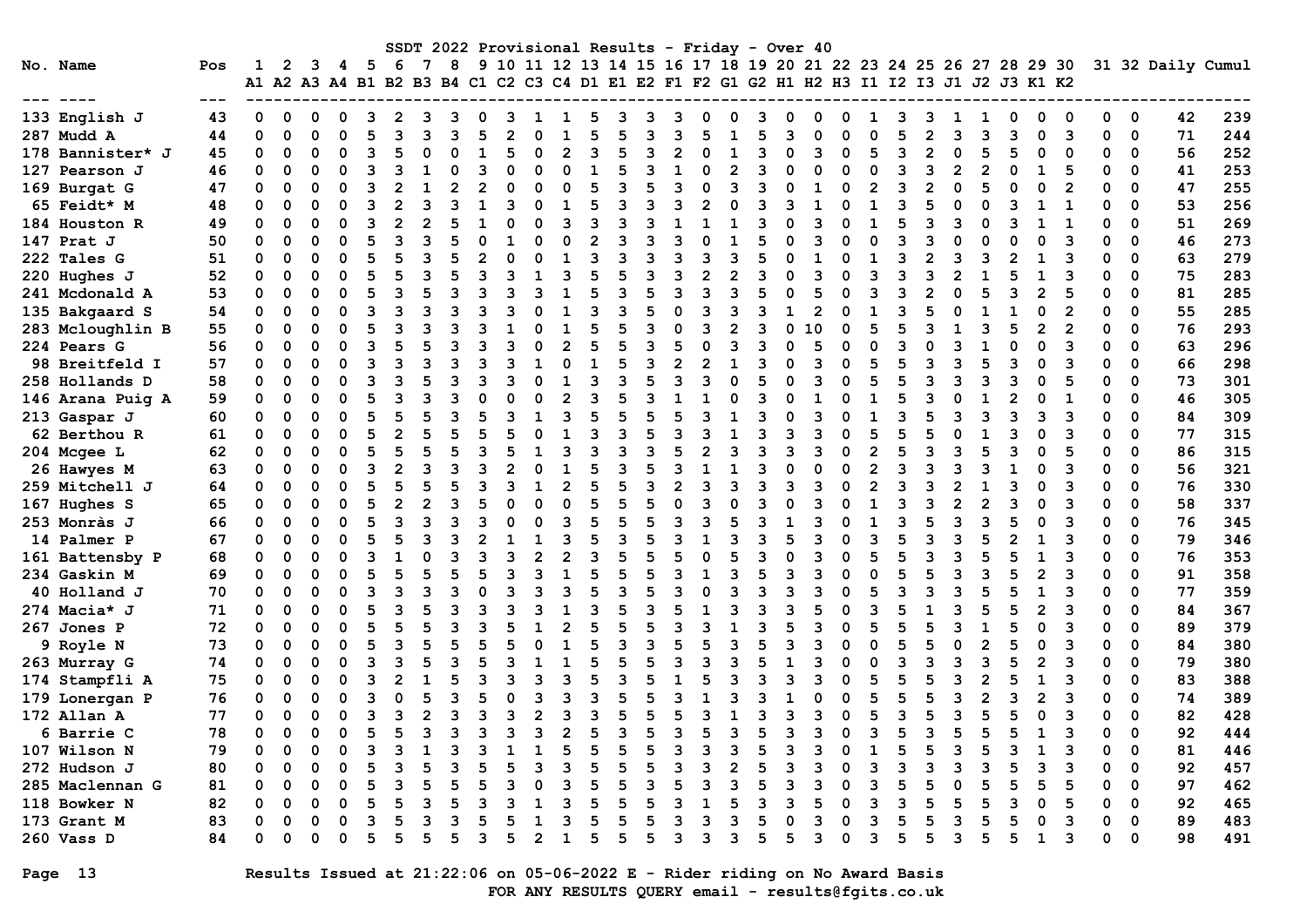|                   |     |    |  |     |     |           |  |  |  |  |     |       |    | SSDT 2022 Provisional Results - Friday - Over 40                                          |  |      |     |    |       |    |       |  |          |                                                                                    |       |
|-------------------|-----|----|--|-----|-----|-----------|--|--|--|--|-----|-------|----|-------------------------------------------------------------------------------------------|--|------|-----|----|-------|----|-------|--|----------|------------------------------------------------------------------------------------|-------|
| No. Name          | Pos |    |  |     |     |           |  |  |  |  |     |       |    |                                                                                           |  |      |     |    |       |    |       |  |          | 9 10 11 12 13 14 15 16 17 18 19 20 21 22 23 24 25 26 27 28 29 30 31 32 Daily Cumul |       |
|                   |     |    |  |     |     |           |  |  |  |  |     |       |    | A1 A2 A3 A4 B1 B2 B3 B4 C1 C2 C3 C4 D1 E1 E2 F1 F2 G1 G2 H1 H2 H3 I1 I2 I3 J1 J2 J3 K1 K2 |  |      |     |    |       |    |       |  |          |                                                                                    |       |
|                   |     |    |  |     |     |           |  |  |  |  |     |       |    |                                                                                           |  |      |     |    |       |    |       |  |          |                                                                                    |       |
| 256 Valeri C      | 85  | n. |  |     |     |           |  |  |  |  |     |       |    |                                                                                           |  |      |     |    |       |    |       |  | 0        | 81                                                                                 | 500   |
| 187 Mckee T       | 86  |    |  |     |     |           |  |  |  |  |     |       |    |                                                                                           |  |      |     |    |       |    |       |  | 0        | 103                                                                                | 501   |
| 25 Deisinger K    | 87  |    |  |     |     |           |  |  |  |  |     |       |    |                                                                                           |  |      |     |    |       |    |       |  | o        | 86                                                                                 | 505   |
| 225 Brown J       | 88  |    |  |     |     |           |  |  |  |  |     |       |    |                                                                                           |  |      |     |    |       |    |       |  | 0        | 102                                                                                | 516   |
| 100 Hold M        | 89  |    |  |     |     |           |  |  |  |  |     |       |    |                                                                                           |  |      |     |    |       |    |       |  | 0        | 94                                                                                 | 519   |
| 101 $Garth*$ J    | 90  |    |  |     |     |           |  |  |  |  |     |       |    |                                                                                           |  |      |     |    |       |    |       |  | 0        | 89                                                                                 | 519   |
| 216 Berenguer J   | 91  |    |  |     |     |           |  |  |  |  |     |       |    |                                                                                           |  |      |     |    |       |    |       |  | $\Omega$ | 113                                                                                | 538   |
| 171 Favre G       | 92  |    |  |     |     |           |  |  |  |  |     |       |    |                                                                                           |  |      |     |    |       |    |       |  | 0        | 99                                                                                 | 543   |
| 254 Santos* D     | 93  |    |  |     |     |           |  |  |  |  |     |       |    |                                                                                           |  |      |     |    |       |    |       |  | 0        | 98                                                                                 | 551   |
| 39 Macdonald* R   | 94  |    |  |     |     |           |  |  |  |  |     |       |    |                                                                                           |  |      |     |    |       |    |       |  | $\Omega$ | 103                                                                                | 576   |
| 245 Paterson Sn P | 95  |    |  | 1 O | 10. | <u>າດ</u> |  |  |  |  |     |       |    |                                                                                           |  |      |     |    |       |    |       |  | $\Omega$ | 127                                                                                | 595   |
| 123 Broganelli P  | 96  |    |  |     |     |           |  |  |  |  |     |       |    |                                                                                           |  |      |     |    |       |    |       |  | - 0      | 101                                                                                | 622   |
| 34 Behr S         | 97  |    |  |     |     |           |  |  |  |  |     |       |    |                                                                                           |  |      |     |    |       |    |       |  | 0        | 92                                                                                 | 655 E |
| 257 Merlo A       | 98  |    |  |     |     |           |  |  |  |  |     |       |    |                                                                                           |  |      |     |    |       |    |       |  | 0        | 106                                                                                | 680   |
| 251 Pollard R     | 99  |    |  |     |     |           |  |  |  |  | -50 | 50 50 | 50 | 50 50                                                                                     |  | 0 50 | -50 | 50 | 50 50 | 50 | 50 50 |  | $\Omega$ | 723                                                                                | 823   |